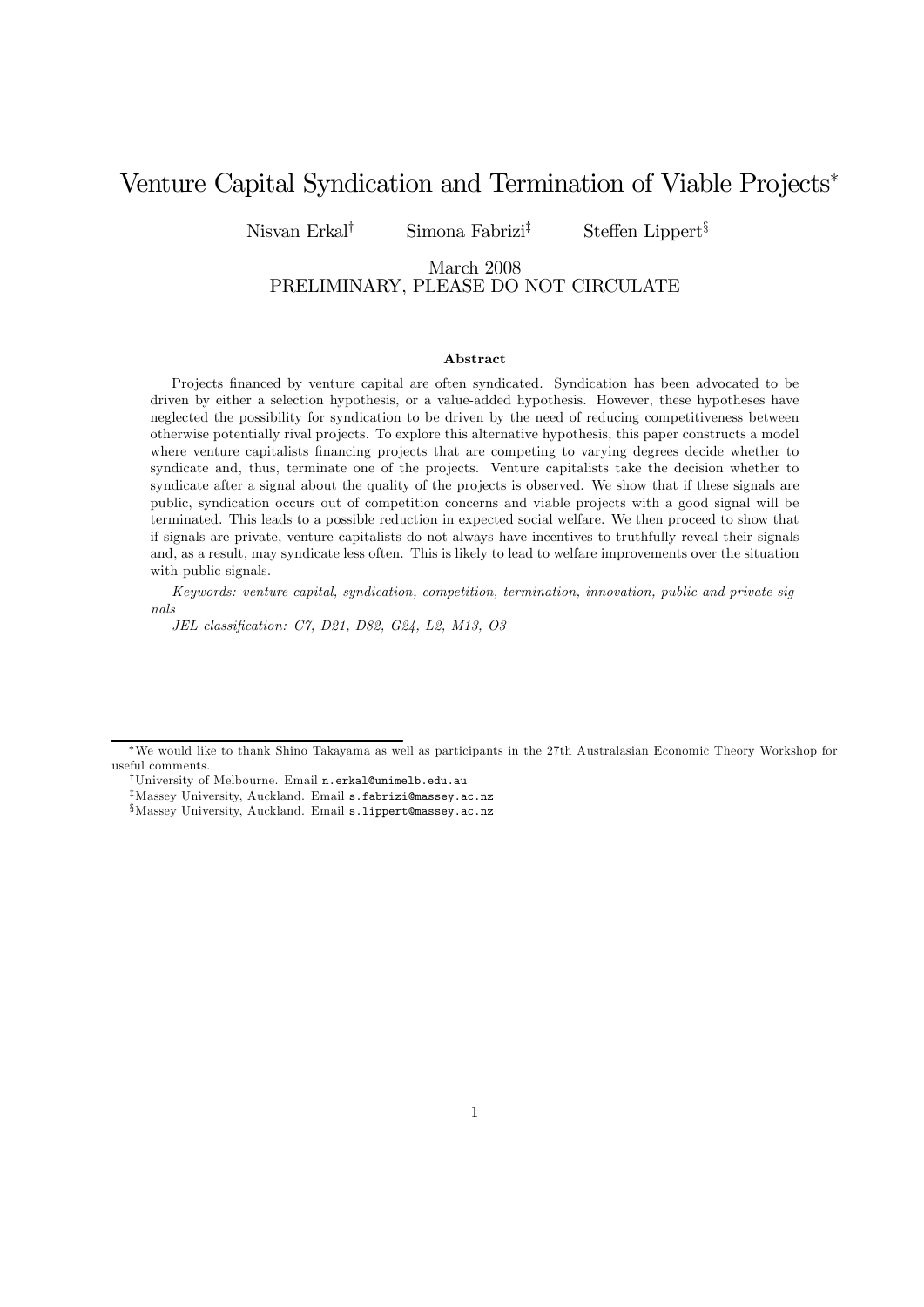## 1 Introduction

Venture capital financing plays an important role in innovation since entrepreneurs have ideas, but they often do not have the funds to turn them into innovations. Hence, they need to convince venture capitalists of their values to obtain any venture capital financing to develop further their ideas for the final market.

In the venture capital industry, firms often syndicate their investments. Wright and Lockett (2003) report that in 2001, about 60% of venture capital investments were syndicated in the US and about 30% were syndicated in Europe. According to Schwienbacher (2002), an average syndicate involves 4.5 venture capitalists in the US and 2.7 venture capitalists in Europe. Lerner 1994 reports that in the US, first-round investments are syndicated on average by 2.2, second-round investments by 3.3, and third-round investments by 4.3 venture capitalists. There is also evidence that syndicates invest significant amounts in younger firms, in earlier rounds, and in earlier stages of a firm's life cycle (Tian, 2007).

Three common reasons given for syndication are risk sharing, managerial value added, and project selection (e.g., Lerner, 1994; Brander, Amit and Antweiler, 2002; Hopp and Rieder, 2003; Casamatta and Haritchabalet, 2007; Cestone, Lerner and White, 2007). In addition, Bachmann and Schindele (2006) show that syndication can be a potential solution to the theft of ideas by venture capitalists, and Dorobantu (2006) shows that syndication can be used by the venture capitalists to signal their project-selection ability to other potential investors.

In this paper, we explore an alternative rationale for syndication that derives from the elimination of potentially rival ideas. We consider a model where entrepreneurs with different ideas seek financing from venture capitalists. The venture capitalists prior to deciding whether to invest in the ideas and whether to syndicate their investments receive signals about the quality of the ideas. We allow for signals to be either public or private. We assume that if multiple ideas targeting the same market niche are invested in and are successful, there are competing innovations in the market. Although both ideas can be patented, each would be earning less than monopoly profits.

Under public signals, our results reveal that venture capitalists have incentives to syndicate and terminate investment in competing ideas. This happens even in cases when both venture capitalists received favourable signals regarding the quality of the ideas, provided that the level of investment required to develop the initial idea is sufficiently low. In such cases, syndication is detrimental to social welfare because it results in a reduction of competition. If the investment cost is sufficiently high, one of the venture capitalists drops out and syndication is not a stable outcome.

Under private signals, we show that the results change in two important ways. First, since venture capitalists cannot send credible messages when signals are private, welfare-reducing syndication happens less frequently. Second, if both venture capitalists receive bad signals, welfare may be reduced since both venture capitalists abandon their ideas when signals are private while only one abandons when signals are public.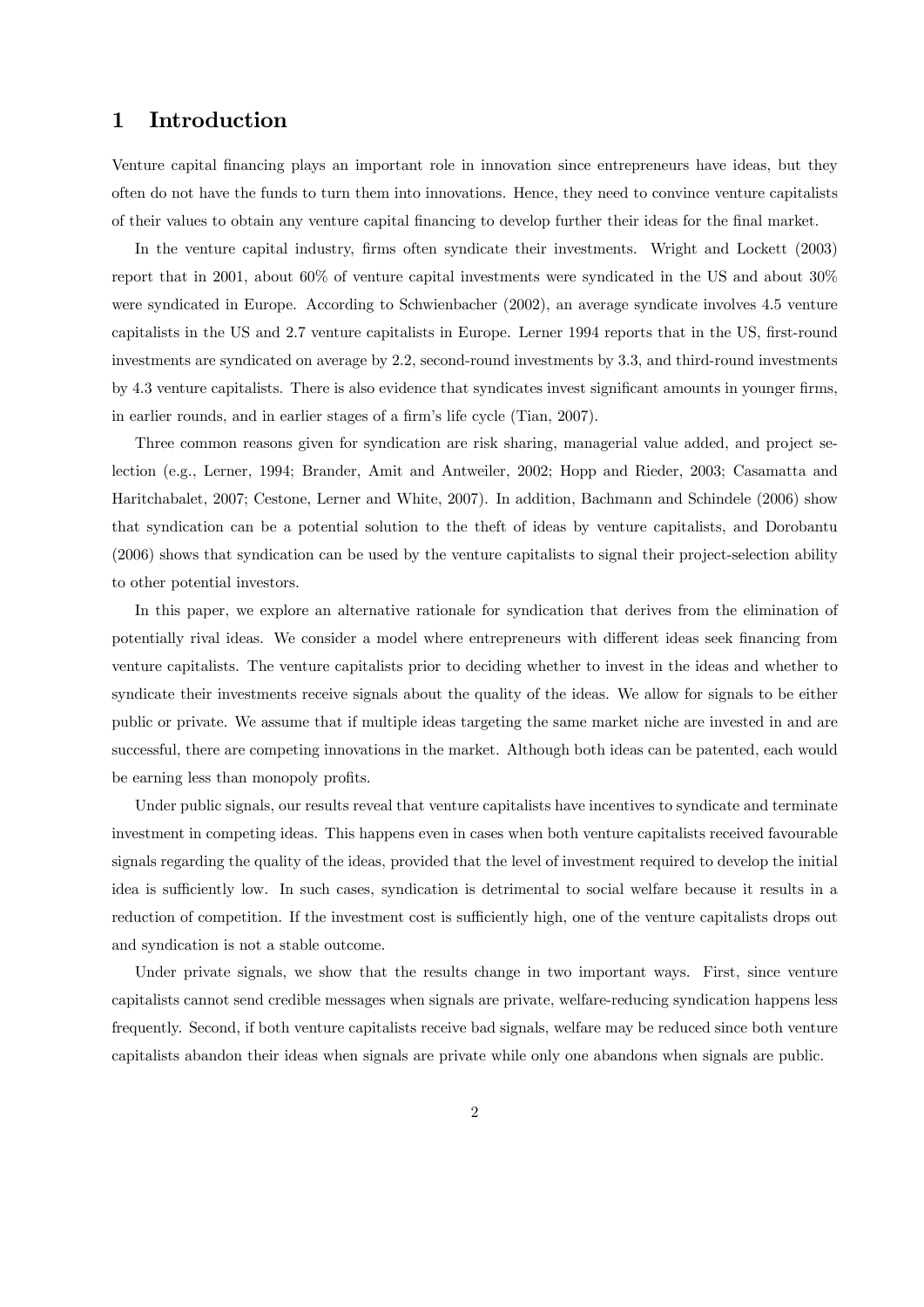The rest of the paper is organized as follows. Section 2 describes the setup of the model. Section 3 deals with the analysis of the public signals case, characterizing the equilibrium configurations for the investment into ideas by venture capitalists. Section 4 focuses on the analysis of the private signals case, checking for the venture capitalists' incentives to transmit their private information truthfully, then explores the alternative equilibria when those incentives are violated, and, finally discusses the implication for social welfare of privately acquired signals versus publicly acquired ones. Section 5 concludes.

### 2 The model setup

Consider a potential market for which two risk neutral entrepreneurs have each an idea for a product. Assume that, were both products introduced into that market, they would be competing with each other. In order to become commercializable final products, both ideas require further investment of size  $I \in \mathbb{R}_+$ into their development. With the investment, an idea can succeed or fail. The probability of success is  $Pr(good) := p \in [0,1]$  and the probability of failure is  $Pr(bad) := 1 - p$ . Assume each project's success to be independent of the other's. Lacking the means for the investment, entrepreneurs need to team up with one of 2 risk neutral venture capitalists,  $VC_i$ , where  $i = 1, 2$ , in order to develop their respective idea.

Assume that entrepreneurs are currently matched with one venture capitalist each, who need to decide whether to finance (further) development. For simplicity, assume that entrepreneur 1 is matched to venture capitalist 1 and entreprene2 is matched to venture capitalist 2. Before deciding about the (further) investment, venture capitalist i receives a signal  $s_i \in \{g, b\}$  from her past involvement in venture i, where g stands for a good signal and  $b$  for a bad one.<sup>1</sup>

Signals are assumed to be imperfect and are correct with probability  $a \in \left[\frac{1}{2}, 1\right[$ , i.e.,  $a := \Pr(s_i = g | good) \equiv$  $Pr(s_i = b | bad)$ . The parameter a can also be interpreted as the precision of the signal.<sup>2</sup> In addition to the independence of the projects' successes, also assume that the signals' imperfections are independent of each other. This implies that it is not possible to learn about project 1's success from a signal about project 2 and vice versa. Consider two alternative assumptions regarding the observability of the signals. First, consider the case of public signals, where each venture capitalist can perfectly observe not only the signal of her own project, but also the signal of the other venture capitalist. Second, consider the case of private signals.

<sup>&</sup>lt;sup>1</sup>Without substantial change in the results, one could alternatively assume that entrepreneurs are not currently matched with a venture capitalist. Instead, one could assume that they approach venture capitalists and can receive an initial financing agreement from one venture capitalist and that each venture capitalist finances at most one of the two competing projects (Interviews with venture capitalists confirmed that financing of competing pro jects does not happen in practice as entrepreneurs are afraid of the ft of their often unprotected ideas and of potential conflicts of interest). When venture capitalist  $i$  is approached, she scrutinizes the entrepreneur's business plan and receives a signal  $s_i \in \{g, b\}$  about the quality of the proposed investment opportunity, where  $g$  stands for a good signal and  $b$  for a bad one.

 $^2$ Alternatively, it can be interpreted as the ability for venture capitalists to assess the likelihood of success of their ideas. The more precise the results of their due-diligence process, the higher the degree of reliability of the signal. A perfect assessment can be thought of as a perfectly informative signal: a negative assessement - a bad signal in our model - would imply that the idea fails with certainty; while a positive assessement - a good signal in our model - would imply that the idea will succeed for sure.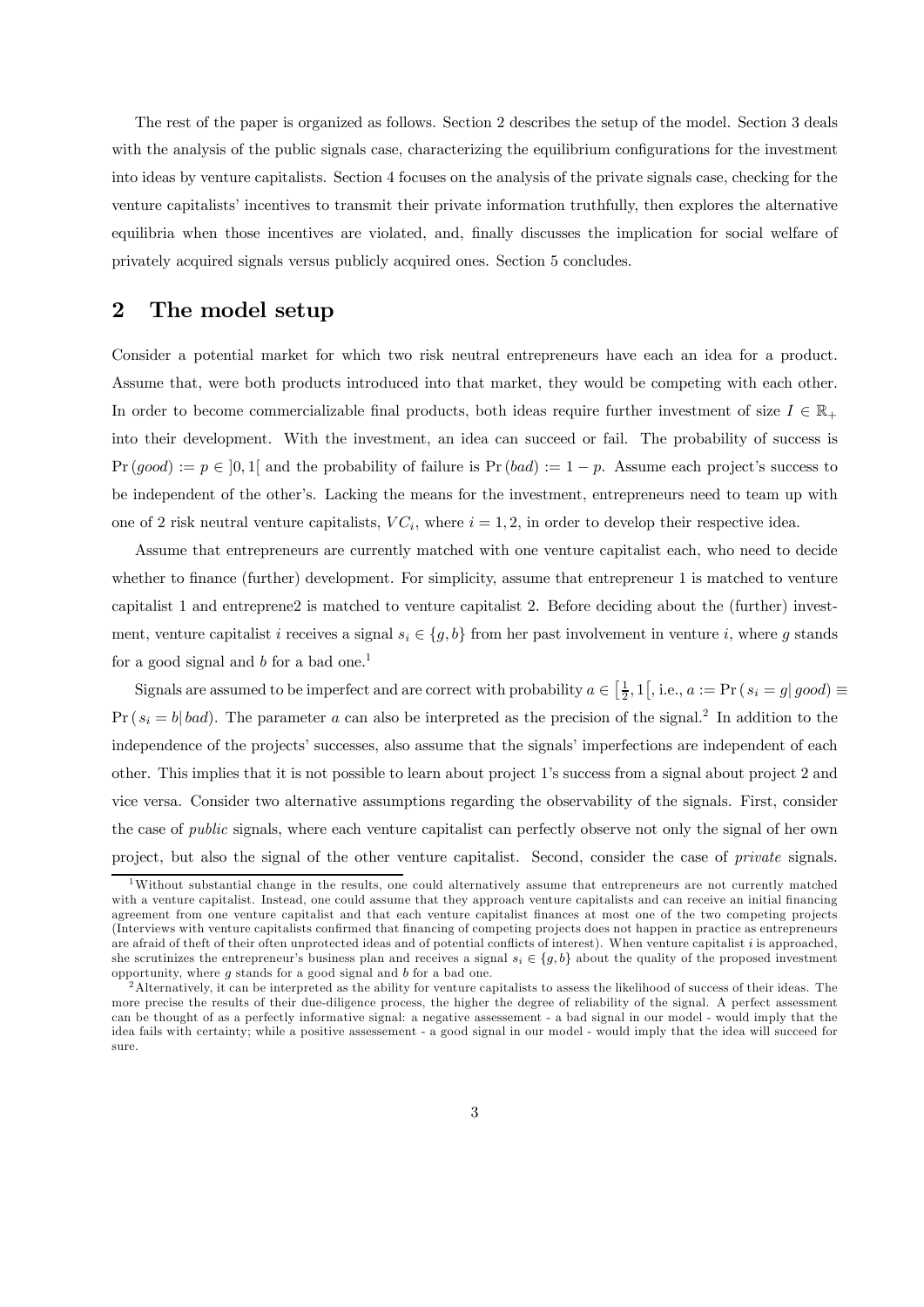Here, the signal is revealed only to the venture capitalist who has followed the project in the past<sup>3</sup> and it is non-verifiable and manipulable.4 Upon observing the signal for a particular project, a venture capitalist updates the probability of success of that project following Bayes' rule. Label the ex-ante probability of getting a good signal as  $\sigma_g$ , with  $\sigma_g = ap + (1 - a)(1 - p)$ , and the ex-ante probability of getting a bad signal as  $\sigma_b$ , with  $\sigma_b = (1 - a)p + a(1 - p)$ . Then it is possible to write the updated probability of success of a project given that a good signal has been observed, denoted  $p_g$ , as  $p_g := Pr(good|s_i = g) = \frac{ap}{\sigma_g}$  and the updated probability of success of a project given that a bad signal has been observed, denoted  $p<sub>b</sub>$ , as  $p_b := Pr(good | s_i = b) = \frac{(1-a)p}{\sigma_b}.$ 

Once signals are obtained, and the ex-ante probabilities of success and failure updated accordingly, venture capitalists face three possible choices: They can either *Continue* on their own,  $C$ , and invest the amount  $I$ into the development of their entrepreneur's idea; they can choose not to invest into the development of their entrepreneur's idea and Terminate their relation with the entrepreneur,  $T$ ; or they can approach the venture capitalist with the competing project and suggest syndication. If both agree on that, they syndicate, S, the development of *one* of the ideas and terminate the other one.<sup>5</sup>

If two venture capitalists chose  $C$  and both succeeded with their development, the products would compete in the market place and the venture-backed firms would enjoy duopolistic profits,  $\pi^D$ . If only one project succeeds, the venture-backed firm bringing it to the market (be it backed by one venture capitalist or both venture capitalists within a syndicate) would enjoy monopolistic profits,  $\pi^M$ . We assume  $2\pi^D \leq \pi^M$ .

We could assume that there were more than two ventures capitalists competing to finance the entrepreneurs, who, irrespective of the observability of the signals, all observe the choices of the two venture capitalists involved, i.e., whether an entrepreneur's project has been terminated/rejected by a venture capitalist, and who also observe whether the competing project has been syndicated. If a project has been terminated, another venture capitalist would, therefore, be able to "pick up" and finance the project. However, as long as the two syndicating partners are able to keep both entrepreneurs to follow one of their ideas, this does not provide real competition and results do not change.

In sections 3 and 4 we analyze each of those alternative choices, respectively for the public and private signals case.

## 3 Analysis: Public Signals

Assume that the signal one venture capitalist receives can also be observed by the other venture capitalist. Then the expected payoffs, as a function of the two venture capitalists' choices, can be written as follows.

<sup>3</sup>With the alternative interpretation, it is revealed only to the venture capitalist who scrutinized the business plan.

<sup>&</sup>lt;sup>4</sup>Note that whether signals are reliable or not, is not incompatible with signals being either public or private.

 $5$ We choose this for simplicity of exposition. We could allow for the endogenous continuation of both projects in the syndicate, however, as will be clear later on, this will not affect the quality of our results.

 $6$ We take this assumption, as we want to explore the incentives for syndicating ideas when they are rival. It would not hold, for example, if ideas were to be developed for completely separated markets in which each venture was to enjoy a monopoly.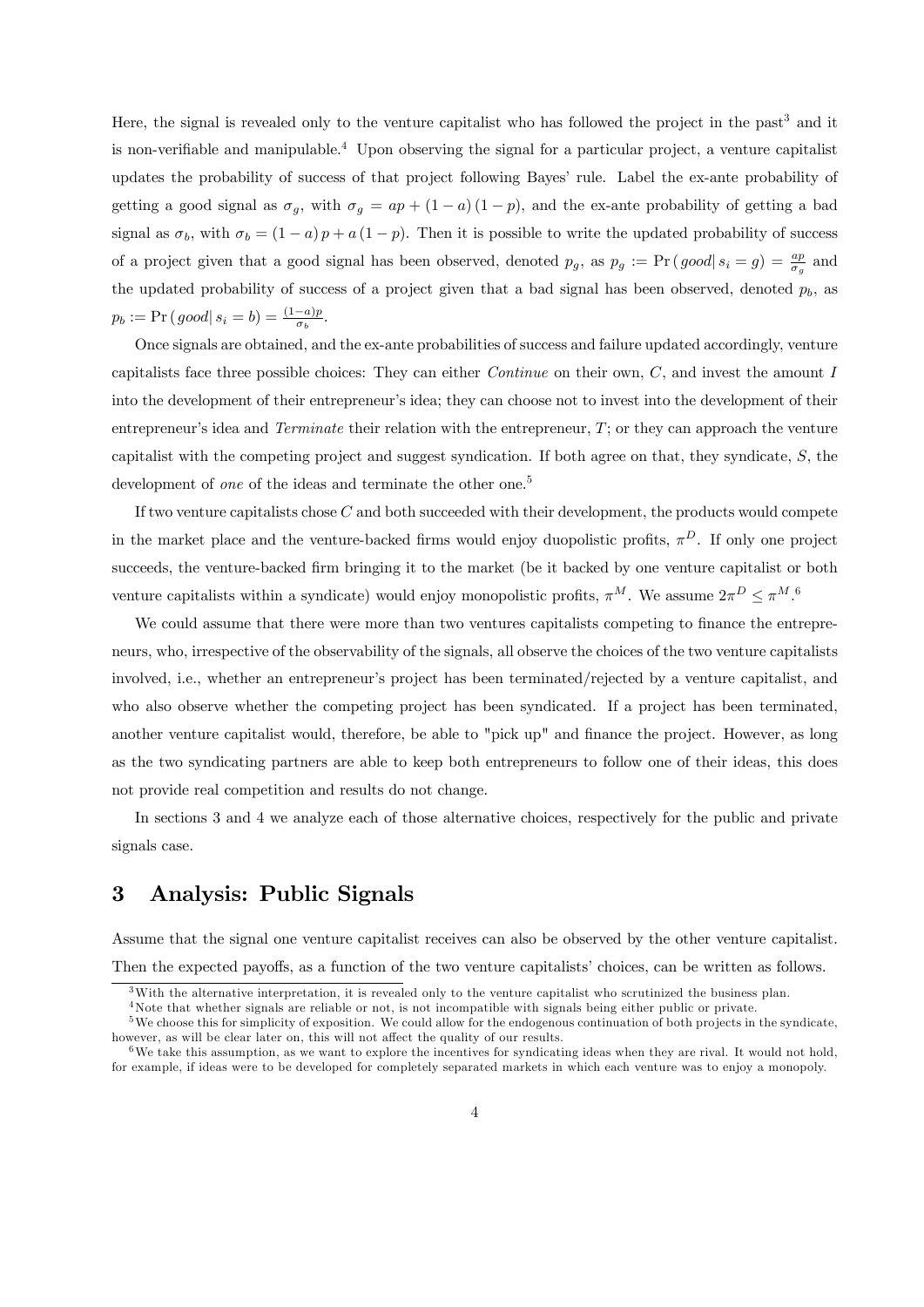**Competition (C,C)** If both venture capitalists develop their ideas, we denote this case as  $(C, C)$ , and we can write the expected profits accruing to venture 1,  $\Pi_1(C, C)$ , as

$$
\Pi_1(C,C) = \begin{cases}\n p_g^2 \pi^D + p_g (1 - p_g) \pi^M - I & \text{if } (s_1, s_2) = (g, g) \\
 p_g p_b \pi^D + p_g (1 - p_b) \pi^M - I & \text{if } (s_1, s_2) = (g, b) \\
 p_b p_g \pi^D + p_b (1 - p_g) \pi^M - I & \text{if } (s_1, s_2) = (b, g) \\
 p_b^2 \pi^D + p_b (1 - p_b) \pi^M - I & \text{if } (s_1, s_2) = (b, b)\n\end{cases}
$$

and the one of venture 2 in a similarly.

Assume that (1) the net present value (NPV ) of competing on the market after investing into ideas that both received bad signals is negative and that (2) the expected profit of being a monopolist developing a project with a good signal is positive:

## Assumption 1  $p_b^2 \pi^D + p_b (1 - p_b) \pi^M \le I < p_g \pi^M$ .

Note that this assumption also implies  $p_b p_g \pi^D + p_b (1 - p_g) \pi^M \leq I$  and  $p_b p \pi^D + p_b (1 - p) \pi^M \leq I$ .

Thus, assumption 1 implies that it is unprofitable for a venture capitalist who received a bad signal to pursue a project in competition with another venture capitalist, irrespective of the signal received by the other venture capitalist.

**Termination of one Idea (C,T) or (T,C)** If one venture capitalist pursues the investment into the initial idea, while the other one does not, we denote this case as  $(C, T)$ , or  $(T, C)$  depending on whether  $VC_2$  or  $VC_1$  respectively abandons their investment. We can summarize these expected payoffs, w.l.o.g. for  $VC_1$ , as follows:

$$
\begin{cases}\n\Pi_1(C,T) = p_g \pi^M - I & \text{if } (s_1, s_2) = (g, \cdot) \\
\Pi_1(C,T) = p_b \pi^M - I & \text{if } (s_1, s_2) = (b, \cdot) \\
\Pi_1(T, C) = 0 & \text{if } (s_1, s_2) = (\cdot, \cdot)\n\end{cases}
$$

By assumption 1, we know it is not profitable for the venture capitalist who receives a bad signal to compete against a rival who got a good signal. In this case, the venture capitalist who received the bad signal drops out and the one who received a good signal continue alone. However, if both venture capitalists receive the same signals, but competition is not viable, then there are two equilibria,  $(C, T)$  and  $(T, C)$ . In this case, we assume that each equilibrium is played with probability  $\frac{1}{2}$ .

**Syndication (S)** If competition,  $(C, C)$ , is feasible, venture capitalists have the choice of whether to compete or to syndicate their investments. If venture capitalists choose to syndicate their investments,  $(S)$ , we assume that one idea is dropped and only one is pursued for further development for the market. We also assume that the venture capitalists bargain over the incremental surplus with equal bargaining power. That means that the expected pay-off received by each venture within the syndicate is equal to the sum of (i) the venture's competition payoff and (ii) half the incremental surplus created by the syndicate over the competition surplus.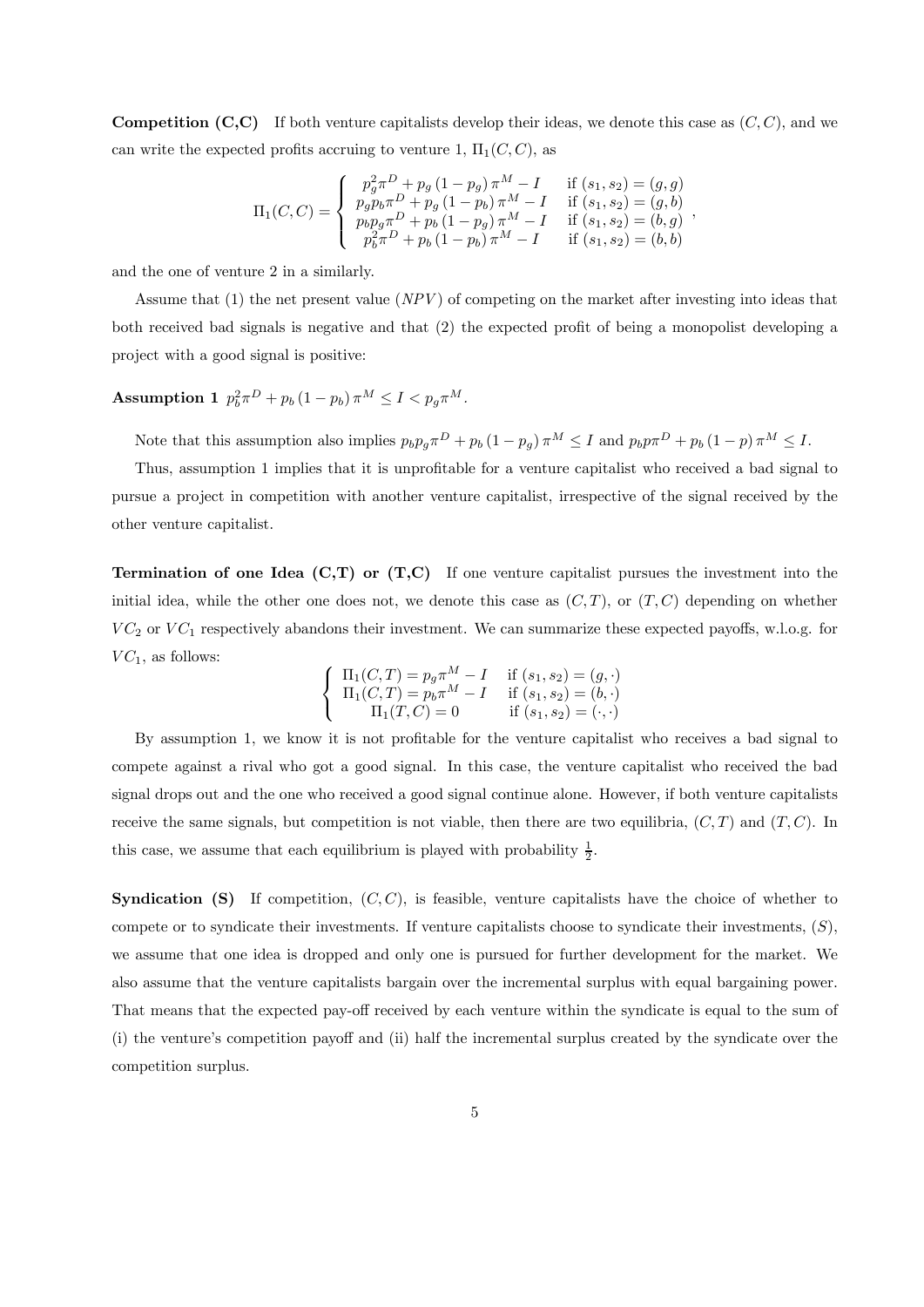Given assumption 1, competition is not feasible if one of the ventures received a bad signal and syndication can be an equilibrium only if both signals are good. In this situation, bargaining over the incremental surplus with equal bargaining power means that the syndication profit is shared equally:

$$
\Pi_i(S) = \frac{1}{2} (p_g \pi^M - I) \quad \text{if } (s_1, s_2) = (g, g).
$$

Not that with this setup, we distinguish between the abandoning of an idea that is dictated by competition concerns, i.e., to avoid competition which would be chosen otherwise; or by feasibility concerns, i.e., to avoid negative profits from competition even if they both projects received good signals. In this model, when we refer to syndication, we focus on the decision to drop one idea out of competition concerns.

#### 3.1 Equilibrium Configurations of Ventures

We can now compare the expected payoffs in each of these three scenarios and determine the equilibrium configurations chosen by venture capitalists for each combination of the received signals. This equilibrium configuration depends on the ex-ante probability of success, the signal received and its precision, the monopoly and duopoly profits, as well as the size of the investment necessary to develop the project into a commercializable product. We depict the equilibrium configurations graphically (and algebraically) as a function of the investment size. There will be cut-off points for the investment level I below which, competition is preferred to syndication, and above which the opposite is true, as well as threshold levels of  $I$  above which continuation by one venture capitalist alone is dictated by negative profits in competition and below which the opposite is true.

Across all the three possible combinations of signals,  $(g, g)$ ,  $(g, b)$  or  $(b, g)$ , and  $(b, b)$ , we identify five mutually exclusive sub-cases for the equilibrium configurations of the ventures. We label those cases with progressive Roman numbers,  $(i) - (v)$ . Figures 1-5 below highlight the equilibrium configurations of ventures for each of the five identified cases. Note by now, that the conditions to be in each of the subcases will be a function of  $\frac{\pi^M}{\pi^M - \pi^D}$ , a, and p.

#### Case  $(i)$

**Assumption 2** 
$$
p_g \pi^M - p_g^2 (\pi^M - \pi^D) < p_b \pi^M - p_b^2 (\pi^M - \pi^D).
$$

Figure 1 shows the equilibrium configurations of ventures for the public signals case if assumption 2 holds, i.e. iff  $\frac{\pi^M}{\pi^M - \pi^D} < p_g + p_b$ :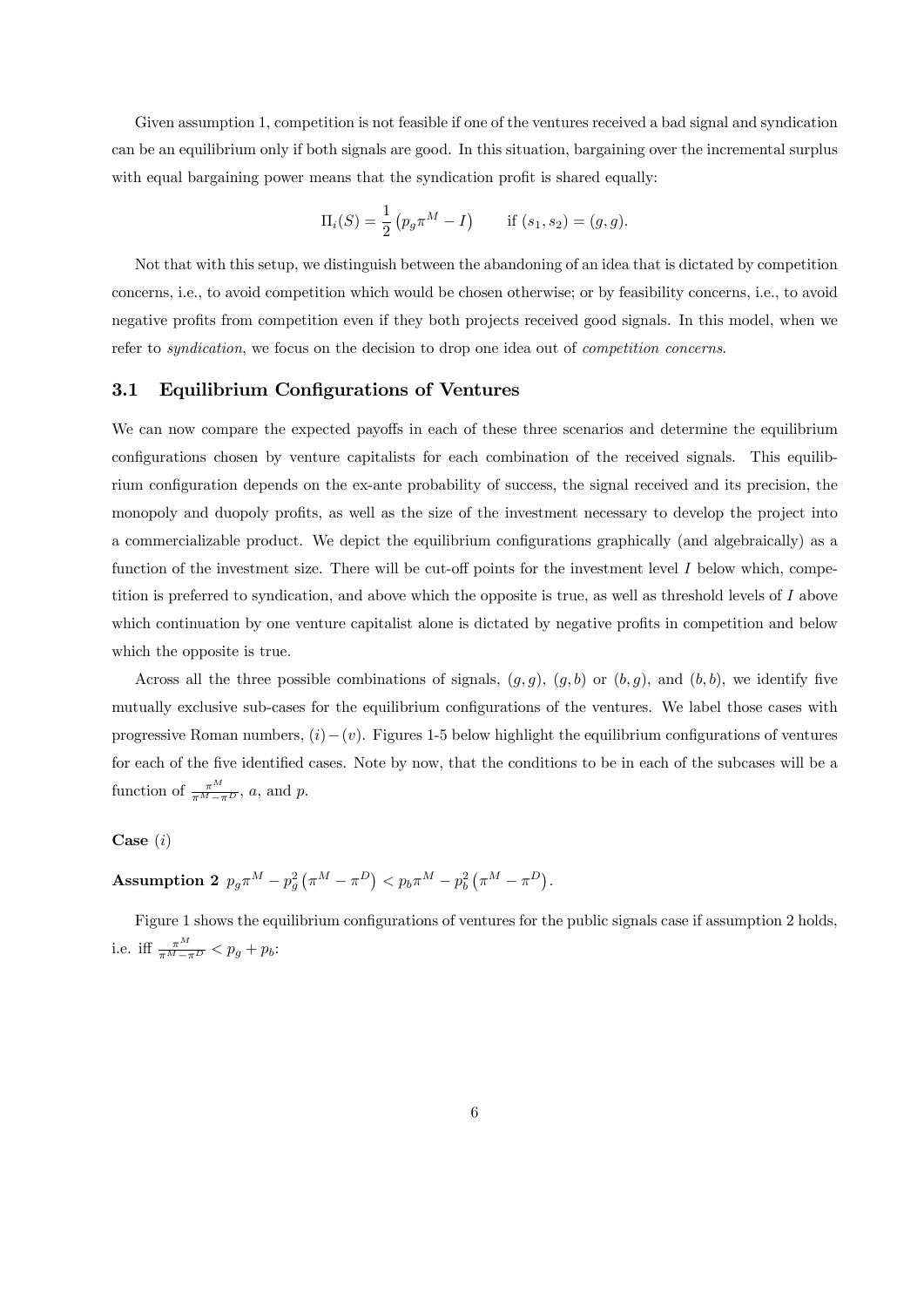

Figure 1. Case (*i*):  $p_g \pi^M - p_g^2 (\pi^M - \pi^D) < p_b \pi^M - p_b^2 (\pi^M - \pi^D)$ 

In this case, competition is never viable and at least one of the venture capitalists drops the project in order to avoid negative profits. We describe the characteristics of the equilibrium configurations of the ventures for this subcase in lemma 1 (see Appendix A).

Note that, following the assumption  $2\pi^D \leq \pi^M$ ,  $\frac{\pi^M}{\pi^M-\pi^D} \in [1,2]$ . Note also that the condition to be in subcase (i),  $\frac{\pi^M}{\pi^M-\pi^D}$  <  $p_g + p_b$ , is a function of only  $\frac{\pi^M}{\pi^M-\pi^D}$ , p, and a. We can therefore, characterize the combinations of a and p for which we are in subcase (i) for any  $\pi^D \in \left[0, \frac{\pi^M}{2}\right]$ . For strong competition, i.e., for  $\pi^D = 0$ ,  $\frac{\pi^M}{\pi^M - \pi^D} = 1 < p_g + p_b \Leftrightarrow p > \frac{1}{2}$ ,  $\forall a \in \left[\frac{1}{2}, 1\right[$ . This means that as long as the ex-ante probability of success of ideas is sufficiently high and competition is very strong we are in subcase  $(i)$ . For lax competition on the other hand, i.e., for  $\pi^D = \frac{\pi^M}{2}$ ,  $\frac{\pi^M}{\pi^M - \pi^D} = 2 > p_g + p_b$ ,  $\forall a \in \left[\frac{1}{2}, 1\right]$  and  $\forall p \in [0, 1]$ . This implies that for lax competition we are never in subcase  $(i)$ .

Similarly we will be able to depict the  $a$  and  $p$  combinations for which the other cases occur for any  $\pi^D \in \left[0, \frac{\pi^M}{2}\right]$ . Figures 6 and 7 below will combine the regions in the  $p − a$  space that are compatible with each case to occur, respectively for strong and for lax competition in the final market of the developed ideas.

#### Case (ii)

**Assumption 3** 
$$
p_g \pi^M - 2p_g^2 (\pi^M - \pi^D) < p_b \pi^M - p_b^2 (\pi^M - \pi^D) < p_g \pi^M - p_g^2 (\pi^M - \pi^D) < p_b \pi^M
$$
.

Figure 2 shows the equilibrium configurations of ventures for the public signals case if assumption 3 holds instead, i.e. iff  $p_g + p_b < \frac{\pi^M}{\pi^M - \pi^D} < \frac{p_g^2}{p_g - p_b}$ :



Figure 2. Case (*ii*):  $p_g \pi^M - 2p_g^2 (\pi^M - \pi^D) < p_b \pi^M - p_b^2 (\pi^M - \pi^D) < p_g \pi^M - p_g^2 (\pi^M - \pi^D) < p_b \pi^M$ Similarly to case  $(i)$ , we describe these equilibrium configurations of the ventures for case  $(ii)$  in lemma 2 (see Appendix A).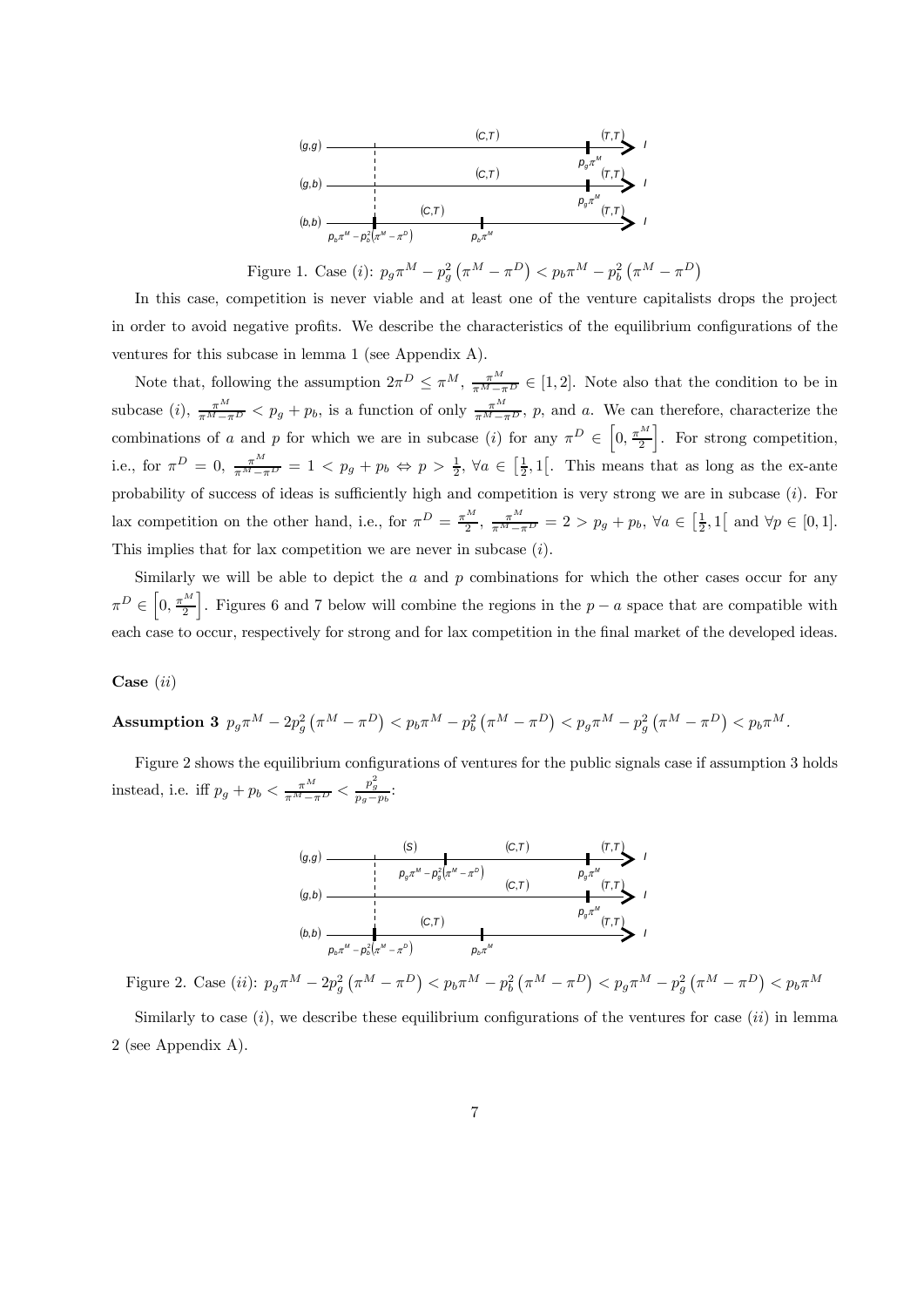$Case (iii)$ 

**Assumption 4** 
$$
p_g \pi^M - 2p_g^2 (\pi^M - \pi^D) < p_b \pi^M - p_b^2 (\pi^M - \pi^D)
$$
 and  $p_b \pi^M < p_g \pi^M - p_g^2 (\pi^M - \pi^D)$ .

Figure 3 shows the equilibrium configurations for the ventures when assumption 4 holds, i.e. iff  $\frac{p_g^2}{p_g-p_b}$  <  $\frac{\pi^M}{\pi^M - \pi^D} < (p_g + p_b) + \frac{p_g^2}{p_g - p_b}$ 



Figure 3. Case (*iii*):  $p_g \pi^M - 2p_g^2 (\pi^M - \pi^D) < p_b \pi^M - p_b^2 (\pi^M - \pi^D)$  and  $p_b \pi^M < p_g \pi^M - p_g^2 (\pi^M - \pi^D)$ 

In lemma 3 the equilibrium configurations of the ventures for this case are described (see Appendix A).

#### Case (iv)

Assumption 5  $p_b \pi^M - p_b^2 (\pi^M - \pi^D) < p_g \pi^M - 2p_g^2 (\pi^M - \pi^D) < p_b \pi^M < p_g \pi^M - p_g^2 (\pi^M - \pi^D)$ .

Figure 4 shows the equilibrium configurations for the ventures when assumption 5 holds, i.e. iff  $(p_g + p_b)$ +  $\frac{p_g^2}{p_g-p_b} < \frac{\pi^M}{\pi^M-\pi^D} < \frac{2p_g^2}{p_g-p_b}$ 

( ) *<sup>M</sup> <sup>D</sup> b <sup>M</sup> pb*<sup>π</sup> − *p* <sup>π</sup> −<sup>π</sup> <sup>2</sup> *<sup>M</sup> pb*<sup>π</sup> *<sup>M</sup> pg*<sup>π</sup> *<sup>M</sup>* ( ) *pg*<sup>π</sup> *<sup>M</sup> <sup>D</sup> g <sup>M</sup> pg*<sup>π</sup> − *p* <sup>π</sup> − <sup>π</sup> <sup>2</sup> ( ) *<sup>M</sup> <sup>D</sup> g <sup>M</sup> pg*<sup>π</sup> − *p* <sup>π</sup> −<sup>π</sup> <sup>2</sup> 2 (*T*,*T* ) (*T*,*T* ) (*T*,*T* ) (*C*,*C*) (*S*) (*C*,*T* ) (*C*,*T* ) (*C*,*T* ) ( ) *g*,*g* ( ) *b*,*b* ( ) *g*,*b I I I*

Figure 4. Case (*iv*):  $p_b \pi^M - p_b^2 (\pi^M - \pi^D) < p_g \pi^M - 2p_g^2 (\pi^M - \pi^D) < p_b \pi^M < p_g \pi^M - p_g^2 (\pi^M - \pi^D)$ 

Lemma 4 describes the equilibrium configurations of the ventures for this case (see Appendix A).

Case  $(v)$ 

Assumption 6  $p_b \pi^M < p_g \pi^M - 2p_g^2 (\pi^M - \pi^D)$ .

Figure 5 shows the equilibrium configurations for the ventures when assumption 6 holds, i.e. iff  $\frac{2p_g^2}{p_g-p_b}$   $\lt$  $\frac{\pi^M}{\pi^M-\pi^D}$ :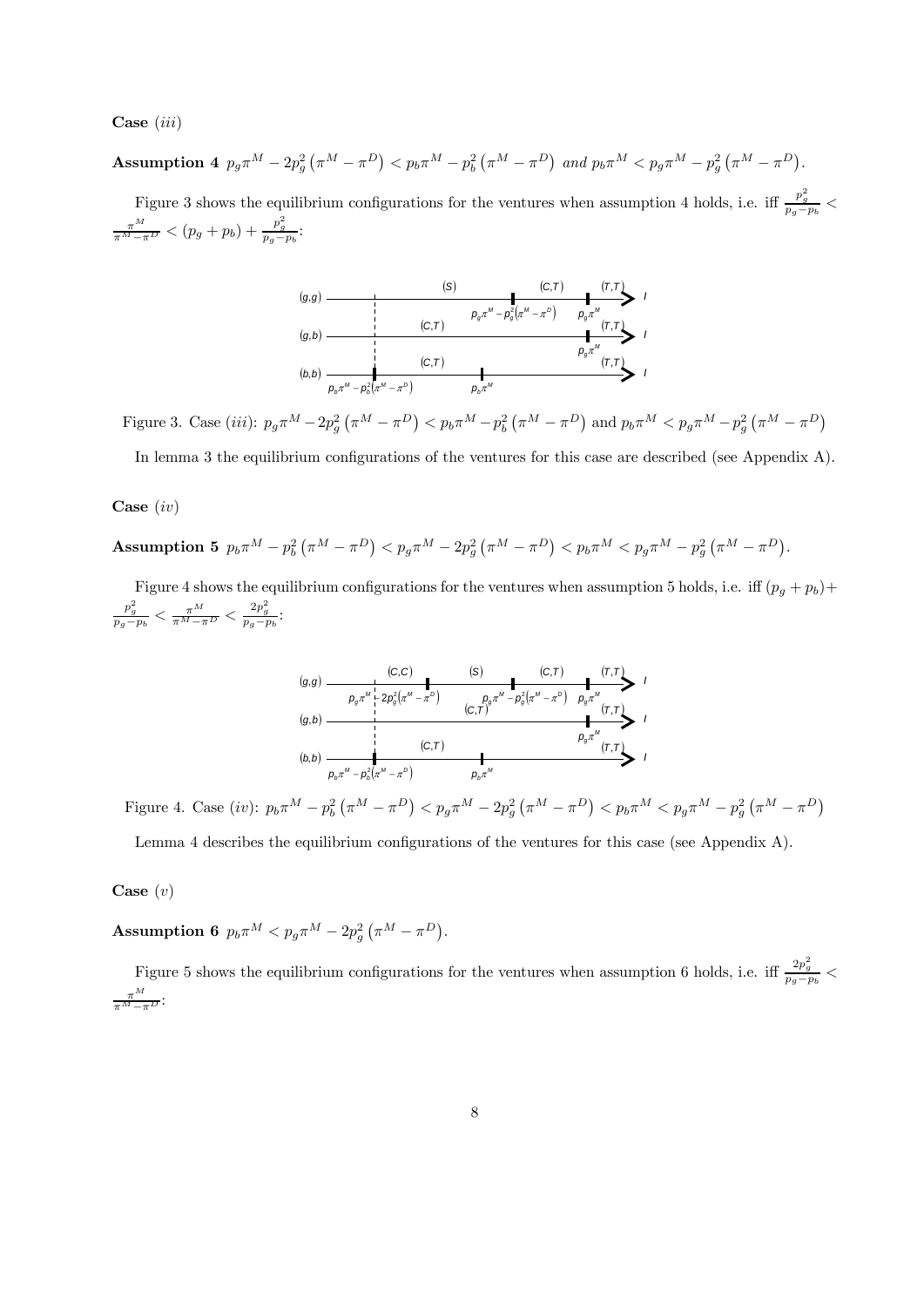

Lemma 5 describes the equilibrium configurations of this subcase (see Appendix A).

**Cases (i) - (v)** We now summarize for which  $a - p$  combinations each of the cases arises for strong and lax competition, represented in figures 6 and 7. This representation will be useful when we study the impact of private signals.



Figure 6. Cases  $(i) - (v)$  for strong competition, i.e.  $\pi^D = 0$ , as a function of  $p$  and  $a$ .



As for now, we can summarize the results for the public signals case as follows:

**Remark 1** For the public signals case, in  $(s_1, s_2)=(b, b)$ , that is if both venture capitalists receive bad signals, only one of them terminates as long as the other one is viable as a monopoly (in other words,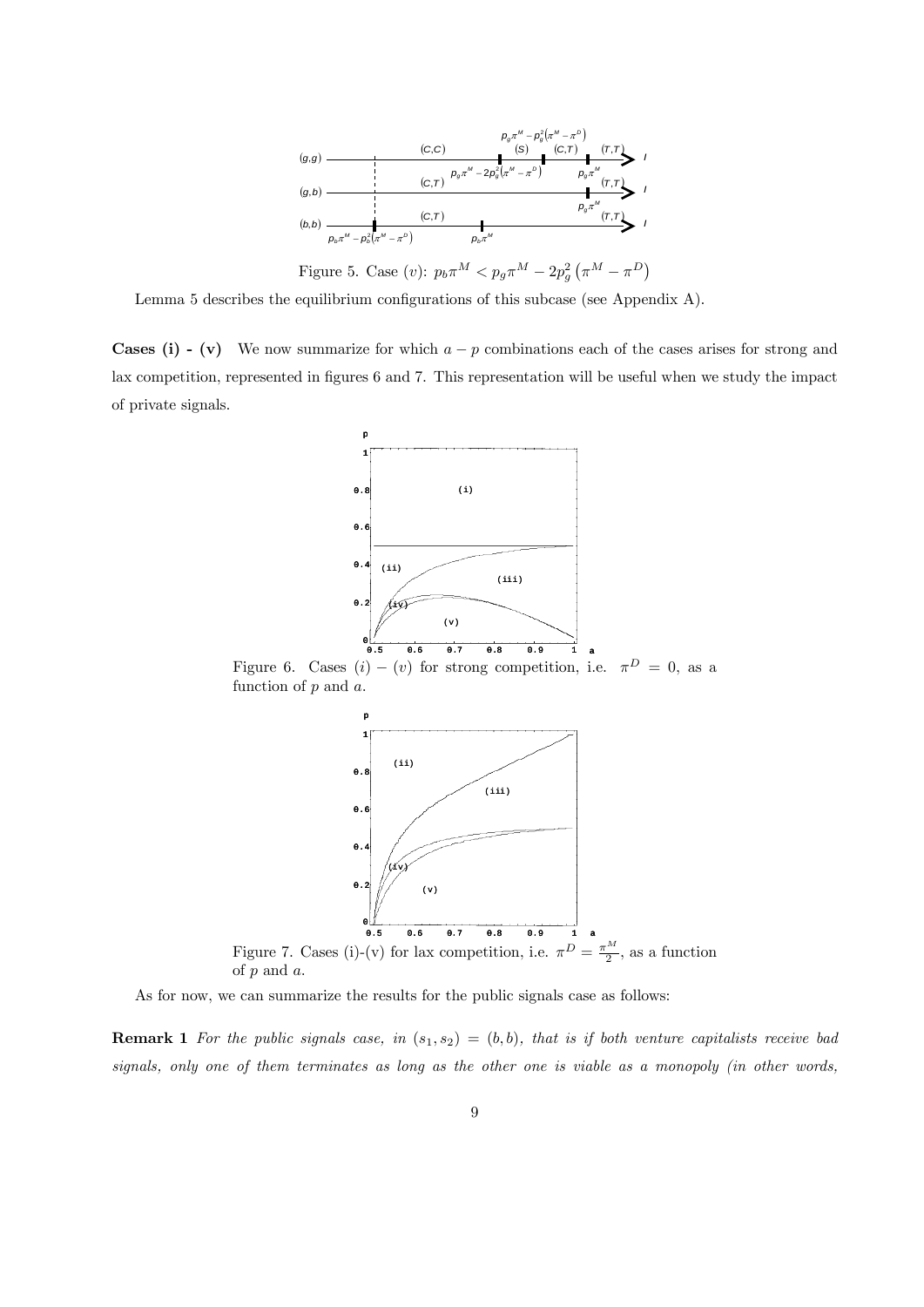as long as the level of the required investment into the development of the idea is not too high), and both terminate otherwise.

**Remark 2** For the public signals case, in  $(s_1, s_2)=(g, b)$  or in  $(s_1, s_2)=(b, g)$ , that is if one venture capitalist receives a bad signal and the other one a good one, only the one with the good signal continues, as long as the level of the required investment into the development of the idea is not too high.

**Proposition 1** For the public signals case, suppose  $(s_1, s_2)=(g, g)$ , that is that both venture capitalists receive a good signal. Then, in equilibrium,

(i) if  $p_g \pi^M - p_g^2 (\pi^M - \pi^D) < I < p_g \pi^M$ , only one of the them continues to invest while the other one drops out;

(ii) if  $p_g \pi^M - 2p_g^2 (\pi^M - \pi^D) < I < p_g \pi^M - p_g^2 (\pi^M - \pi^D)$ , the venture capitalists syndicate and invest in only one of the projects; and

(iii) if  $I < p_g \pi^M - 2p_g^2 (\pi^M - \pi^D)$ , both venture capitalists continue to invest.

Part of these results follow directly from assumption 1 that we made concerning the viability of the investments; however, which configurations are preferred in particular for the combination of the signals  $(s_1, s_2)=(g, g)$  has been derived endogenously. We expressed it as a function of the ex-ante probability of success, the precision of the signal, and the level of competition venture capitalists face in the final market.

Assuming public signals about the likelihood of success of the ideas, our results show that if both venture capitalists receive good signals,

- 1. in high competition environments (p high,  $\pi^D$  small) one venture capitalist drops out whereas the other one continues as long as the investment cost is sufficiently high;
- 2. as competition eases (p falls,  $\pi^D$  increases), venture capitalists syndicate low investment ideas, whereas one drops for high investment costs;
- 3. as competition eases further, both venture capitalists continue on their own for low investment costs, they syndicate for intermediate investment costs, and one venture capitalist drops out for high investment costs.

### 3.2 Welfare Implications of Syndication

We already discussed that a necessary condition for syndication to be chosen is that venture capitalists both receive good signals. However, the rationale for syndication goes beyond this initial observation. In order to have syndication, there need to be intermediate levels of competition, not too high ex-ante probabilities of success, p, not too small duopolistic profits if competition,  $\pi^D$ , and low or intermediate levels of the investment costs required to develop the idea for the final market.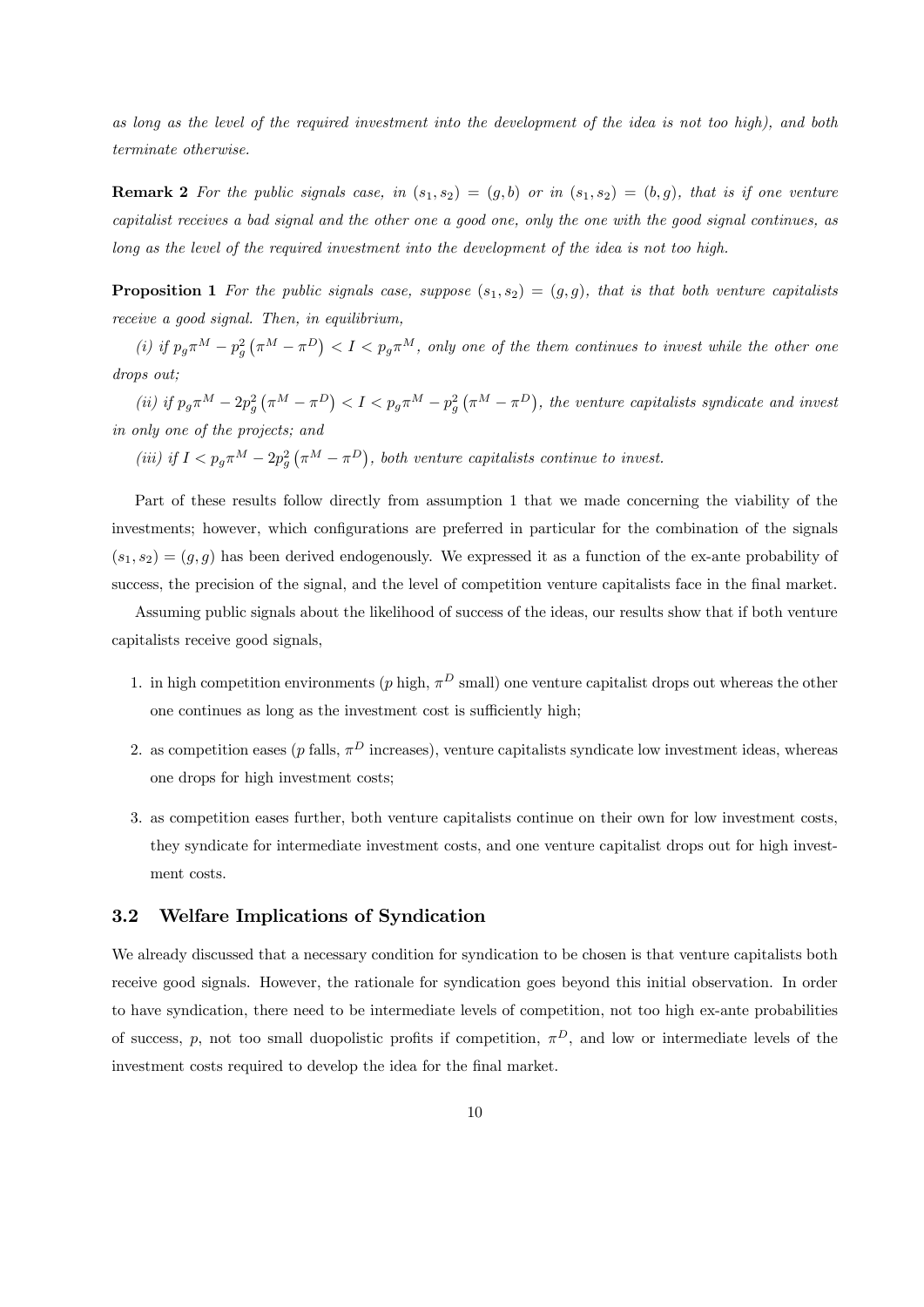Syndication, which is chosen for levels of investment for which competition would have been viable otherwise, has been distinguished from the situation in which both ideas would not be viable in competition. Our results show that syndication, thus, entails the socially undesirable outcome that good ideas are abandoned and no further investment into their development for the final market is made.

## 4 Analysis: Private Signals

The public signals environment has provided us with a benchmark for analyzing the more complex situation where non-verifiable and manipulable signals are instead privately acquired by venture capitalists. In this section of our analysis, we verify whether the social welfare decreasing effect will be mitigated or exacerbated whenever venture capitalists cannot observe each others' signals, as signals are privately acquired, nonverifiable and manipulable. We first explore whether venture capitalists have an incentive to truthfully reveal their signals to each other if that means that the public signals equilibrium would be implemented. We show as a function of the parameters of the model that they have an incentive to manipulate them. We then solve for symmetric Bayesian equilibria for the parameter regions in which truthtelling is not an equilibrium. We find that in these symmetric Bayesian equilibria, venture capitalists do not syndicate where they would have competed with public signals. On the contrary, in two of the Bayesian equilibria, they compete where they would have syndicated with private signals.

Let us start by assuming that after receiving a private signal about the ideas to be invested into, each venture capitalist can simultaneously send to the each other a non-verifiable message,  $m_i$ , with  $m_i \in \{g, b\}$ , which is intended to convey information about the quality of the privately acquired signals. As long as truthful revelation by venture capitalists is incentive compatible, the equilibrium configurations obtained when signals are public can also be implemented under private signals. Thus, we are interested in testing whether there is a scope for those incentive compatibility constraints to be violated, and if so which alternative equilibria can be expected instead.

If venture capitalists have an incentive to lie with respect to the nature of their true signal, messages cannot be trusted and become uninformative. Thus, each venture capitalist will have to reason in expectation regarding the signal received by the other one when deciding which configuration of venture to adopt or to agree upon. We will resort to the Bayesian equilibrium as the solution concept when incentive compatibility constraints are violated and we will study their existence for each of the cases  $(i) - (v)$  as identified in the public signals case in order to compare them, and then discuss the welfare implications of syndication for these alternative environments.

We start by exploring whether there are profitable unilateral deviations from the truthtelling behavior. For that, we compare the payoff a venture capitalist receives when telling the truth, provided the other says the truth, with the payoff obtained by lying, still provided the other one says the truth. If the payoff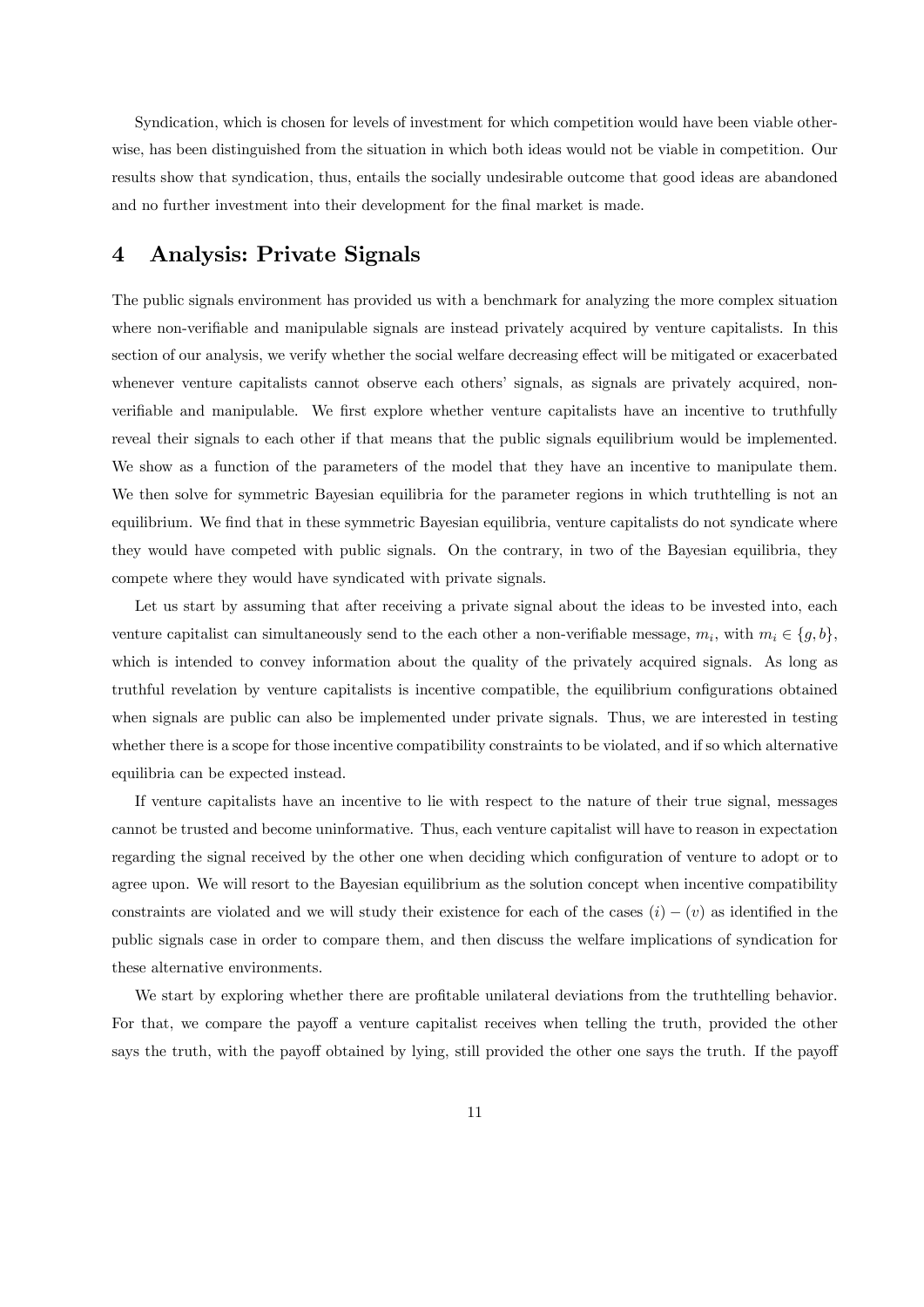from lying is superior to the one by telling the truth, the incentive compatibility constraint is violated and messages cannot be trusted. We perform this analysis for each of the subcases  $(i) - (v)$  identified earlier.

#### 4.1 Truthtelling Incentive Compatibility Constraints

**Case** (*i*) Remember that in this case, assumption 2,  $p_g \pi^M - p_g^2 (\pi^M - \pi^D) < p_b \pi^M - p_b^2 (\pi^M - \pi^D)$ , holds, i.e.  $\frac{\pi^M}{\pi^M-\pi^D} < p_g + p_b$ . It can be shown that for  $p_g \pi^M - p_g^2 (\pi^M - \pi^D) < p_b \pi^M - p_b^2 (\pi^M - \pi^D)$  and  $p_b\pi^M-p_b^2\left(\pi^M-\pi^D\right)< I < p_b\pi^M,$  a venture capitalist with a bad signal has an incentive to mimic one having a good signal. For  $p_g \pi^M - p_g^2 (\pi^M - \pi^D) < p_b \pi^M - p_b^2 (\pi^M - \pi^D)$  and  $p_b \pi^M - p_b^2 (\pi^M - \pi^D) < I < p_b \pi^M$ , (a) a good message cannot be trusted, (b) a bad message will not be sent, and (c) venture capitalists have to discard messages in equilibrium. For  $p_g \pi^M - p_g^2 (\pi^M - \pi^D) < p_b \pi^M - p_b^2 (\pi^M - \pi^D)$  and  $p_b \pi^M < I < p_g \pi^M$ , venture capitalists would not have an incentive to send a false signal.

These results are represented graphically in figure 8, where the dark grey area accounts for the interval of the investment costs for which the incentive compatibility constraint to send truthful messages is violated.



These intermediate results have been obtained as follows. Let us assume, first that  $p_b\pi^M-p_b^2(\pi^M-\pi^D)$  $I < p_b \pi^M$ . Under public signals, irrespective of the signal combination, one of the venture capitalists would have terminated the project, whereas the other one would have continued.

Let  $s_1 = g$ . Then with probability  $\sigma_g$ , also  $s_2 = g$ , and the venture capitalists flip a coin to determine who continues and earns monopoly profits.<sup>7</sup> Maintaining the assumption that  $s_1 = g$ , if  $s_2 = b$ , which happens with probability  $\sigma_b$  only VC<sub>1</sub> will continue the idea alone. Thus, taking as given that the other venture capitalist sends a truthful message, by receiving a good signal and transmitting a truthful message as well, i.e.  $s_1 = g$  and  $m_1 = g$ ,  $VC_1$  would get:

$$
\sigma_g \frac{1}{2} \left( p_g \pi^M - I \right) + \sigma_b \left( p_g \pi^M - I \right).
$$

If instead  $s_1 = g$ , but  $m_1 = b$ , then, provided  $VC_2$  sends a truthful message,  $VC_1$  gets

$$
\sigma_g \cdot 0 + \sigma_b \frac{1}{2} \left( p_g \pi^M - I \right).
$$

<sup>&</sup>lt;sup>7</sup>Remember that  $\sigma_q$  and  $\sigma_b$  are respectively the probabilities of getting either a good or a bad signal.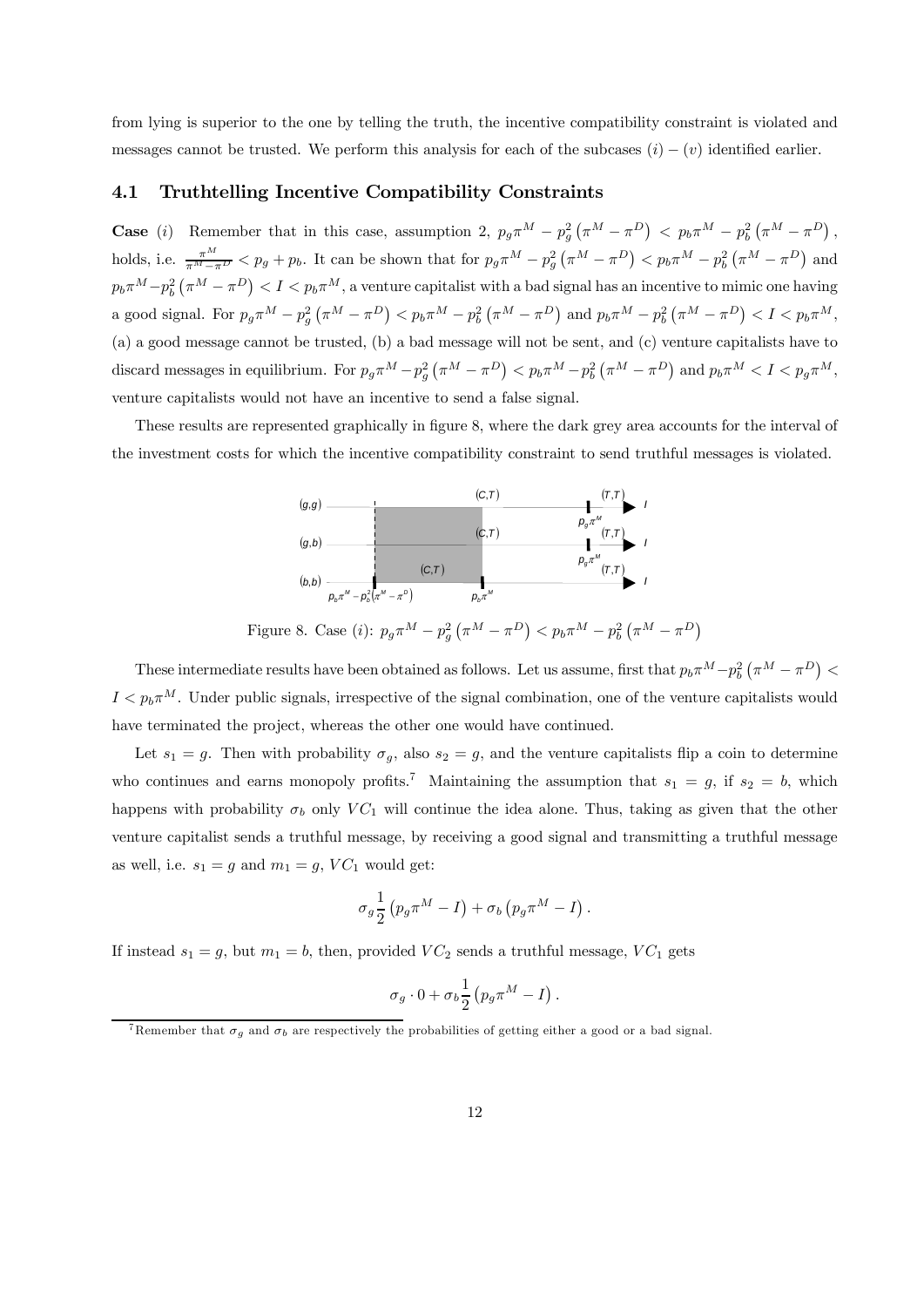As  $\sigma_g \frac{1}{2} (p_g \pi^M - I) + \sigma_b (p_g \pi^M - I) > \sigma_b \frac{1}{2} (p_g \pi^M - I)$  the incentive compatibility constraint not to lie holds. If instead  $s_1 = b$  and  $m_1 = b$ , then  $VC_1$  gets

$$
\sigma_g \cdot 0 + \sigma_b \frac{1}{2} \left( p_b \pi^M - I \right)
$$

And, if  $s_1 = b$ , but  $m_1 = q$ , then  $VC_1$  gets

$$
\sigma_g \frac{1}{2} \left( p_b \pi^M - I \right) + \sigma_b \left( p_b \pi^M - I \right)
$$

As  $\sigma_g \frac{1}{2} (p_b \pi^M - I) + \sigma_b (p_b \pi^M - I) > \sigma_b \frac{1}{2} (p_b \pi^M - I)$ , the incentive compatibility constraint not to lie is violated.

Assume now that  $p_b\pi^M < I < p_g\pi^M$ . Under public signals, with  $(g, g)$  and  $(g, b)$  or  $(b, g)$ , one of the venture capitalists would have terminated the project, whereas the other one would have continued. With  $(b, b)$ , both would have terminated. If  $s_1 = g$  and  $m_1 = g$ , then  $VC_1$  gets

$$
\sigma_g \frac{1}{2} \left( p_g \pi^M - I \right) + \sigma_b \left( p_g \pi^M - I \right).
$$

If  $s_1 = g$  but  $m_1 = b$ , then  $VC_1$  gets

$$
\sigma_g \cdot 0 + \sigma_b \left( p_g \pi^M - I \right).
$$

As  $\sigma_g \frac{1}{2} \left( p_g \pi^M - I \right) + \sigma_b \left( p_g \pi^M - I \right) > \sigma_b \left( p_g \pi^M - I \right)$ , the incentive compatibility constraint not to lie holds. If  $s_1 = b$  and  $m_1 = b$ , then  $VC_1$  gets

$$
\sigma_g \cdot 0 + \sigma_b \cdot 0
$$

If  $s_1 = b$ , but  $m_1 = q$ , then  $VC_1$  gets

$$
\sigma_g\cdot 0+\sigma_b\cdot 0
$$

Also for this case, there is no incentive to lie about the nature of the signal.

We see that for  $p_b \pi^M - p_b^2 (\pi^M - \pi^D) < I < p_b \pi^M$ , a venture capitalist with a bad signal would have an incentive to lie.

**Case** (ii) Remember that for this case assumption 3,  $p_g \pi^M - 2p_g^2 (\pi^M - \pi^D) < p_b \pi^M - p_b^2 (\pi^M - \pi^D)$  $p_g \pi^M - p_g^2 \left( \pi^M - \pi^D \right) < p_b \pi^M$ , holds, i.e.  $p_g + p_b < \frac{\pi^M}{\pi^M - \pi^D} < \frac{p_g^2}{p_g - p_b}$ .

It can be shown that for  $p_g \pi^M - 2p_g^2 (\pi^M - \pi^D) < p_b \pi^M - p_b^2 (\pi^M - \pi^D) < p_g \pi^M - p_g^2 (\pi^M - \pi^D) < p_b \pi^M$ and  $p_b \pi^M - p_b^2 (\pi^M - \pi^D) < I < p_g \pi^M - p_g^2 (\pi^M - \pi^D)$ , a venture capitalist with a bad signal has an incentive to mimic one having a good signal. This means that, for  $p_g \pi^M - 2p_g^2 (\pi^M - \pi^D) < p_b \pi^M$  $p_b^2(\pi^M - \pi^D) < p_g \pi^M - p_g^2(\pi^M - \pi^D) < p_b \pi^M$  and  $p_b \pi^M - p_b^2(\pi^M - \pi^D) < I < p_g \pi^M - p_g^2(\pi^M - \pi^D)$ , (a) a good message cannot be trusted, (b) a bad message will not be sent, and (c) VCs have to discard messages in equilibrium. For  $p_g \pi^M - 2p_g^2 (\pi^M - \pi^D) < p_b \pi^M - p_b^2 (\pi^M - \pi^D) < p_g \pi^M - p_g^2 (\pi^M - \pi^D) < p_b \pi^M$  and  $p_g \pi^M - p_g^2 (\pi^M - \pi^D) < I < p_b \pi^M$ , a venture capitalist with a bad signal has an incentive to mimic one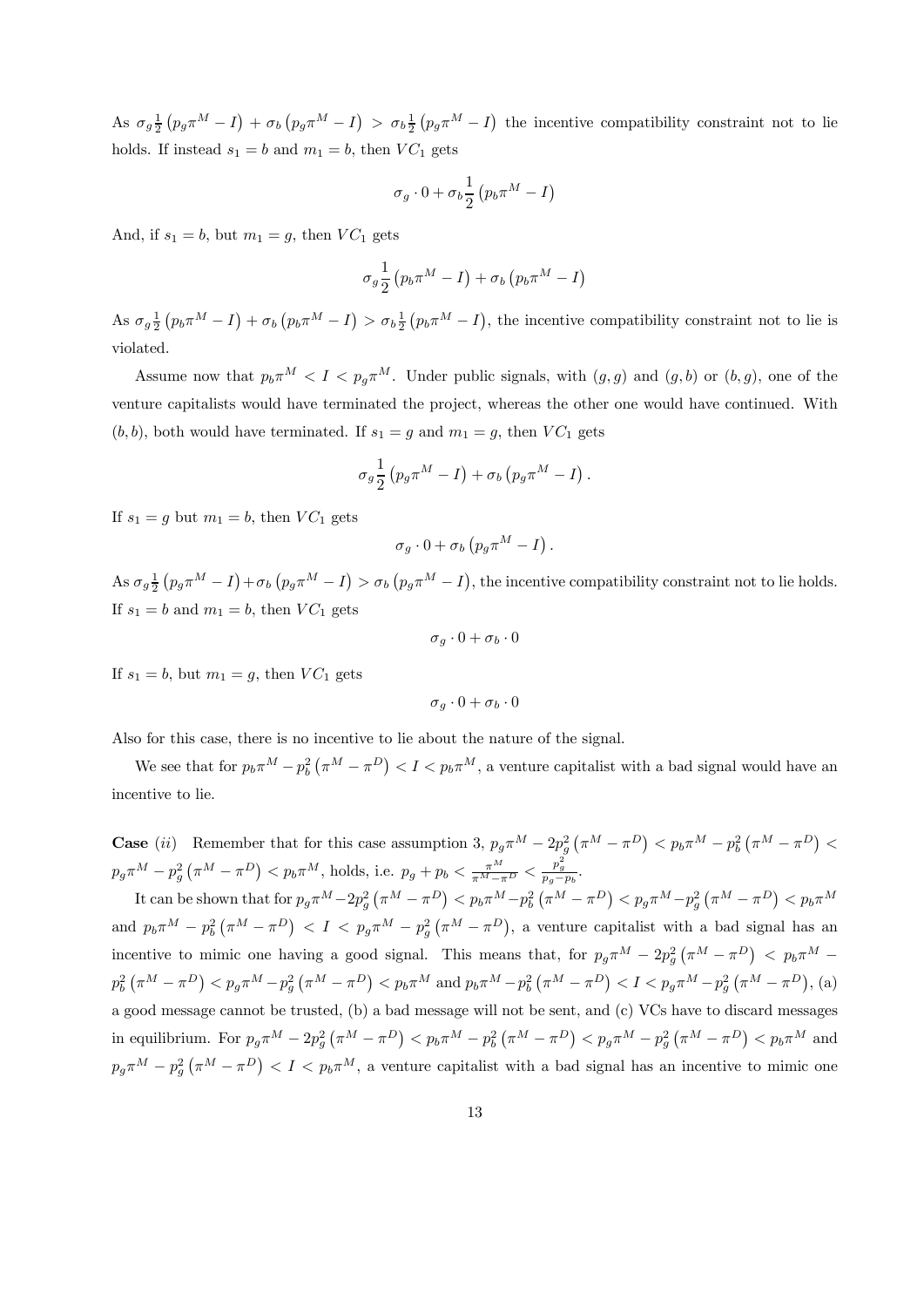having a good signal. For  $p_g \pi^M - p_g^2 (\pi^M - \pi^D) < p_b \pi^M - p_b^2 (\pi^M - \pi^D)$  and  $p_b \pi^M < I < p_g \pi^M$ , venture capitalists would not have an incentive to send a false signal.

These results can be summarized graphically similarly to case (i). Figure 9 below shows in the dark grey area the interval of the investment costs for which the truthtelling incentive compatibility constraint is violated.



Figure 9. Case (*ii*):  $p_g \pi^M - 2p_g^2 (\pi^M - \pi^D) < p_b \pi^M - p_b^2 (\pi^M - \pi^D) < p_g \pi^M - p_g^2 (\pi^M - \pi^D) < p_b \pi^M$ 

In order to show how these results have been obtained, we need to repeat a similar reasoning to the one used in case  $(i)$ . In practice, it is necessary to check for all possible unilateral incentives to deviate from truthfully revealing the nature of the signal received, as a function of the payoffs which can be obtained for any combination of the signals and taking into consideration which equilibrium configurations of the venture are compatible with this subcase of the analysis. Appendix B shows those intermediate steps for this type of checking for this and the remaining cases.

**Case** (*iii*) Remember that in this case assumption 4,  $p_g \pi^M - 2p_g^2 (\pi^M - \pi^D) < p_b \pi^M - p_b^2 (\pi^M - \pi^D)$  and  $p_b \pi^M < p_g \pi^M - p_g^2 \left( \pi^M - \pi^D \right)$ , holds, i.e.  $\frac{p_g^2}{p_g - p_b} < \frac{\pi^M}{\pi^M - \pi^D} < (p_g + p_b) + \frac{p_g^2}{p_g - p_b}$ . It can be shown that for  $p_g \pi^M - 2p_g^2 (\pi^M - \pi^D) < p_b \pi^M - p_b^2 (\pi^M - \pi^D)$  and  $p_b \pi^M - p_b^2 (\pi^M - \pi^D) <$  $I < p_b \pi^M$ , a venture capitalist with a bad signal has an incentive to mimic one having a good signal. For  $p_g\pi^M-2p_g^2\left(\pi^M-\pi^D\right)< p_b\pi^M-p_b^2\left(\pi^M-\pi^D\right)$  and  $p_b\pi^M < I < p_g\pi^M-p_g^2\left(\pi^M-\pi^D\right)$ , a venture capitalist with a bad signal has an incentive to mimic one having a good signal if and only if  $\frac{p_g+p_b}{2}\pi^M - I > 0$ . For  $p_g\pi^M-p_g^2\left(\pi^M-\pi^D\right)< p_b\pi^M-p_b^2\left(\pi^M-\pi^D\right)$  and  $p_g\pi^M-p_g^2\left(\pi^M-\pi^D\right)< I < p_g\pi^M$ , venture capitalists would not have an incentive to send a false signal.

Figure 10 highlights in a dark grey area the interval of the investment costs for which the incentive compatibility constraint for venture capitalists to send true messages is violated when in case (iii).



Figure 10. Case (*iii*):  $p_g \pi^M - 2p_g^2 (\pi^M - \pi^D) < p_b \pi^M - p_b^2 (\pi^M - \pi^D)$  and  $p_b \pi^M < p_g \pi^M - p_g^2 (\pi^M - \pi^D)$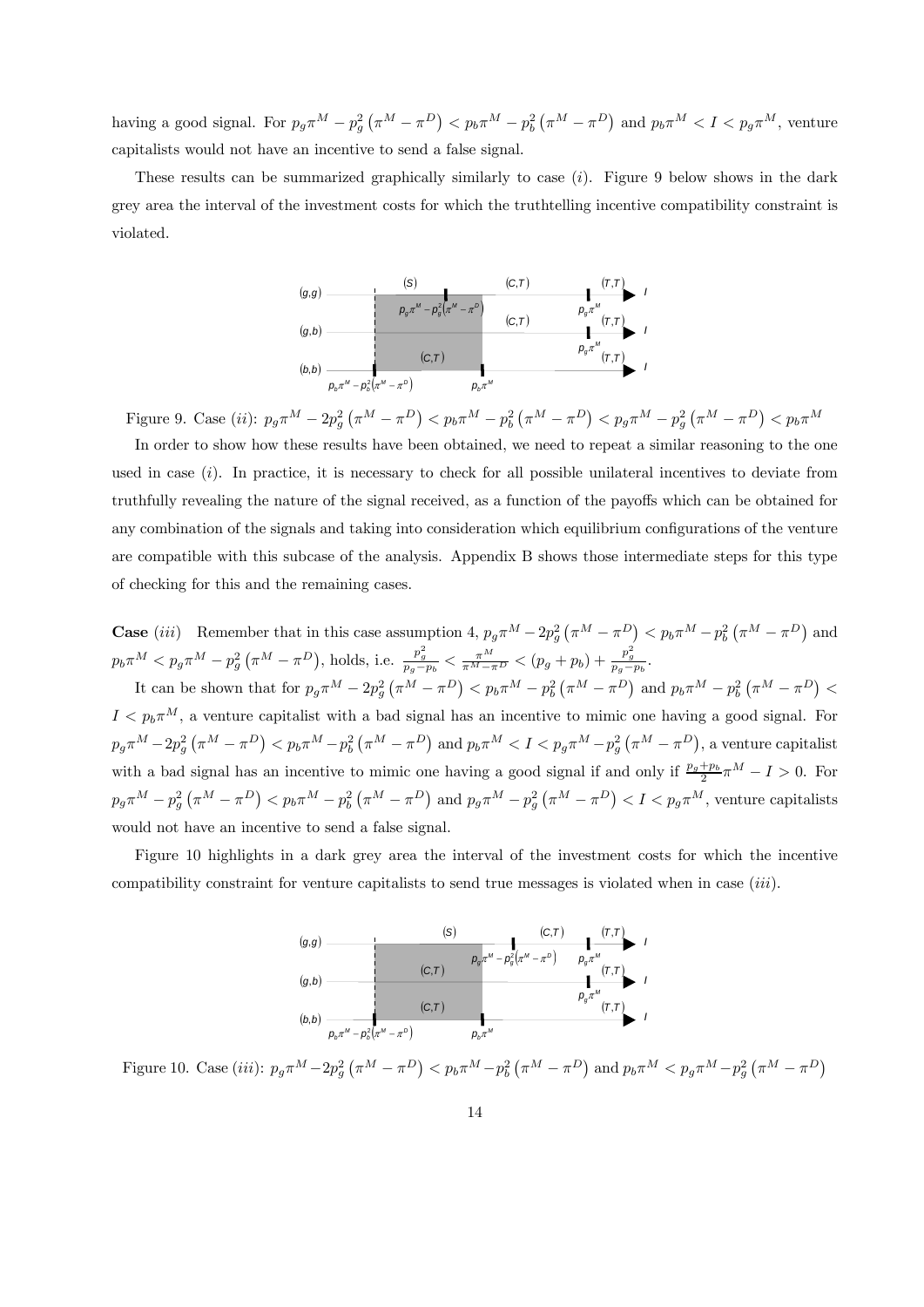Appendix B shows the intermediate steps for checking that those incentives are indeed violated for the interval of the investment costs as indicated above.

**Case** (iv) Remember that in this case assumption 5,  $p_b \pi^M - p_b^2 (\pi^M - \pi^D) < p_g \pi^M - 2p_g^2 (\pi^M - \pi^D) <$  $p_b \pi^M < p_g \pi^M - p_g^2 \left( \pi^M - \pi^D \right)$ , holds, i.e.  $(p_g + p_b) + \frac{p_g^2}{p_g - p_b} < \frac{\pi^M}{\pi^M - \pi^D} < \frac{2p_g^2}{p_g - p_b}$ .

It can be shown that for  $p_b \pi^M - p_b^2 (\pi^M - \pi^D) < p_g \pi^M - 2p_g^2 (\pi^M - \pi^D) < p_b \pi^M < p_g \pi^M - p_g^2 (\pi^M - \pi^D)$ and  $p_b \pi^M - p_b^2 (\pi^M - \pi^D) < I < p_g \pi^M - 2p_g^2 (\pi^M - \pi^D)$ , a venture capitalist with a bad signal has an incentive to mimic one with a good signal. For  $p_b \pi^M - p_b^2 (\pi^M - \pi^D) < p_g \pi^M - 2p_g^2 (\pi^M - \pi^D) < p_b \pi^M <$  $p_g\pi^M - p_g^2(\pi^M - \pi^D)$  and  $p_g\pi^M - 2p_g^2(\pi^M - \pi^D) < I < p_b\pi^M$ , a venture capitalist with a bad signal has an incentive to mimic one with a good signal. For  $p_g \pi^M - 2p_g^2 (\pi^M - \pi^D) < p_b \pi^M - p_b^2 (\pi^M - \pi^D)$ and  $p_b \pi^M < I < p_g \pi^M - p_g^2 (\pi^M - \pi^D)$ , a venture capitalist with a bad signal has an incentive to mimic one having a good signal if and only if  $\frac{p_g+p_b}{2}\pi^M - I > 0$ . This condition holds here as  $\frac{p_g+p_b}{2}\pi^M >$  $p_g\pi^M-p_g^2\left(\pi^M-\pi^D\right) \Leftrightarrow \frac{\pi^M}{\pi^M-\pi^D} < \frac{2p_g^2}{p_g-p_b}$ , which is one of the conditions for case  $(iv)$  to exist. For  $p_g\pi^M-p_g^2\left(\pi^M-\pi^D\right)< p_b\pi^M-p_b^2\left(\pi^M-\pi^D\right)$  and  $p_g\pi^M-p_g^2\left(\pi^M-\pi^D\right)< I < p_g\pi^M$ , venture capitalists would not have an incentive to send a false signal.

Figure 11 shows in the dark and light grey areas the intervals of the investment costs for which the incentive compatibility constraints for venture capitalists to send true messages are violated.



Figure 11. Case (iv):  $p_b \pi^M - p_b^2 (\pi^M - \pi^D) < p_g \pi^M - 2p_g^2 (\pi^M - \pi^D) < p_b \pi^M < p_g \pi^M - p_g^2 (\pi^M - \pi^D)$ Appendix B shows once more the intermediate steps for checking that those incentives are indeed violated

for the intervals of the investment costs as just described.

**Case** (*v*) Remember that in this case assumption 6,  $p_b \pi^M < p_g \pi^M - 2p_g^2 (\pi^M - \pi^D)$ , holds, i.e.  $\frac{2p_g^2}{p_g - p_b} <$  $\frac{\pi^M}{\pi^M-\pi^D}$ .

It can be shown that for  $p_b \pi^M < p_g \pi^M - 2p_g^2 (\pi^M - \pi^D)$  and  $p_b \pi^M - p_b^2 (\pi^M - \pi^D) < I < p_b \pi^M$ , a venture capitalist with a bad signal has an incentive to mimic one with a good signal. For  $p_b\pi^M$  <  $p_g\pi^M - 2p_g^2(\pi^M - \pi^D)$  and  $p_b\pi^M < I < p_g\pi^M - 2p_g^2(\pi^M - \pi^D)$ , venture capitalists would not have an incentive to send a false signal. For  $p_b \pi^M < p_g \pi^M - 2p_g^2 (\pi^M - \pi^D)$  and  $p_g \pi^M - 2p_g^2 (\pi^M - \pi^D) < I <$  $p_g\pi^M - p_g^2(\pi^M - \pi^D)$ , a venture capitalist with a bad signal has an incentive to mimic one having a good signal if and only if  $\frac{p_g+p_b}{2}\pi^M - I > 0$ . This condition holds as  $\frac{p_g+p_b}{2}\pi^M > p_g\pi^M - p_g^2(\pi^M - \pi^D) \Leftrightarrow \frac{\pi^M}{\pi^M - \pi^D}$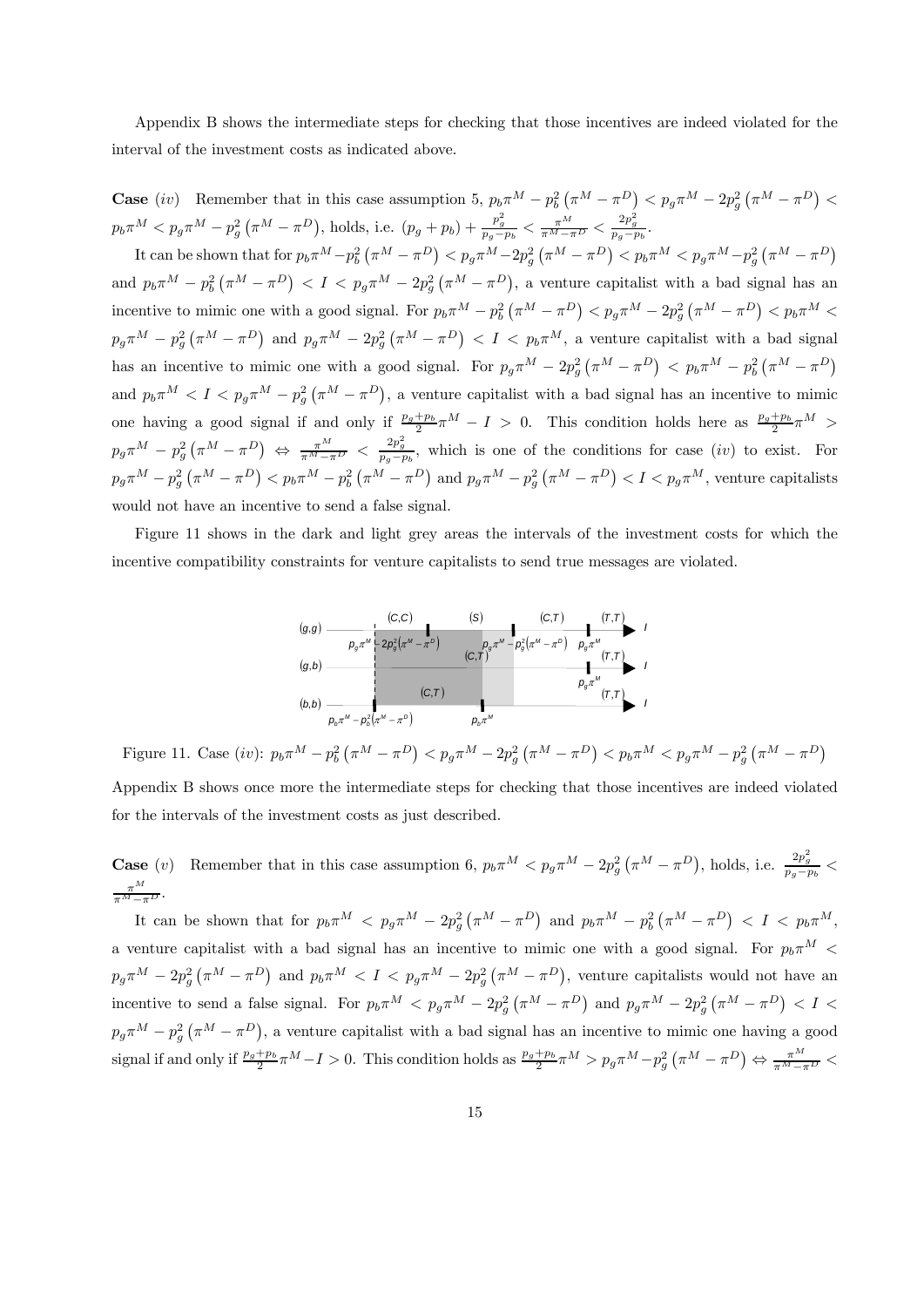$\frac{2p_g^2}{p_g-p_b}$ , which is one of the conditions for case (v) to exist. Finally, for  $p_b\pi^M < p_g\pi^M - 2p_g^2(\pi^M - \pi^D)$  and  $p_g \pi^M - p_g^2 (\pi^M - \pi^D) < I < p_g \pi^M$ , venture capitalists would not have an incentive to send a false signal.

Figure 12 summarizes these results, showing that in both dark and light grey areas the incentive compatibility constraints for venture capitalists to send true messages are violated.



Figure 12. Case (*v*):  $p_b \pi^M < p_g \pi^M - 2p_g^2 (\pi^M - \pi^D)$ 

Appendix B gives the intermediate steps for checking that those incentives are indeed violated for those intervals.

All these intermediate results can be summarized as follows.

**Proposition 2** For any  $p \in [0,1]$ ,  $a \in \left[\frac{1}{2},1\right[$ , if  $p_b \pi^M - p_b^2 \left(\pi^M - \pi^D\right) < I < p_b \pi^M$ , venture capitalists have an incentive to lie - sending untruthful messages - about having received bad signals. In addition, for  $p_g\pi^M-2p_g^2\left(\pi^M-\pi^D\right)< I < p_g\pi^M-p_g^2\left(\pi^M-\pi^D\right)$ , venture capitalists with a bad signal have an incentive to lie. Given the incentive to lie when signals are bad, no message, neither good nor bad, is credible for these intervals. For all other cases, there exists instead an equilibrium that implements the full information outcome using truthful messages between venture capitalists.

Let us label the intervals for which the incentive compatibility constraints are violated as:

$$
p_b \pi^M - p_b^2 \left( \pi^M - \pi^D \right) < I < p_b \pi^M \tag{IC-Violation #1}
$$

and as

$$
p_g \pi^M - 2p_g^2 \left(\pi^M - \pi^D\right) < I < p_g \pi^M - p_g^2 \left(\pi^M - \pi^D\right). \tag{IC-Violation #2}
$$

Note that (IC-Violation  $\#2$ ) holds for larger investment levels than (IC-Violation  $\#1$ ) only in cases (iv) and (v). In cases  $(i) - (iii)$ , it is either contained in (IC-Violation#1) or to the left of it, which is outside the range of interest as defined in assumption 1.

#### 4.2 Bayesian Equilibria

We have shown that venture capitalists have incentives to misreport the signals as long as the investment costs fall in one of the intervals as just indicated. In these cases, messages are not credible and cannot be used in equilibrium. We therefore derive Bayesian equilibria that do not make use of the messages for the intervals where the incentive compatibility constraints are violated.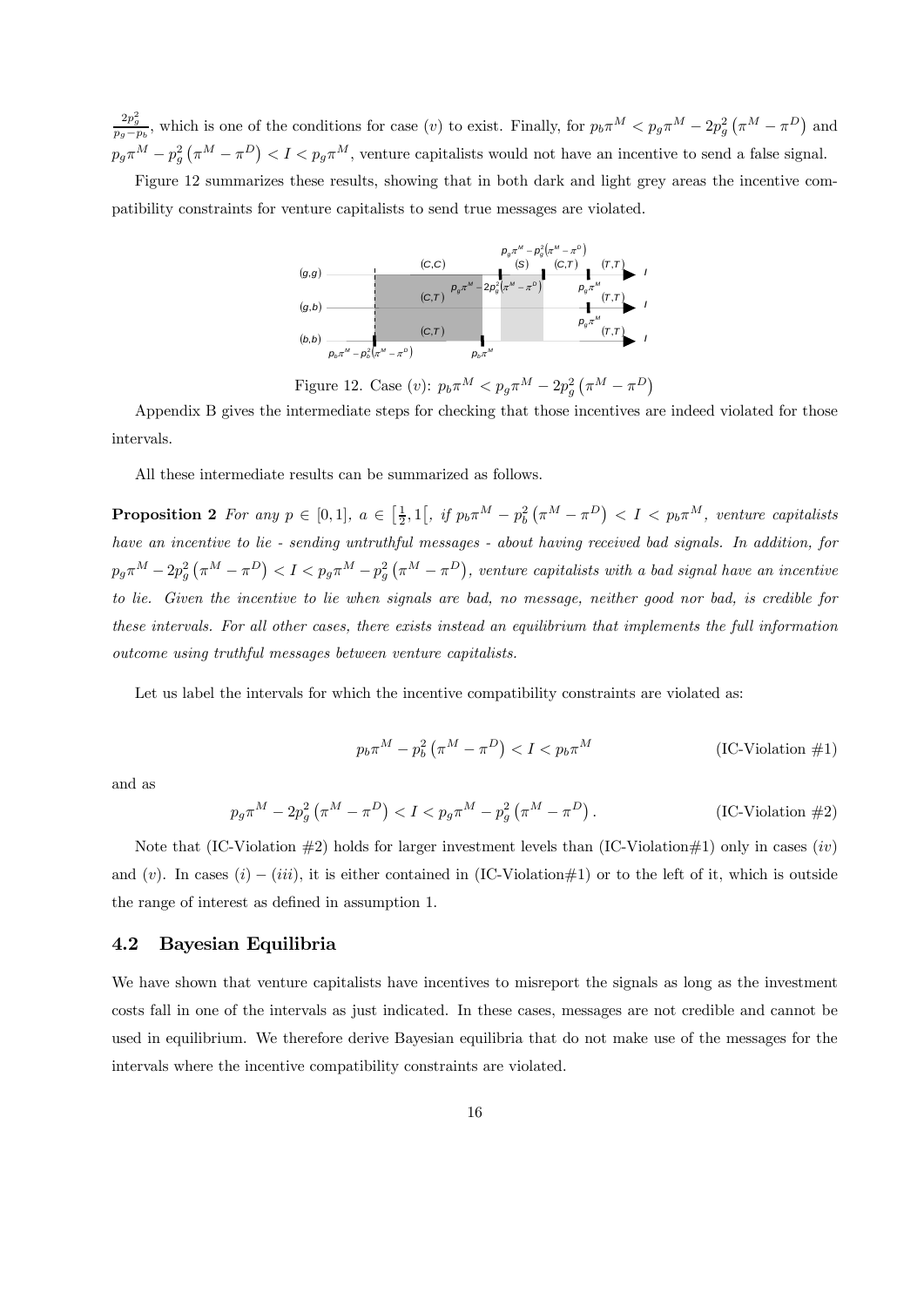A typical strategy for the Bayesian equilibrium assigns an action to each signal a venture capitalist may receive. For each of the possible combinations of signals venture capitalists may receive, such an action is composed of two virtually sequential steps: first it needs to contain a recommendation on whether to syndicate (Yes), or not (No), and, second, if syndication is not agreed upon it needs to contain another recommendation about whether to continue investing into the idea (Stay), or to drop out instead (Drop).

For each  $VC_i$ , the following describes the set of the sixteen possible strategies to be played in this context:

- 1. (Yes, Stay) if  $s_i = good$ ; (Yes, Stay) if  $s_i = bad$ , indicated as ((Yes, Stay), (Yes, Stay))
- 2. (No, Stay) if  $s_i = good;$  (Yes, Stay) if  $s_i = bad$ , indicated as  $((No, Stay), (Yes, Stay))$
- 3. (Yes, Stay) if  $s_i = good;$  (No, Stay) if  $s_i = bad$ , indicated as ((Yes, Stay), (No, Stay))
- 4. (No, Stay) if  $s_i = good;$  (No, Stay) if  $s_i = bad$ , indicated as  $((No, Stay), (No, Stay))$
- 5. (Yes, Stay) if  $s_i = good;$  (Yes, Drop) if  $s_i = bad$ , indicated as ((Yes, Stay), (Yes, Drop))
- 6. (No, Stay) if  $s_i = good$ ; (Yes, Drop) if  $s_i = bad$ , indicated as ((No, Stay), (Yes, Drop))
- 7. (Yes, Stay) if  $s_i = good$ ; (No, Drop) if  $s_i = bad$ , indicated as ((Yes, Stay), (No, Drop))
- 8. (No, Stay) if  $s_i = good;$  (No, Drop) if  $s_i = bad$ , indicated as  $((No, Stay), (No, Drop))$
- 9. (Yes, Drop) if  $s_i = good$ ; (Yes, Stay) if  $s_i = bad$ , indicated as ((Yes, Drop), (Yes, Stay))
- 10. (No, Drop) if  $s_i = good$ ; (Yes, Stay) if  $s_i = bad$ , indicated as ((No, Drop), (Yes, Stay))
- 11. (Yes, Drop) if  $s_i = good$ ; (No, Stay) if  $s_i = bad$ , indicated as ((Yes, Drop), (No, Stay))
- 12. (No, Drop) if  $s_i = good$ ; (No, Stay) if  $s_i = bad$ , indicated as ((No, Drop), (No, Stay))
- 13. (Yes, Drop) if  $s_i = good$ ; (Yes, Drop) if  $s_i = bad$ , indicated as ((Yes, Drop), (Yes, Drop))
- 14. (No, Drop) if  $s_i = good$ ; (Yes, Drop) if  $s_i = bad$ , indicated as ((No, Drop), (Yes, Drop))
- 15. (Yes, Drop) if  $s_i = good; (No, Drop)$  if  $s_i = bad$ , indicated as  $((Yes, Drop), (No, Drop))$
- 16. (No, Drop) if  $s_i = good$ ; (No, Drop) if  $s_i = bad$ , indicated as ((No, Drop), (No, Drop))

Different payoffs for each venture capitalist can be assigned for each combination of those strategies that can be played for any realized pair of signals  $(s_1, s_2)$ . The matrices below, represent those realized payoffs respectively for  $VC_1$ , the first payoff of each cell, and  $VC_2$ , the second one in each cell: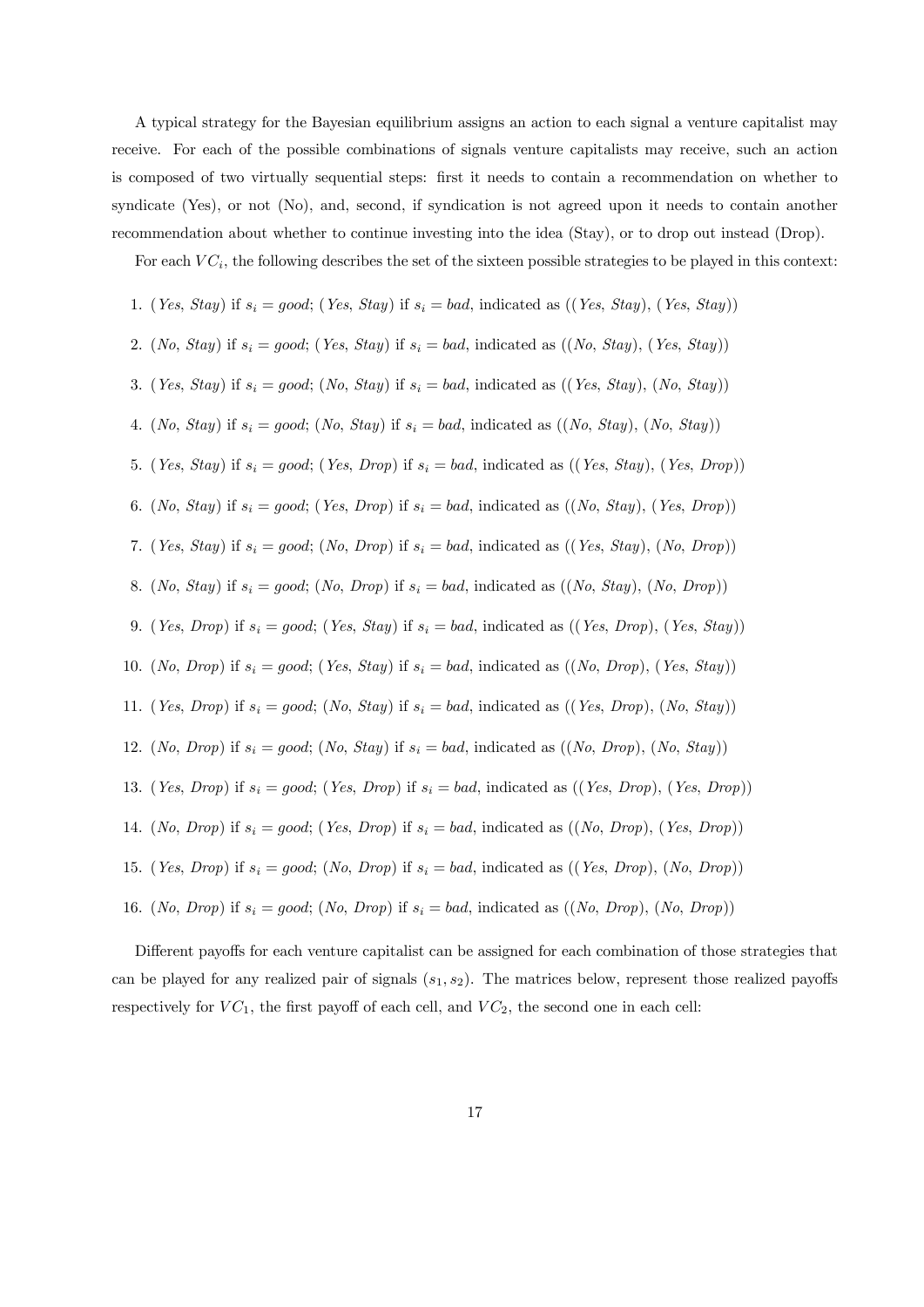| $(s_1, s_2) = (g, g)$ | Yes, Stay                                                               | No, Stay                                                           | Yes, Drop                                | No, Drop |
|-----------------------|-------------------------------------------------------------------------|--------------------------------------------------------------------|------------------------------------------|----------|
| Yes, Stay             | $\cdot p_a \pi$                                                         | $\cdot - p_g$ ) <sup>*</sup><br>$+ p_g (1 - p_q) \pi^M - I$        | $p_a\pi$<br>$\div (p_q \pi^M -$          | $p_a\pi$ |
| No, Stay              | $+ p_g (1-p_g) \pi^m$<br>$p_q^2 \pi^D$<br>$T + p_g (1 - p_g) \pi^M - I$ | $+ p_g (1 - p_g) \pi^F$<br>$p_g^2 \pi^D + p_g (1 - p_g) \pi^M - I$ | $p_a\pi$                                 |          |
| Yes, Drop             | $p_a\pi$                                                                | $p_q \pi^M - I$                                                    | $p_a\pi$<br>$\frac{1}{2}$ $(p_q \pi^M -$ |          |
| No, Drop              | $p_a \pi^M -$                                                           | $p_a\pi^M$ –                                                       |                                          |          |

| $(s_1, s_2) = (g, b)$ | Yes, Stay                                                                                              | No, Stay                                                                                   | Yes, Drop                                                     | No, Drop        |
|-----------------------|--------------------------------------------------------------------------------------------------------|--------------------------------------------------------------------------------------------|---------------------------------------------------------------|-----------------|
| Yes, Stay             | $\frac{p_g+p_b}{2}\pi^M-I$<br>$\frac{p_g+p_b}{2}\pi^M-I$                                               | $p_{g}p_{b}\pi^{D}+p_{g}(1-p_{b})\pi^{M}-I$<br>$p_b p_g \pi^D + p_b (1-p_g) \pi^M - I$     | $\frac{p_g+p_b}{2}\pi^M-I$<br>$\frac{p_g+p_b}{2}\pi^M-I$      | $p_q \pi^M - I$ |
| No, Stay              | $p_g p_b \pi^{\nu}$ + $p_g$ (1 – $p_b$ ) $\pi^{\text{M}}$ –<br>$p_b p_g \pi^D + p_b (1-p_g) \pi^M - I$ | $p_{g}p_{b}\pi^{\nu}+p_{g}(1-p_{b})\pi^{M}-I$<br>$p_b p_g \pi^D + p_b (1 - p_g) \pi^M - I$ | $p_q \pi^M - I$                                               | $p_a\pi^m-I$    |
| Yes, Drop             | $\left(\frac{p_g+p_b}{2}\pi^M-I\right)$<br>$\frac{p_g+p_b}{2}\pi^M-I$                                  | $p_b \pi^M - I$                                                                            | $\frac{p_g+p_b}{2}\pi^M-I$<br>$\frac{p_g + p_b}{2} \pi^M - I$ |                 |
| No, Drop              | $p_b \pi^M - I$                                                                                        | $p_b \pi^M - I$                                                                            |                                                               |                 |

| $(s_1, s_2) = (b, g)$ | Yes, Stay                                                                              | No, Stay                                                                             | Yes, Drop                                                             | $\bar{N}$ o, Drop |
|-----------------------|----------------------------------------------------------------------------------------|--------------------------------------------------------------------------------------|-----------------------------------------------------------------------|-------------------|
| Yes, Stay             | $\frac{p_g+p_b}{2}\pi^M-I$<br>$\left(\frac{p_g+p_b}{2}\pi^M-I\right)$                  | $p_b p_g \pi^D + p_b (1-p_g) \pi^M - I$<br>$p_b p_g \pi^D + p_b (1 - p_g) \pi^M - I$ | $\frac{p_g+p_b}{2}\pi^M-I$<br>$\frac{p_g+p_b}{2}\pi^M-I$              | $p_b \pi^M - I$   |
| No, Stay              | $p_b p_g \pi^D + p_b (1 - p_g) \pi^M - I$<br>$p_b p_g \pi^D + p_b (1 - p_g) \pi^M - I$ | $p_b p_g \pi^D + p_b (1-p_g) \pi^M - I$<br>$p_b p_g \pi^D + p_b (1 - p_g) \pi^M - I$ | $p_b \pi^M - I$                                                       | $p_h \pi^M - I$   |
| Yes, Drop             | $\left(\frac{p_g+p_b}{2}\pi^M-I\right)$<br>$\frac{p_g+p_b}{2}\pi^M-I$                  | $p_q \pi^M - I$                                                                      | $\frac{p_g+p_b}{2}\pi^M-I$<br>$\left(\frac{p_g+p_b}{2}\pi^M-I\right)$ |                   |
| No, Drop              | $p_q \pi^M - I$                                                                        | $p_q \pi^M - I$                                                                      |                                                                       |                   |

| $(s_1,s_2)=(b,b)$ | Yes, Stay                                                   | No, Stay                                                      | Yes, Drop                         | No, Drop    |
|-------------------|-------------------------------------------------------------|---------------------------------------------------------------|-----------------------------------|-------------|
| Yes, Stay         | $p_b\pi$<br>$\iota$ ( $p_b \pi^M -$ .                       | $+p_b(1-p_b)\pi$<br>$p_h^2 \pi^D + p_b (1-p_b) \pi^M - I$     | $1p_h\pi$<br>$-$ ( $p_b \pi^M$ –  | $p_h \pi^m$ |
| No, Stay          | $+p_b(1-p_b)\pi^4$<br>$p_h^2 \pi^D + p_b (1-p_b) \pi^M - I$ | $+p_b(1-p_b)\pi^{M}$<br>$p_h^2 \pi^D + p_b (1-p_b) \pi^M - I$ | $p_h \pi^M$                       | $p_b \pi$   |
| Yes, Drop         | $p_b \pi$<br>$(p_b \pi^M - \mu)$                            | $p_b \pi^M - I$                                               | $p_b \pi$<br>$\sim$ ( $p_b \pi^M$ |             |
| No, Drop          | $p_b \pi^M - I$                                             | $p_b \pi^M - 1$                                               |                                   |             |

## 4.2.1 Symmetric Equilibria

For tractability, and given the symmetric nature of the model, we will restrict our attention to candidates for symmetric equilibria only. When looking at possible symmetric Bayesian equilibria, there are 16 equilibrium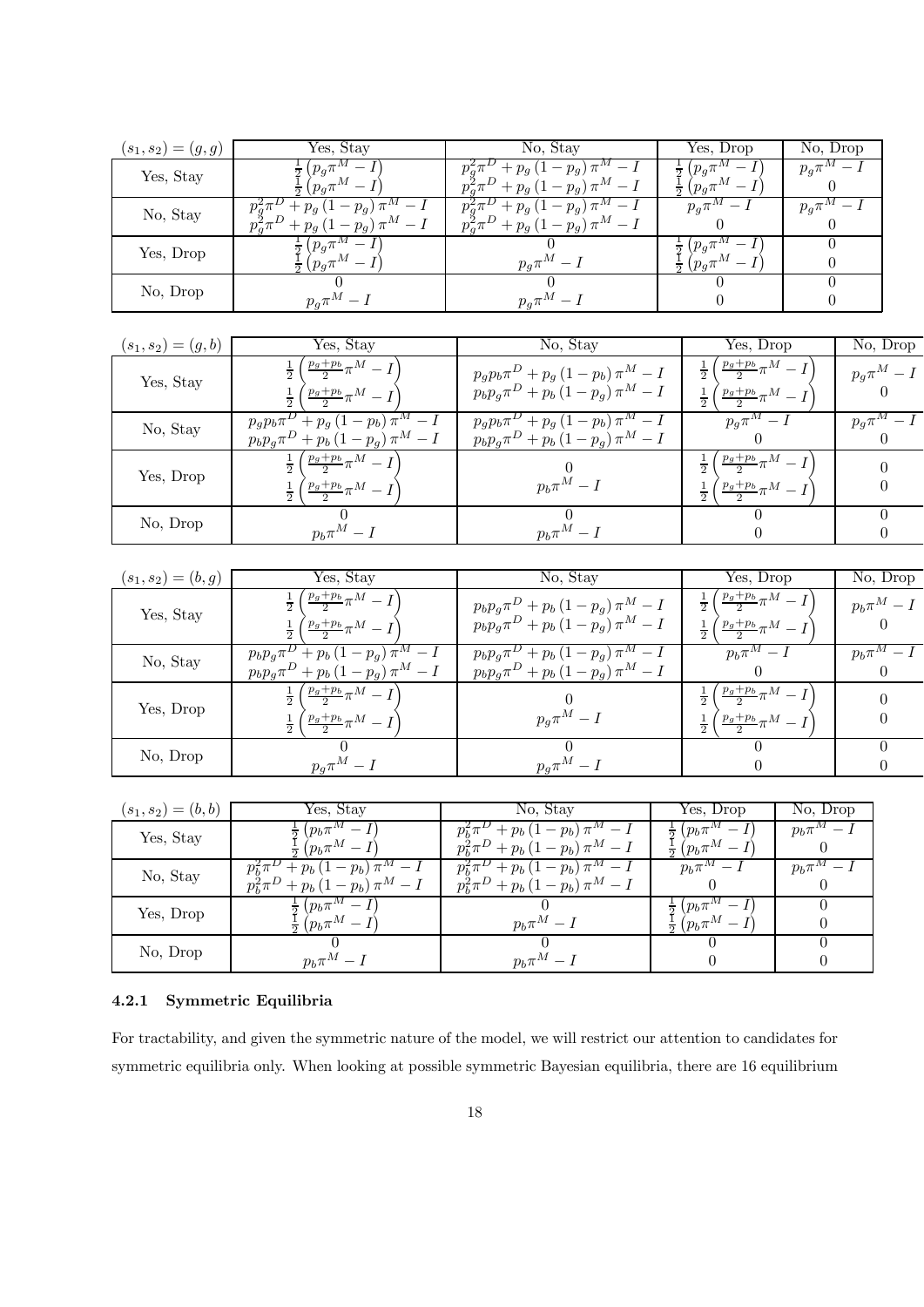candidates to be explored. We show in Appendix C that only 4 out of these 16 candidates are indeed possible Bayesian equilibria. The conditions for which those 4 are indeed Bayesian equilibria, are specified below.

Equilibrium 1: (((Yes, Stay), (Yes, Drop)), ((Yes, Stay), (Yes, Drop))) This strategy profile is a Bayesian equilibrium under the conditions

$$
I > p_g \pi^M - 2\sigma_g p_g^2 \left(\pi^M - \pi^D\right) + \frac{1}{2} \left(p_g - p\right) \pi^M
$$
 (Eq. 1-1)

and

$$
I > p_b \pi^M - 2\sigma_g p_g p_b \left(\pi^M - \pi^D\right) - \frac{1}{2} \left(p - p_b\right) \pi^M.
$$
 (Eq. 1-2)

In Equilibrium 1, i.e.  $(((Yes, Star), (Yes, Drop)), ((Yes, Star), (Yes, Drop)))$ , the venture capitalists always syndicate.

Equilibrium 2:  $(((No, Stay), (Yes, Drop)), ((No, Stay), (Yes, Drop)))$  This strategy profile is a Bayesian equilibrium under the conditions

$$
\frac{3p_g - p_b}{2}\pi^M > I
$$
 (Eq. 2-1)

and

$$
I > p_b \pi^M - 2 \frac{\sigma_g}{1 + \sigma_g} p_b p_g \left( \pi^M - \pi^D \right). \tag{Eq. 2-2}
$$

In Equilibrium 2, i.e., in (((No, Stay), (Yes, Drop)), ((No, Stay), (Yes, Drop))), the venture capitalists compete if both receive a good signal, if only one receives a good signal and the other one receives a bad signal, only the one with the good signal continues, and they syndicate if both receive a bad signal. However, this equilibrium is not credible as after observing the other venture capitalist's willingness or unwillingness to syndicate, it would be possible to infer her signal. As truthtelling is not incentive compatible, this equilibrium does not survive if we solve for a perfect Bayesian equilibrium. We will therefore disregard it.

Equilibrium 3:  $(((No, Stay), (No, Drop)), ((No, Stay), (No, Drop)))$  This strategy profile is a Bayesian equilibrium under the conditions

$$
p_g \pi^M - \sigma_g p_g^2 \left( \pi^M - \pi^D \right) > I \tag{Eq. 3-1}
$$

and

$$
p_b \pi^M - \sigma_g p_b p_g \left( \pi^M - \pi^D \right) < I. \tag{Eq. 3-2}
$$

In Equilibrium 3, i.e.,  $(((No, Stay), (No, Drop)), ((No, Stay), (No, Drop)))$ , the venture capitalists compete if both receive a good signal, if only one receives a good signal and the other one receives a bad signal, only the one with the good signal continues, and they both terminate if both receive a bad signal.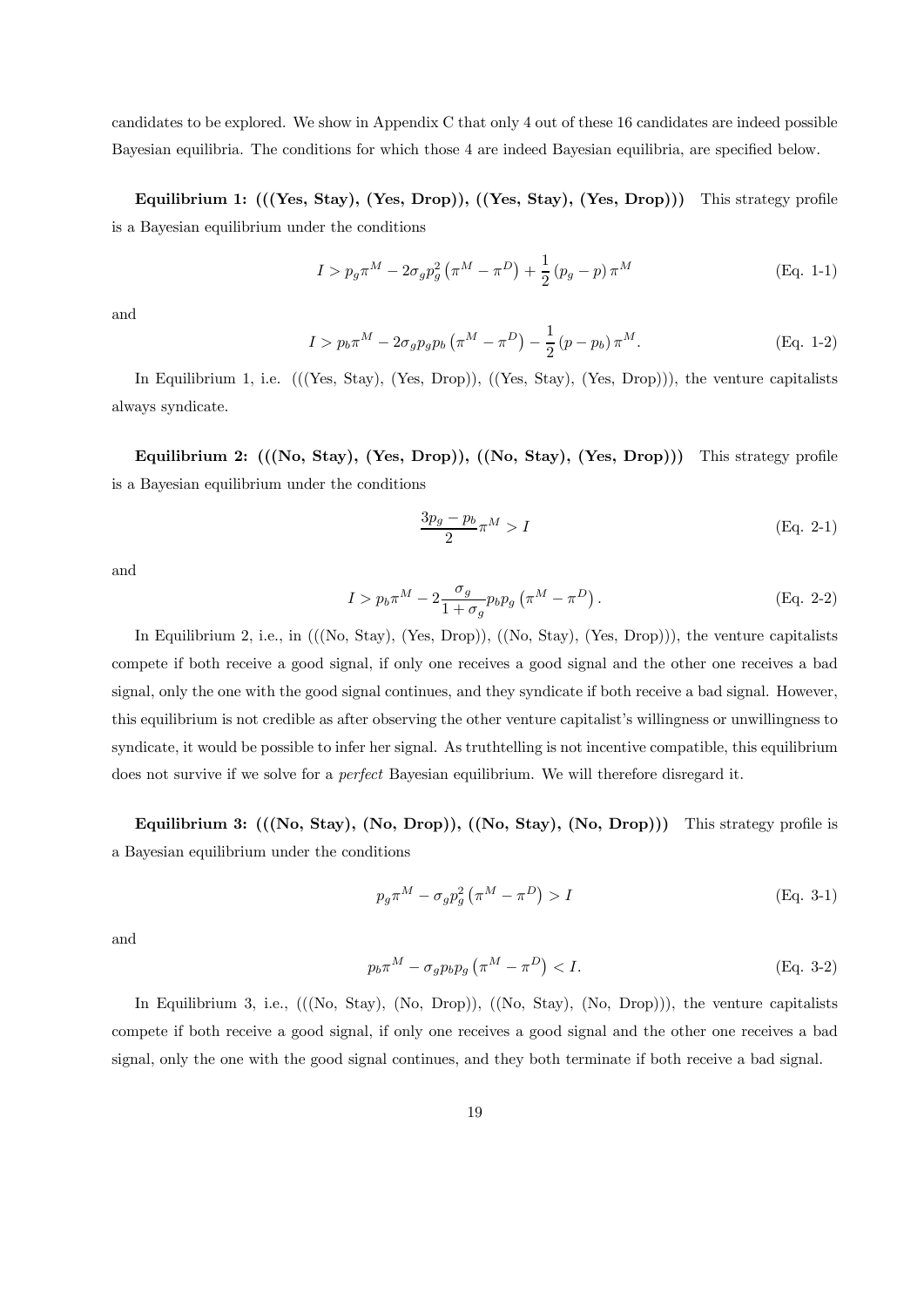Equilibrium 4: (((Yes, Drop), (Yes, Stay)), ((Yes, Drop), (Yes, Stay))) This strategy profile is a Bayesian equilibrium under the conditions

$$
I > p_g \pi^M - 2\sigma_b p_g p_b \left(\pi^M - \pi^D\right) + \sigma_b \frac{p_g - p_b}{2} \pi^M
$$
 (Eq. 4-1)

and

$$
I > p_b \pi^M - 2\sigma_b p_b^2 \left(\pi^M - \pi^D\right) + \sigma_g \frac{p_b - p_g}{2} \pi^M.
$$
 (Eq. 4-2)

In Equilibrium 4, i.e., (((No, Stay), (No, Drop)), ((No, Stay), (No, Drop))), the venture capitalists always syndicate.

Now that we have characterized the conditions for those equilibria to exist, we check whether these equilibrium conditions are compatible with the conditions for which the truthtelling incentive compatibility constraints were violated.

We start with *Equilibrium 1*. Note that, for any  $p \in (0,1)$  and  $a \in \left[\frac{1}{2},1\right[$ , the minimum investment level required by (Eq. 1-2) is smaller than the minimum investment level relevant for our analysis (see assumption 1), which coincides with the left end of the interval for  $(IC-Violation #1)^8$ . Therefore,  $(Eq. 1-2)$  holds in the whole interval under consideration and we can ignore it in the remainder of the analysis.

Let us first turn to (IC-Violation  $\#2$ ). Here, we find that (Eq. 1-1) is incompatible with (IC-Violation  $\#2$ ) whenever we are in cases (iv) and (v), as  $p_g \pi^M - 2\sigma_g p_g^2 (\pi^M - \pi^D) + \frac{1}{2} (p_g - p) \pi^M < p_g \pi^M - p_g^2 (\pi^M - \pi^D)$ holds only for regions in the  $a - p$  space for which cases (iv) and (v) do not exist. We can therefore state the following:

**Remark 3** In cases (iv) and (v), for  $I \in [p_g \pi^M - 2p_g^2 (\pi^M - \pi^D), p_g \pi^M - p_g^2 (\pi^M - \pi^D)]$ , Equilibrium 1 does not exist, irrespective of the degree of competition.

Let us now turn to (IC-Violation  $\#1$ ). Now, note that Equilibrium 1 exists in (IC-Violation  $\#1$ ), as long as

$$
p_b \pi^M - p_b^2 \left( \pi^M - \pi^D \right) > p_g \pi^M - 2\sigma_g p_g^2 \left( \pi^M - \pi^D \right) + \frac{1}{2} \left( p_g - p \right) \pi^M.
$$

This holds in the areas labelled as (1a) in both figures 13 (for strong competition) and 14 (for lax competition), which are situated in each figure above the upper green line. Note, furthermore, that Equilibrium 1 does not exist in the interval (IC-Violation  $\#1$ ), as long as

$$
p_g \pi^M - 2\sigma_g p_g^2 \left( \pi^M - \pi^D \right) + \frac{1}{2} \left( p_g - p \right) \pi^M > p_b \pi^M.
$$

This holds in the areas labelled as (1c) in both figures 13 (for strong competition) and 14 (for lax competition), which are situated in each figure below the lower green line. In addition to these areas, we have included in figures 13 and 14 the areas for which cases  $(i) - (v)$  exist, divided by black solid lines.

$$
{}^{8}p_b\pi^M - p_b^2\left(\pi^M - \pi^D\right) > p_b\pi^M - 2\sigma_g p_g p_b\left(\pi^M - \pi^D\right) - \frac{1}{2}\left(p - p_b\right)\pi^M \Leftrightarrow \frac{\pi^M}{\pi^M - \pi^D} > \frac{p_b^2 - 2\sigma_g p_g p_b}{\frac{1}{2}(p - p_b)} \forall p \in [0, 1] \,\forall a \in \left[\frac{1}{2}, 1\right[.
$$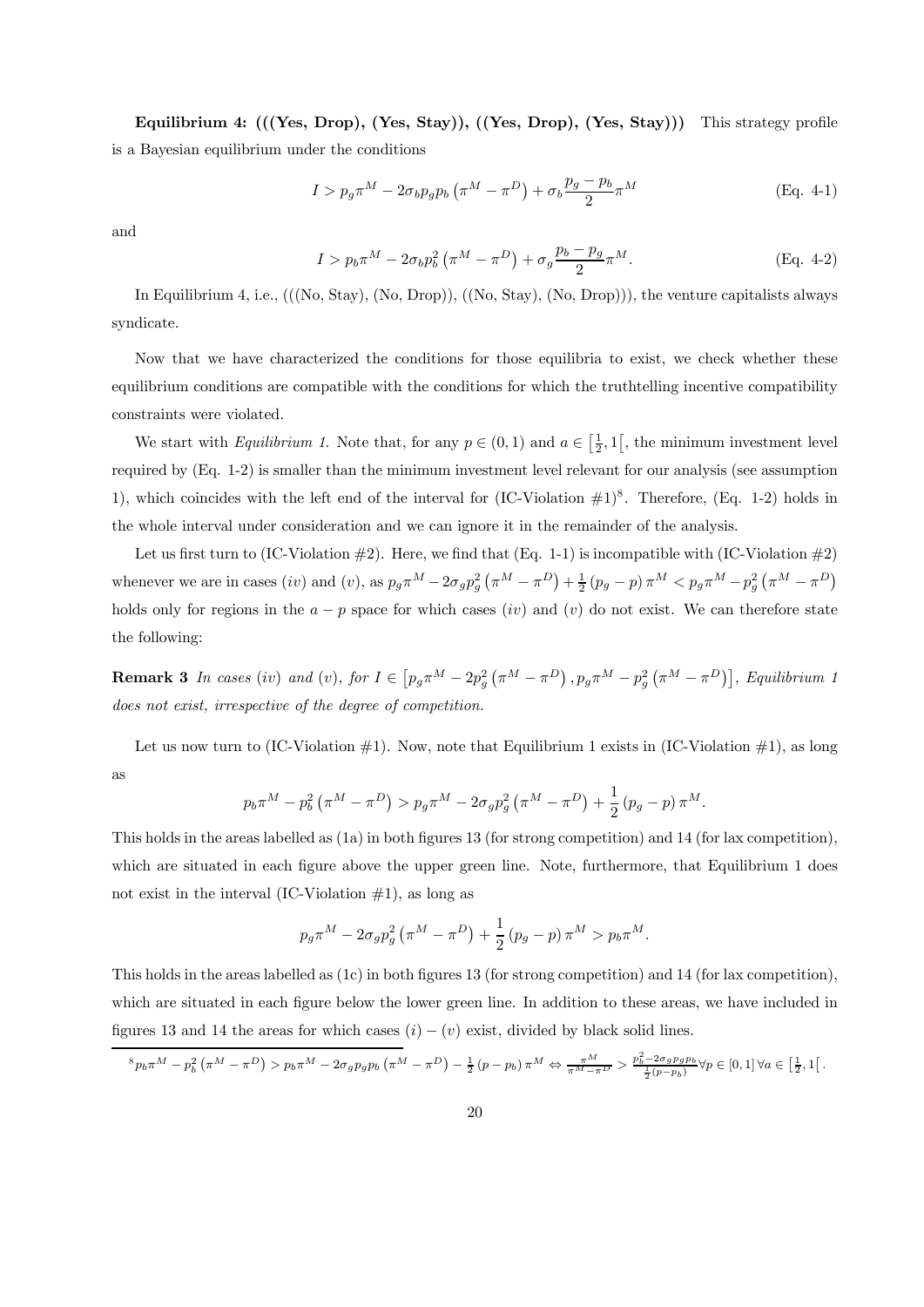The observations made here lead to the following result:

**Remark 4** For (IC-Violation #1), i.e., for  $I \in [p_b \pi^M - p_b^2 (\pi^M - \pi^D)$ ,  $p_b \pi^M]$ ,

- 1. and  $\pi^D = 0$ , Equilibrium 1 does not exist in cases (iii) (v), the least competitive equilibria, it exists in case (ii) only for sufficiently high p and I (area 1b), it exists in case (i) for sufficiently high p and any I (area 1a), and if p is insufficiently high, then it exists for sufficiently high I (area 1b). It does not exist otherwise (area 1c);
- 2. and  $\pi^D = \frac{\pi^M}{2}$ , Equilibrium 1 does not exist in cases (iv) and (v), it exists in cases (i) (iii) for sufficiently high p and any  $I$  (area 1a), and if p is insufficiently high, then it exists for sufficiently high I (area 1b). It does not exist otherwise (area 1c).





Equilibrium 1, where venture capitalists always syndicate their investments, only exists in intervals where they would have continued one project only with public signals as well. In other words, having private signals does not have detrimental effects for competition in Equilibrium 1.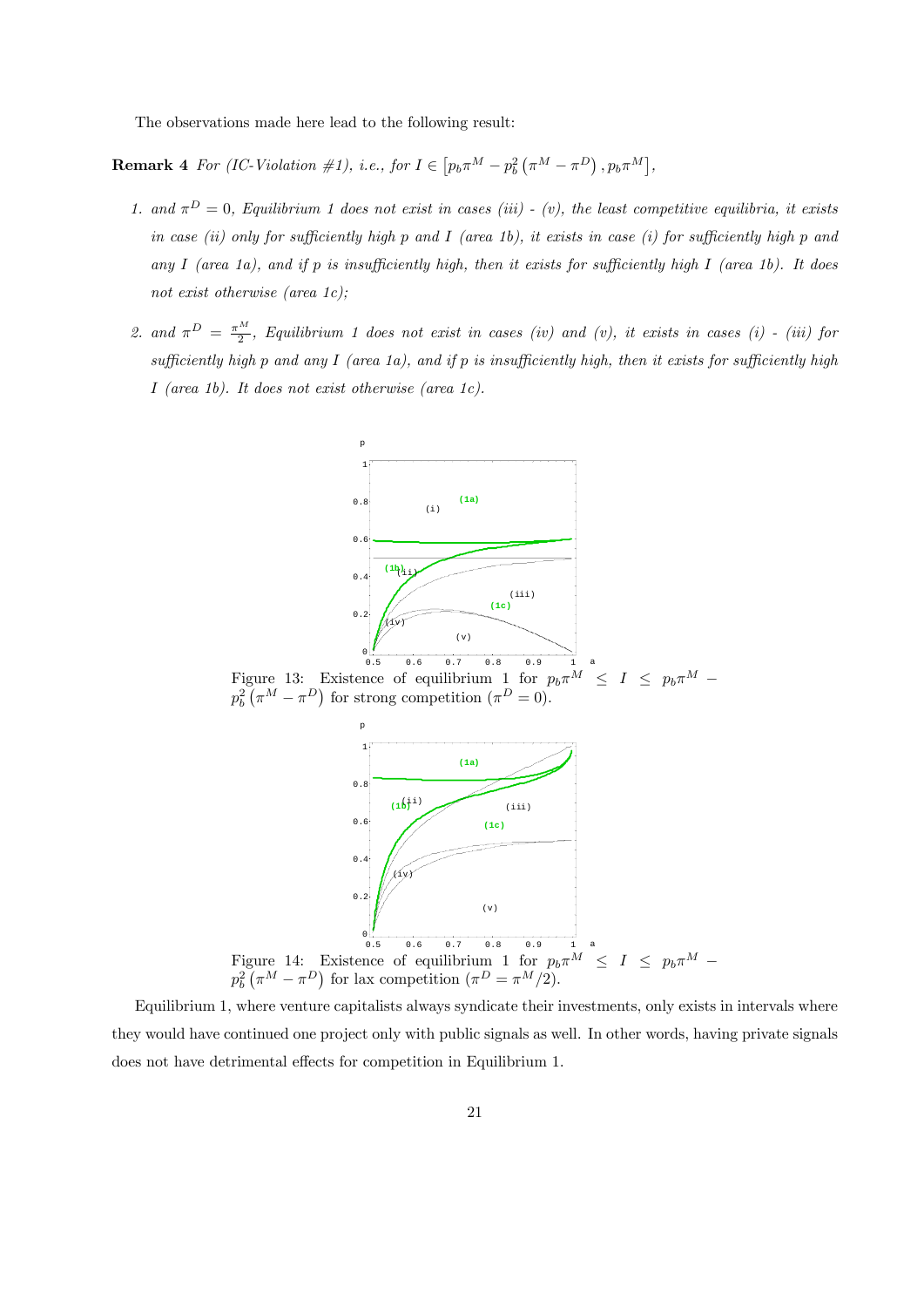Let us turn to Equilibrium 3. Note that in (IC-Violation  $\#2$ ), both (Eq. 3-1) and (Eq. 3-2) hold. This is so because: (1) the upper bound of (IC-Violation  $\#2$ ) is smaller than the maximum investment for Equilibrium 3 to exist, i.e.,

$$
p_g\pi^M-p_g^2\left(\pi^M-\pi^D\right)
$$

and, (2) the lower bound of (IC-Violation  $#2$ ) in cases (iv) and (v), is larger than the minimum investment level for Equilibrium 3 to exist, i.e.,

$$
p_b \pi^M - \sigma_g p_b p_g \left( \pi^M - \pi^D \right) < p_b \pi^M.
$$

Therefore, the following result holds:

**Remark 5** In cases (iv) and (v), if  $I \in [p_g \pi^M - 2p_g^2 (\pi^M - \pi^D), p_g \pi^M - p_g^2 (\pi^M - \pi^D)]$ , Equilibrium 3 exists for all degrees of competition.

Let us turn to  $(IC-Violation \#1)$ . Comparing  $(Eq. 3-1)$  and  $(Eq. 3-2)$  with the boundaries of  $(IC-Violation \#1)$ . Violation $\#1$ , we are left with five different scenarios,  $(3a)-(3e)$ , which we depict in figure 17. The cutoff points in the figure are defined as follows: 1 and 2 refer to the boundaries of  $(IC-Violation #1)$ , i.e.,  $1 := p_b \pi^M - p_b^2 (\pi^M - \pi^D)$  and  $2 := p_b \pi^M$ ; 3 refers to the minimum investment level for which Equilibrium 3 exists, i.e.,  $3 := p_b \pi^M - \sigma_g p_b p_g (\pi^M - \pi^D)$ ; and, finally, 4 refers to the maximum investment level for which Equilibrium 3 exists, i.e.,  $4 := p_g \pi^M - \sigma_g p_g^2 (\pi^M - \pi^D)$ .



Figure 17. Equilibrium 3 exists for I in the green intervals.

Comparing the cutoffs for different values of  $a$  and  $p$ , as well as for various degrees of competition, we can state the following result, which is also represented graphically in figures 18 (for strong competition) and 19 (for lax competition).

**Remark 6** For  $I \in [p_b \pi^M - p_b^2 (\pi^M - \pi^D), p_b \pi^M]$ 

1. and  $\pi^D = 0$ , Equilibrium 3 always exists for sufficiently high a and sufficiently low p (area 3e); it exists for sufficiently high I for low p if a is too low (area 3d); it exists for intermediate values of I if a is low and p sufficiently high (area 3c); it exists for sufficiently low I if p and a take intermediate values (area 3b); and, it does not exist if both a and p are too high (area 3a);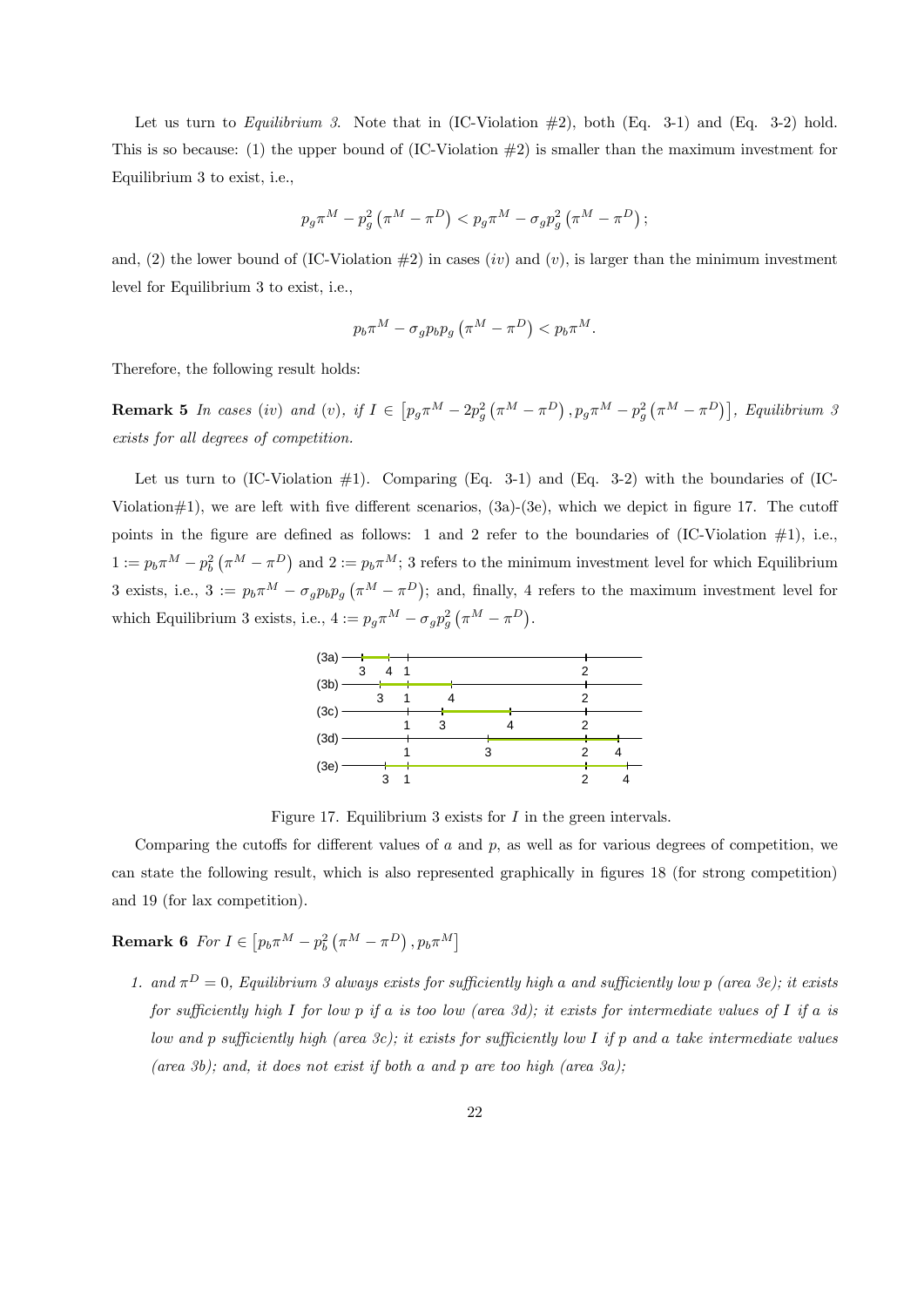2. and  $\pi^D = \frac{\pi^M}{2}$ , Equilibrium 3 always exists for some I. It always exists for sufficiently high a and sufficiently low p (area 3e); it exists for sufficiently high I for low p if a is too low (area 3d); it exists for intermediate values of  $I$  if a is low and p sufficiently high (area 3c); and, it exists for sufficiently  $low I$  if  $p$  and a take sufficiently high values (area  $3b$ ).



Figure 18. Existence of Equilibrium 3 for strong competition.



Figure 19. Existence of Equilibrium 3 for lax competition.

Interestingly, there are, therefore, situations (in areas  $(ii) - (v)$ ) where, by playing Equilibrium 3, venture capitalists would compete if both received a good signal,  $(s_1, s_2)=(g, g)$ , where they would have syndicated instead with public signals.

Let us finally examine *Equilibrium 4*. Note first that  $(Eq. 4-2)$  holds whenever  $(Eq. 4-1)$  does, as

$$
p_b\pi^M - 2\sigma_b p_b^2 \left(\pi^M - \pi^D\right) + \sigma_g \frac{p_b - p_g}{2} \pi^M < p_g \pi^M - 2\sigma_b p_g p_b \left(\pi^M - \pi^D\right) + \sigma_b \frac{p_g - p_b}{2} \pi^M.
$$

Therefore, we can ignore (Eq. 4-2) here.

First, note that the minimum investment for Equilibrium 4's existence exceeds the maximum investment in (IC-Violation  $#2$ ), i.e.,

$$
p_g \pi^M - 2\sigma_b p_g p_b \left( \pi^M - \pi^D \right) + \sigma_b \frac{p_g - p_b}{2} \pi^M > p_g \pi^M - p_g^2 \left( \pi^M - \pi^D \right).
$$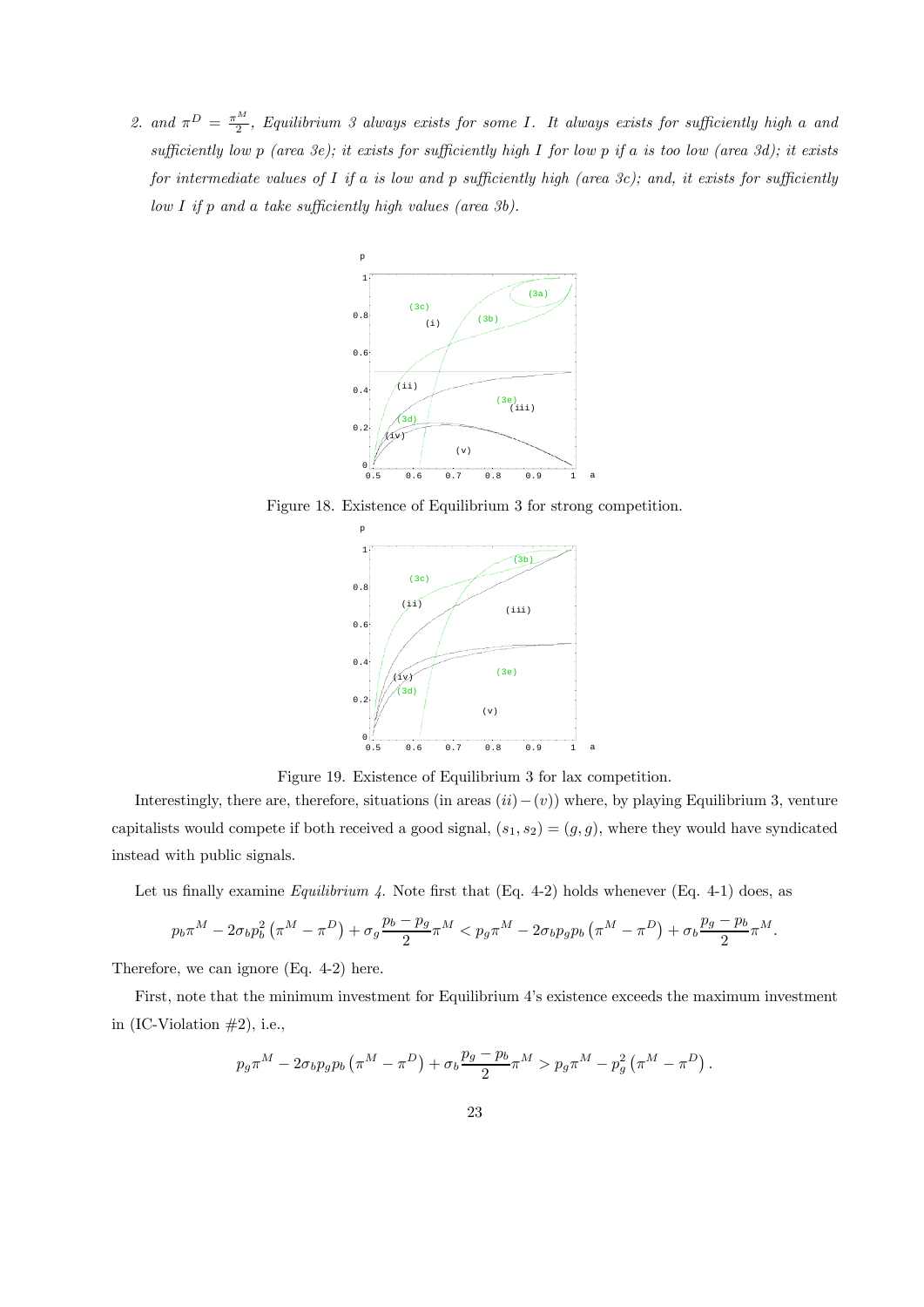We therefore have the following result:

**Remark 7** In cases (iv) and (v), for  $I \in [p_g \pi^M - 2p_g^2 (\pi^M - \pi^D), p_g \pi^M - p_g^2 (\pi^M - \pi^D)]$ , Equilibrium 4 does not exist, irrespective of the degree of competition.

Second, note that the minimum investment for Equilibrium 4's existence exceeds the minimum investment in  $(IC-Violation #1)$ , i.e.,

$$
p_g \pi^M - 2\sigma_b p_g p_b \left( \pi^M - \pi^D \right) + \sigma_b \frac{p_g - p_b}{2} \pi^M > p_b \pi^M - p_b^2 \left( \pi^M - \pi^D \right).
$$

This means that for small investment levels in (IC-Violation #1), Equilibrium 4 does not exist. In fact, it does not exist in  $(IC-Violation \#1)$  as long as the minimum investment for Equilibrium 4's existence is larger than the maximum investment in  $(IC-Violation #1)$ , i.e., as long as

$$
p_g \pi^M - 2\sigma_b p_g p_b \left(\pi^M - \pi^D\right) + \sigma_b \frac{p_g - p_b}{2} \pi^M > p_b \pi^M.
$$

This inequality holds in the areas labelled as (4b) in both figures 20 (for strong competition) and 21 (for lax competition), which are situated in each figure below the green line. Therefore, Equilibrium 4 does not exist in (4b) and it exists for  $I \geq p_g \pi^M - 2\sigma_b p_g p_b \left( \pi^M - \pi^D \right) + \sigma_b \frac{p_g - p_b}{2} \pi^M$  in (4a).

**Remark 8** For  $I \in [p_b \pi^M - p_b^2 (\pi^M - \pi^D), p_b \pi^M]$ , irrespective of the degree of competition, Equilibrium 4 does not exist in cases  $(iii)-(v)$ , the least competitive equilibria, it exists in cases  $(i)$  and  $(ii)$  for sufficiently large p and I (area  $\angle a$ ).



Figure 20. Existence of Equilibrium 4 for strong competition.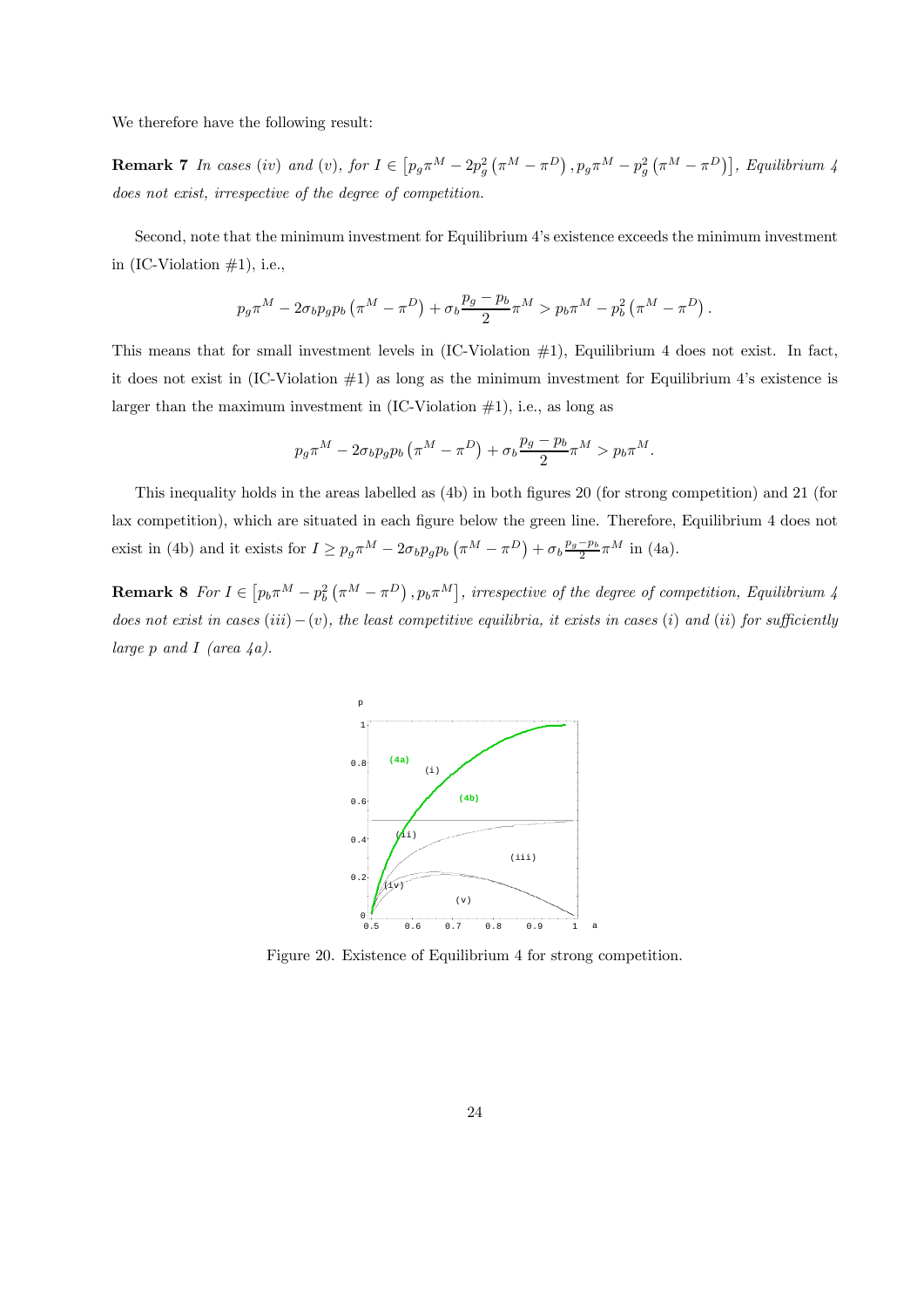

Figure 21. Existence of Equilibrium 4 for lax competition.

Equilibrium 4, where venture capitalists always syndicate their investments, only exists in intervals where they would have continued one project only with public signals as well. In other words, having private signals also does not have detrimental effects for competition in Equilibrium 4, similarly to the situation in Equilibrium 1.

These results can be summarized in the following proposition:

Proposition 3 With private signals, in the symmetric Bayesian equilibria, (1) venture capitalists do not syndicate in cases where they would have competed with public signals; (2) they do, however, compete in cases where they would have syndicated or continued alone with public signals; and, (3) in one of the symmetric Bayesian equilibria, both venture capitalists drop out if both receive a bad signal, whereas one of them would have continued alone with public signals.

## 5 Conclusion

In this paper, we have provided an alternative rationale for syndication to occur, than the ones proposed so far by the existing literature on venture capital. In our model, syndication is associated with the elimination of viable projects, when the innovations they would lead to would be rival in the final markets otherwise.

We have analyzed the incentives to syndicate both for the cases of public and private signals acquired by the venture capitalists prior to their investment decisions. Under public signals, our results confirm that venture capitalists have incentives to syndicate, i.e. to eliminate the potentially competing ideas, when they received good signals, and the level of the investment required to develop the ideas is not too high. Thus, syndication is detrimental to social welfare, as competition would have been otherwise viable whenever syndication is instead chosen. Under private signals, this detrimental effect for social welfare is reduced: when venture capitalists cannot send credible messages about the nature of their signals, competition may replace syndication. An additional effect has been obtained, which is welfare decreasing instead. Under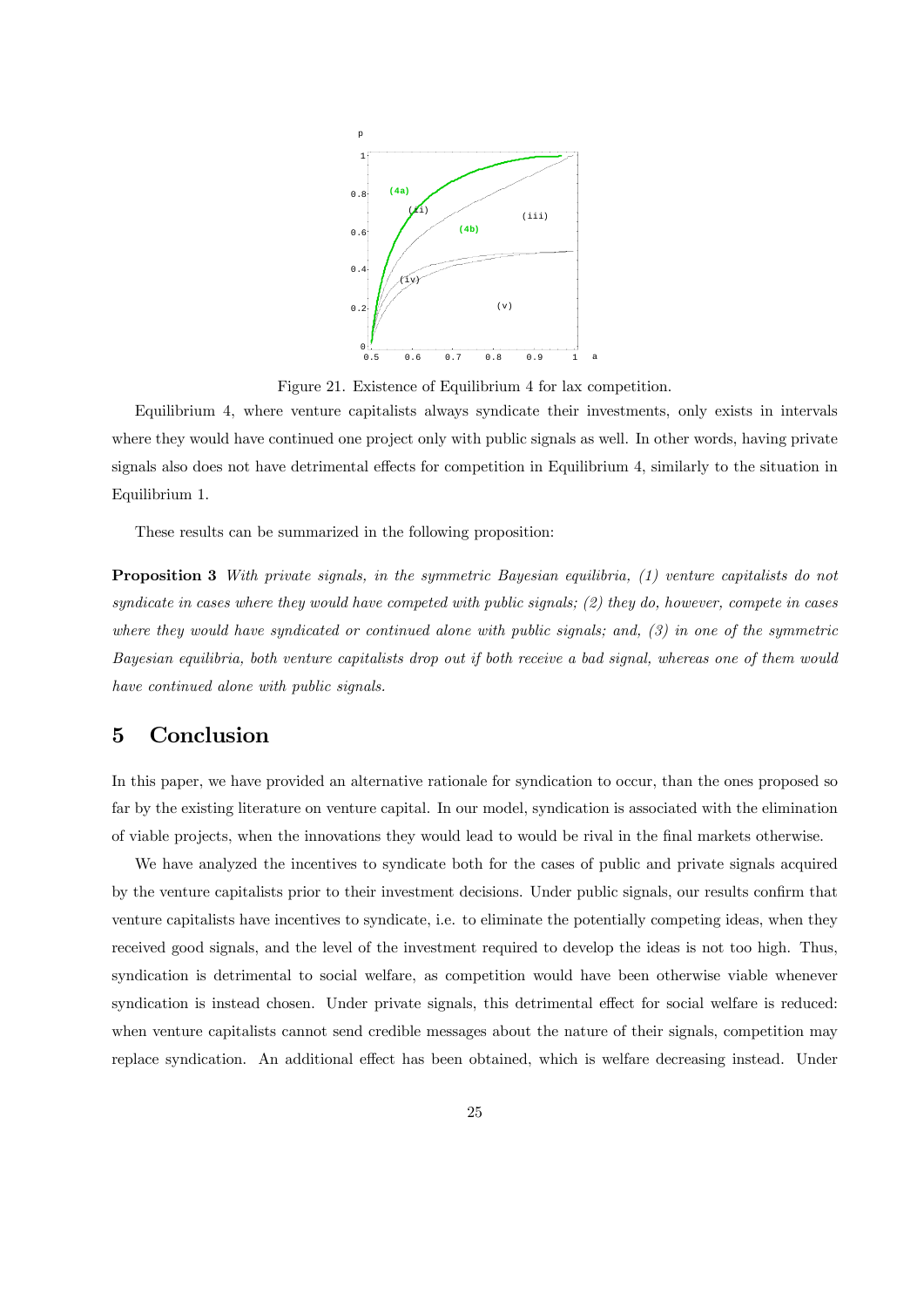private signals, if venture capitalists both receive bad signals, they happen to abandon their ideas while one of them would have continued it under the public signals environment.

## References

- [1] Bachmann, R. and I. Schindele. 2006. "Theft and Syndication in Venture Capital Finance," available at http://papers.ssrn.com/sol3/papers.cfm?abstract\_id=896025.
- [2] Brander, J., R. Amit, and W. Antweiler. 2002. "Venture-capital Syndication: Improved Venture Selection vs. the Value-added Hypothesis," Journal of Economics and Management Strategy, 11, 423-452.
- [3] Casamatta, C. and C. Haritchabalet. 2007. "Experience, Screening and Syndication in Venture Capital Investments," Journal of Financial Intermediation, 16, 368-398.
- [4] Cestone, G., J. Lerner and L. White. 2007. "The Design of Syndicates in Venture Capital," Documento de Trabajo, 7/2006, Fundación BBVA.
- [5] Dorobantu, F. A. 2006. "Syndication and Partial Exit in Venture Capital: A Signaling Approach," Duke University, mimeo.
- [6] Hopp, C. and F. Rieder. 2006. "What Drives Venture Capital Syndication?" available at http://papers.ssrn.com/sol3/papers.cfm?abstract\_id=875629.
- [7] Lerner, J. 1994. "The Syndication of Venture Capital Investments," Financial Management, 23, 16-17.
- [8] Schwienbacher, A. 2005. "An Empirical Analysis of Venture Capital Exits in Europe and the United States," available at http://papers.ssrn.com/sol3/papers.cfm?abstract\_id=302001.
- [9] Tian, X. 2007. "The Role of Venture Capital Syndication in Value Creation for Entrepreneurial Firms," Boston College, mimeo.
- [10] Wright, M. and A. Lockett. 2003. "The Structure and Management of Alliances: Syndication in the Venture Capital Industry," Journal of Management Studies, 40, 2073-2102.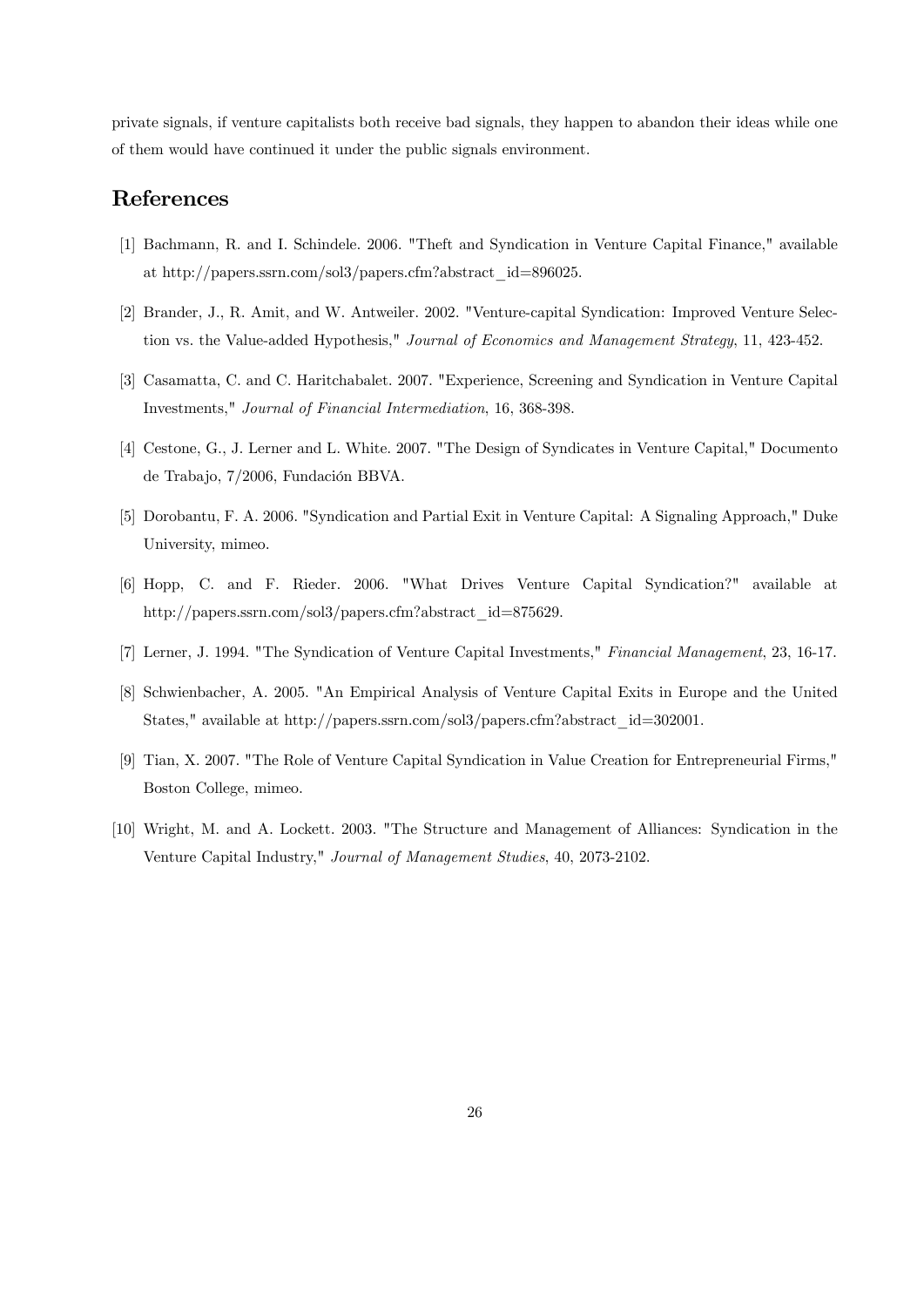## Appendix

# A Properties of the equilibrium configurations of ventures for the public signals case

 $Case (i)$ 

**Lemma 1** In equilibrium, if  $p_g \pi^M - p_g^2 (\pi^M - \pi^D) < p_b \pi^M - p_b^2 (\pi^M - \pi^D)$  and

1.  $p_b \pi^M - p_b^2 (\pi^M - \pi^D) < I < p_b \pi^M$ , then only one project is continued by one of the VCs alone, irrespective of the combination of the signals received by the VCs;

2.  $p_b\pi^M < I < p_a\pi^M$ , then only one project is continued (i) by either of the VCs if both received a good signal, or  $(ii)$  by the only VC who received a good signal. Both projects are terminated otherwise.

Case (ii)

Lemma 2 In equilibrium, if  $p_g \pi^M - 2p_g^2 (\pi^M - \pi^D) < p_b \pi^M - p_b^2 (\pi^M - \pi^D) < p_g \pi^M - p_g^2 (\pi^M - \pi^D) <$  $p_b \pi^M$  and

1.  $p_b \pi^M - p_b^2 (\pi^M - \pi^D) < I < p_g \pi^M - p_g^2 (\pi^M - \pi^D)$ , only one project is continued (i) by syndication if both VCs received a good signal, or  $(ii)$  by one VC alone otherwise;

2.  $p_g \pi^M - p_g^2 (\pi^M - \pi^D) < I < p_b \pi^M$ , only one project is continued by one of the VCs alone, irrespective of the combination of the signals received by the VCs;

3.  $p_b\pi^M < I < p_a\pi^M$ , only one project is continued (i) by either of the VCs if both received a good signal, or (ii) by the only VC who received a good signal. Both projects are terminated otherwise.

Case (iii)

**Lemma 3** In equilibrium, if  $p_g \pi^M - 2p_g^2 (\pi^M - \pi^D) < p_b \pi^M - p_b^2 (\pi^M - \pi^D)$ ,  $p_b \pi^M < p_g \pi^M - p_g^2 (\pi^M - \pi^D)$ , and

1.  $p_b \pi^M - p_b^2 (\pi^M - \pi^D)$  <  $I$  <  $p_b \pi^M$ , only one project is continued (i) by syndication if both VCs received a good signal, (ii) by the only VC who received a good signal, or (iii) by either of the VCs otherwise;

2.  $p_b \pi^M < I < p_g \pi^M - p_g^2 (\pi^M - \pi^D)$ , only one project is continued (i) by syndication if both VCs received a good signal, or (ii) by the only VC who received a good signal. Both projects are terminated otherwise;

3.  $p_g \pi^M - p_g^2 (\pi^M - \pi^D) < I < p_g \pi^M$ , only one project is continued (i) by either of the VCs if both received a good signal, or (ii) by the only VC who received a good signal. Both projects are terminated otherwise.

Case (iv)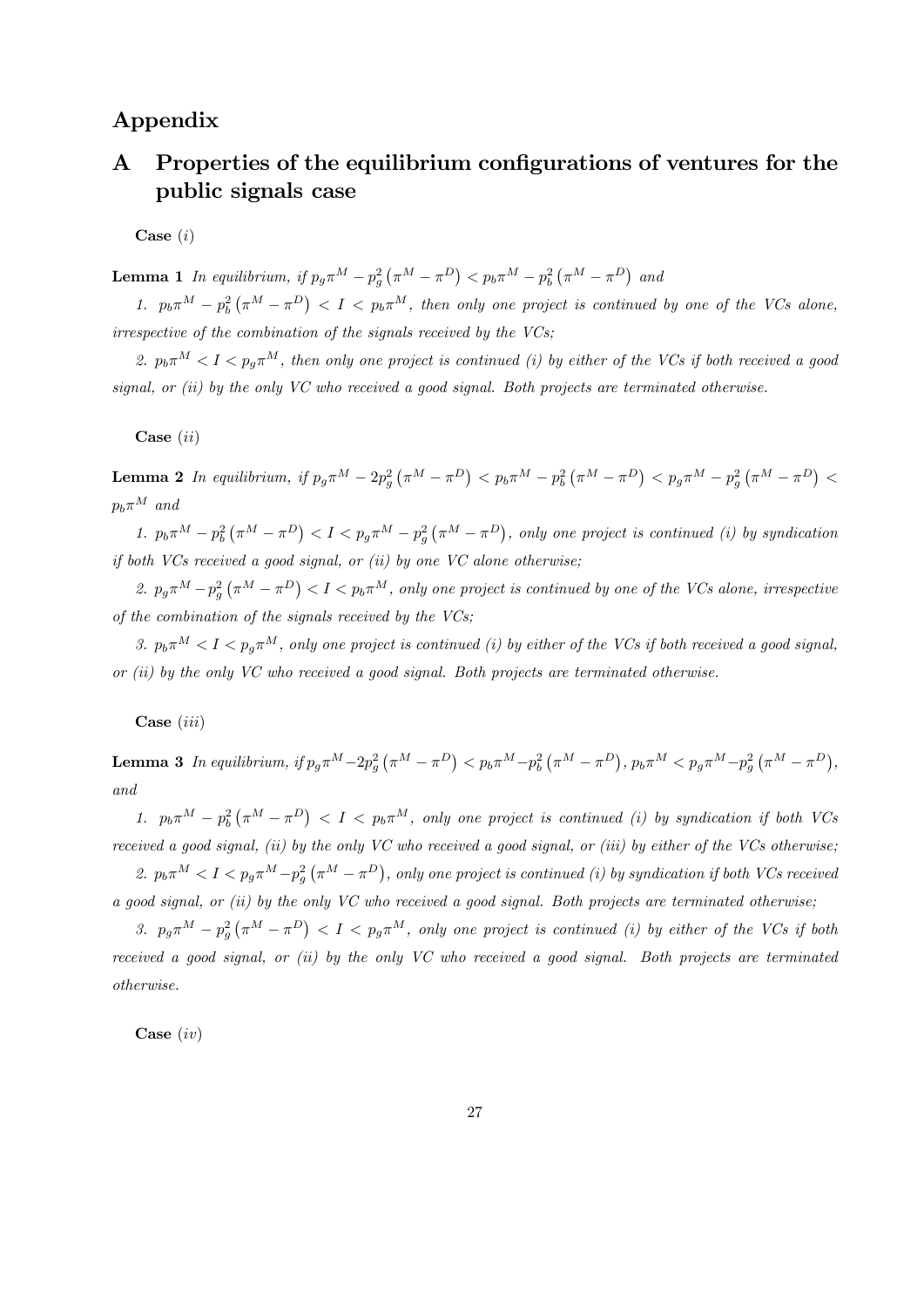Lemma 4 In equilibrium, if  $p_b \pi^M - p_b^2 (\pi^M - \pi^D) < p_g \pi^M - 2p_g^2 (\pi^M - \pi^D) < p_b \pi^M < p_g \pi^M - p_g^2 (\pi^M - \pi^D)$ and

1.  $p_b \pi^M - p_b^2 (\pi^M - \pi^D) < I < p_g \pi^M - 2p_g^2 (\pi^M - \pi^D)$ , both projects are continued if both VCs receive a good signal. Only one project is continued (i) by the only VC who received a good signal, or (ii) by either of the VCs who received a bad signal;

2.  $p_g \pi^M - 2p_g^2 (\pi^M - \pi^D) < I < p_b \pi^M$ , only one project is continued (i) by syndication if both VCs received a good signal, (ii) by the only VC who received a good signal, or (iii) by either of the VCs otherwise;

3.  $p_b \pi^M < I < p_g \pi^M - p_g^2 (\pi^M - \pi^D)$ , only one project is continued (i) by syndication if both VCs received a good signal, or (ii) by the only VC who received a good signal. Both projects are terminated otherwise;

4.  $p_g \pi^M - p_g^2 (\pi^M - \pi^D) < I < p_g \pi^M$ , only one project is continued (i) by either of the VCs who received a good signal, or (ii) by the only VC who received a good signal. Both projects are terminated otherwise.

Case  $(v)$ 

**Lemma 5** In equilibrium, if  $p_b \pi^M < p_g \pi^M - 2p_g^2 (\pi^M - \pi^D)$  and

1.  $p_b \pi^M - p_b^2 (\pi^M - \pi^D) < I < p_b \pi^M$ , both projects are continued if both VCs receive a good signal. Only one project is continued (i) by the only VC who received a good signal, or (ii) by either of the VCs who received a bad signal:

2.  $p_b \pi^M < I < p_g \pi^M - 2p_g^2 (\pi^M - \pi^D)$ , both projects are continued if both VCs receive a good signal. Only one project is continued by the only VC who received a good signal. Both projects are terminated otherwise.

3.  $p_g \pi^M - 2p_g^2 (\pi^M - \pi^D) < I < p_g \pi^M - p_g^2 (\pi^M - \pi^D)$ , only one project is continued (i) by syndication if both VCs received a good signal, or (ii) by the only VC who received a good signal. Both projects are terminated otherwise;

4.  $p_g \pi^M - p_g^2 (\pi^M - \pi^D) < I < p_g \pi^M$ , only one project is continued (i) by either of the VCs who received a good signal; or (ii) by the only VC who received a good signal; and both projects are terminated otherwise.

# B Checking of the Incentive Compatibility constraints (ICs) for the private signals case

Case (ii)

• Assume first 
$$
p_b \pi^M - p_b^2 \left( \pi^M - \pi^D \right) < I < p_g \pi^M - p_g^2 \left( \pi^M - \pi^D \right)
$$

 $-$  \* If  $s_1 = g$  and  $m_1 = g$ , then  $VC_1$  gets

$$
\sigma_g \frac{1}{2} \left( p_g \pi^M - I \right) + \sigma_b \left( p_g \pi^M - I \right)
$$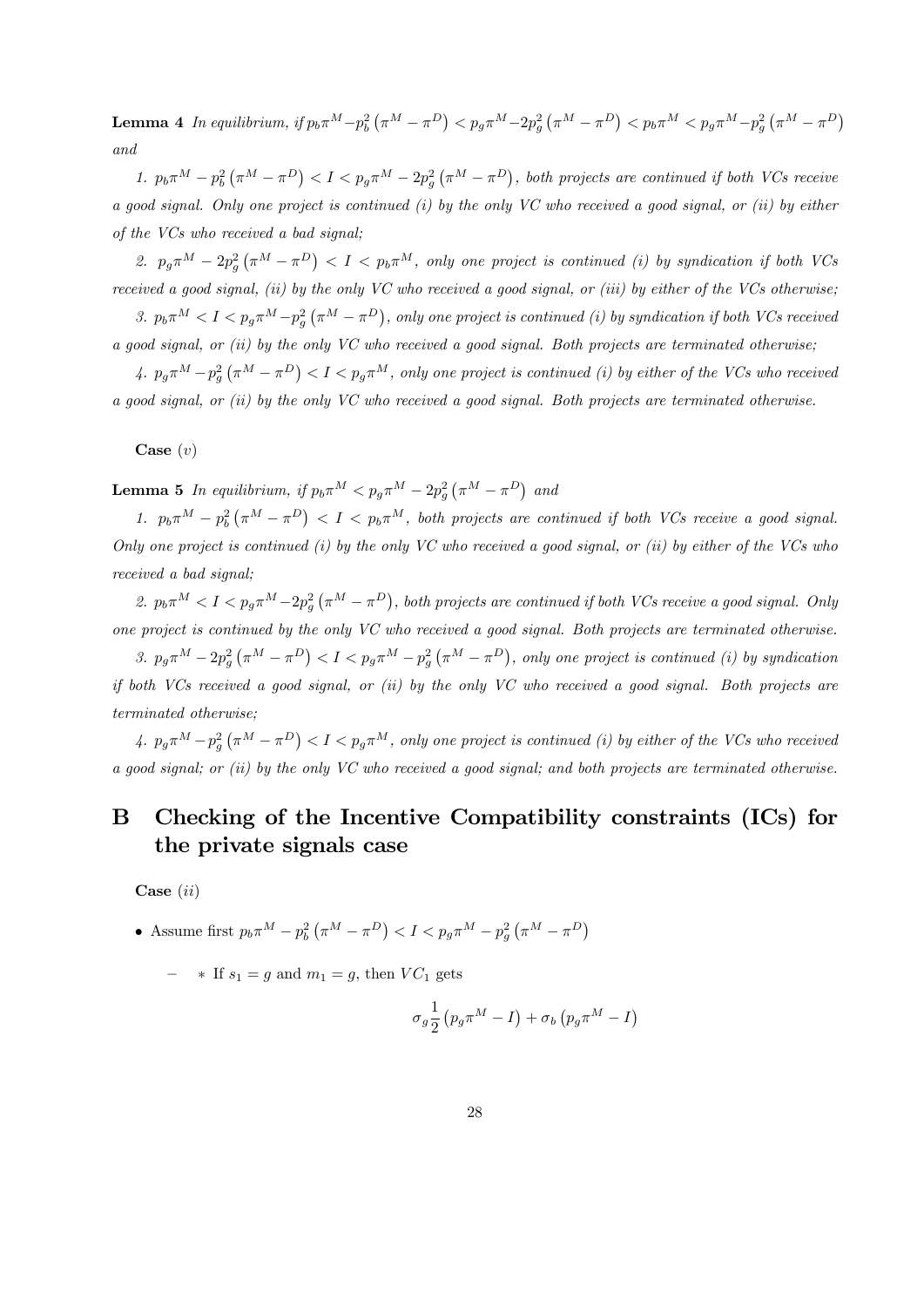∗ If  $s_1 = g$ , but  $m_1 = b$ , then  $VC_1$  gets

$$
\sigma_g \left( p_g^2 \pi^D + p_g \left( 1 - p_g \right) \pi^M - I \right) + \sigma_b \left( \frac{1}{2} \left( p_g p_b \pi^D + p_g \left( 1 - p_b \right) \pi^M - I \right) + \frac{1}{2} \left( p_g \pi^M - I \right) \right)
$$

∗ If  $s_1 = b$  and  $m_1 = b$ , then  $VC_1$  gets

$$
\sigma_g \cdot 0 + \sigma_b \frac{1}{2} \left( p_b \pi^M - I \right)
$$

∗ If  $s_1 = b$ , but  $m_1 = g$ , then  $VC_1$  gets

$$
\sigma_g \frac{1}{2} \left( \frac{p_g + p_b}{2} \pi^M - I \right) + \sigma_b \left( p_b \pi^M - I \right)
$$

- Assume now  $p_g \pi^M p_g^2 \left( \pi^M \pi^D \right) < I < p_b \pi^M$ 
	- ∗ If  $s_1 = g$  and  $m_1 = g$ , then  $VC_1$  gets

$$
\sigma_g \frac{1}{2} \left( p_g \pi^M - I \right) + \sigma_b \left( p_g \pi^M - I \right)
$$

∗ If  $s_1 = g$ , but  $m_1 = b$ , then  $VC_1$  gets

$$
\sigma_g \cdot 0 + \sigma_b \frac{1}{2} \left( p_g \pi^M - I \right)
$$

∗ If  $s_1 = b$  and  $m_1 = b$ , then  $VC_1$  gets

$$
\sigma_g \cdot 0 + \sigma_b \frac{1}{2} \left( p_b \pi^M - I \right)
$$

∗ If  $s_1 = b$ , but  $m_1 = g$ , then  $VC_1$  gets

$$
\sigma_g \frac{1}{2} \left( p_b \pi^M - I \right) + \sigma_b \left( p_b \pi^M - I \right)
$$

- Assume now  $p_b \pi^M < I < p_g \pi^M$ 
	- ∗ If  $s_1 = g$  and  $m_1 = g$ , then  $VC_1$  gets

$$
\sigma_g \frac{1}{2} \left( p_g \pi^M - I \right) + \sigma_b \left( p_g \pi^M - I \right)
$$

∗ If  $s_1 = g$ , but  $m_1 = b$ , then  $VC_1$  gets

$$
\sigma_g \cdot 0 + \sigma_b \left( p_g \pi^M - I \right)
$$

 $*$  If  $s_1 = b$  and  $m_1 = b$ , then  $VC_1$  gets

$$
\sigma_g \cdot 0 + \sigma_b \cdot 0
$$

∗ If  $s_1 = b$ , but  $m_1 = g$ , then  $VC_1$  gets

$$
\sigma_g \cdot 0 + \sigma_b \cdot 0
$$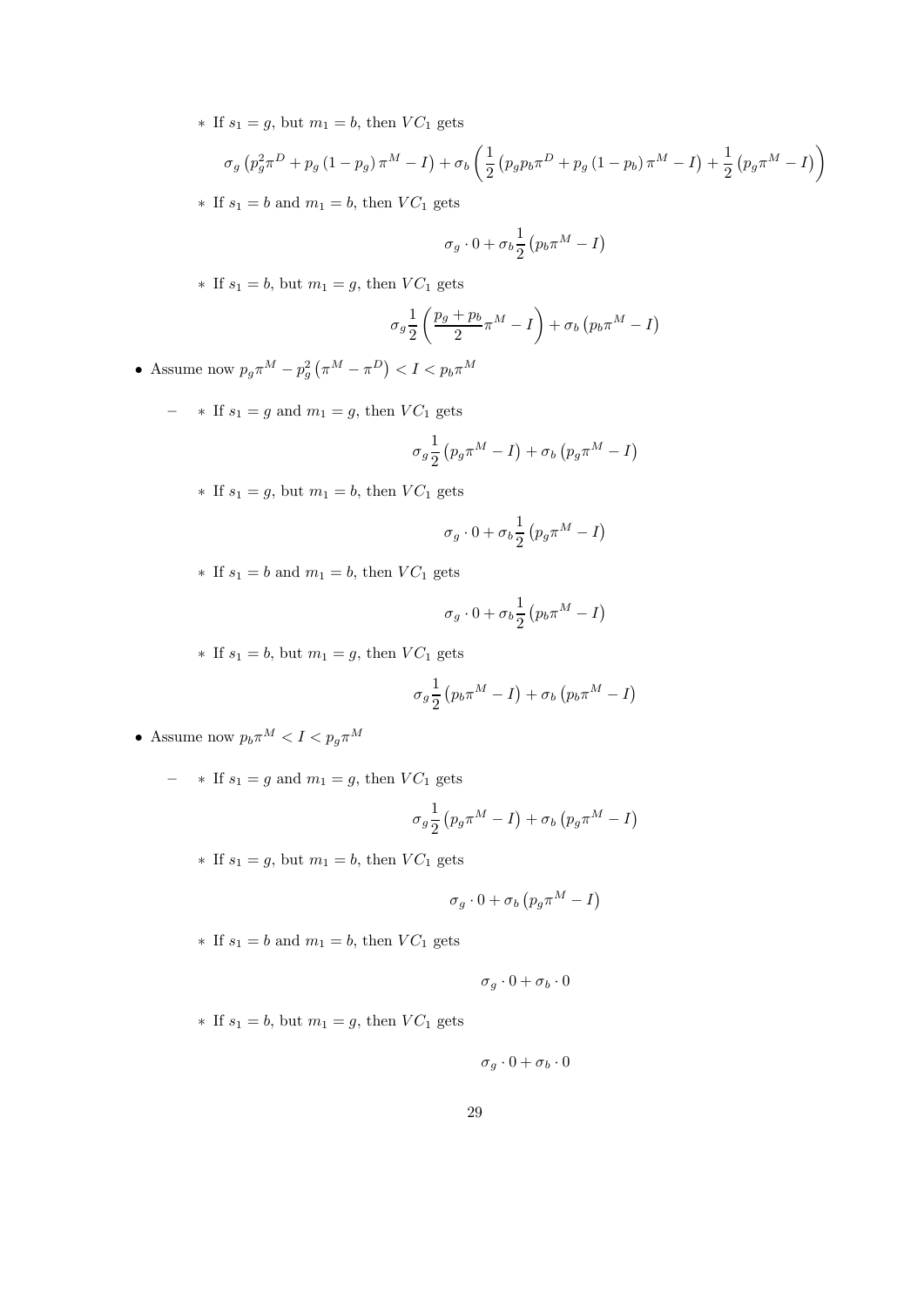Case (iii)

- Assume first  $p_b \pi^M p_b^2 \left( \pi^M \pi^D \right) < I < p_b \pi^M$ 
	- ∗ If  $s_1 = g$  and  $m_1 = g$ , then  $VC_1$  gets

$$
\sigma_g \frac{1}{2} \left( p_g \pi^M - I \right) + \sigma_b \left( p_g \pi^M - I \right)
$$

∗ If  $s_1 = g$ , but  $m_1 = b$ , then  $VC_1$  gets

$$
\sigma_g \left( p_g^2 \pi^D + p_g \left( 1 - p_g \right) \pi^M - I \right) + \sigma_b \left( \frac{1}{2} \left( p_g p_b \pi^D + p_g \left( 1 - p_b \right) \pi^M - I \right) + \frac{1}{2} \left( p_g \pi^M - I \right) \right)
$$

∗ If  $s_1 = b$  and  $m_1 = b$ , then  $VC_1$  gets

$$
\sigma_g \cdot 0 + \sigma_b \cdot \frac{1}{2} \left( p_b \pi^M - I \right)
$$

∗ If  $s_1 = b$ , but  $m_1 = g$ , then  $VC_1$  gets

$$
\sigma_g \cdot \frac{1}{2} \left( \frac{p_g + p_b}{2} \pi^M - I \right) + \sigma_b \cdot (p_b \pi^M - I)
$$

- Assume now  $p_b \pi^M < I < p_g \pi^M p_g^2 \left( \pi^M \pi^D \right)$ 
	- ∗ If  $s_1 = g$  and  $m_1 = g$ , then  $VC_1$  gets

$$
\sigma_g \frac{1}{2} \left( p_g \pi^M - I \right) + \sigma_b \left( p_g \pi^M - I \right)
$$

∗ If  $s_1 = g$ , but  $m_1 = b$ , then  $VC_1$  gets

$$
\sigma_g \left( p_g^2 \pi^D + p_g \left( 1 - p_g \right) \pi^M - I \right) + \sigma_b \left( p_g \pi^M - I \right)
$$

 $*$  If  $s_1 = b$  and  $m_1 = b$ , then  $VC_1$  gets

$$
\sigma_g\cdot 0+\sigma_b\cdot 0
$$

∗ If  $s_1 = b$ , but  $m_1 = g$ , then  $VC_1$  gets

$$
\sigma_g \frac{1}{2} \left( \frac{p_g + p_b}{2} \pi^M - I \right) + \sigma_b \cdot 0
$$

• Assume now  $p_g \pi^M - p_g^2 \left( \pi^M - \pi^D \right) < I < p_g \pi^M$ 

– ∗ If  $s_1 = g$  and  $m_1 = g$ , then  $VC_1$  gets

$$
\sigma_g \frac{1}{2} \left( p_g \pi^M - I \right) + \sigma_b \left( p_g \pi^M - I \right)
$$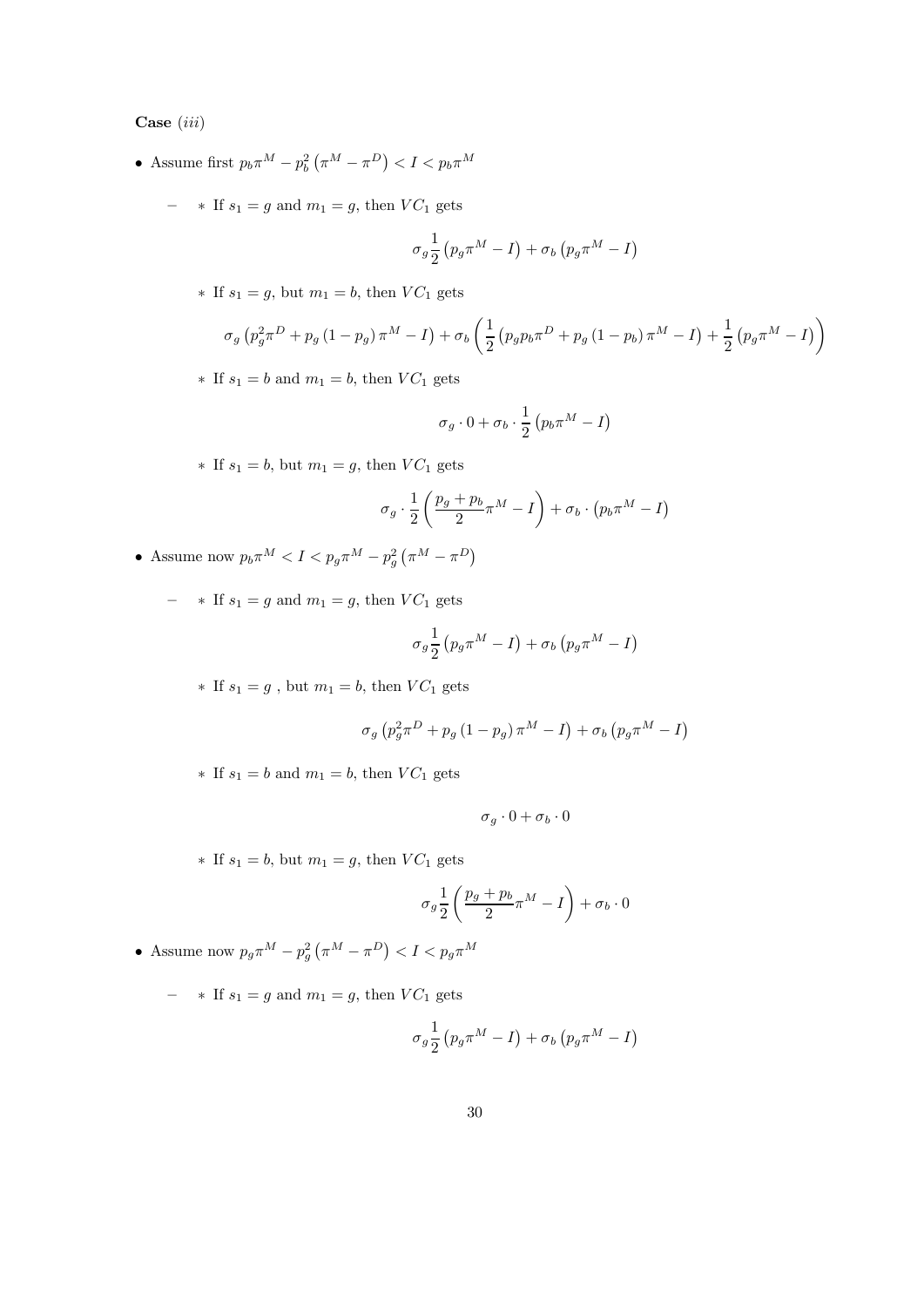∗ If  $s_1 = g$ , but  $m_1 = b$ , then  $VC_1$  gets

$$
\sigma_g \cdot 0 + \sigma_b \left( p_g \pi^M - I \right)
$$

 $*$  If  $s_1 = b$  and  $m_1 = b$ , then  $VC_1$  gets

$$
\sigma_g \cdot 0 + \sigma_b \cdot 0
$$

∗ If  $s_1 = b$ , but  $m_1 = g$ , then  $VC_1$  gets

$$
\sigma_g\cdot 0+\sigma_b\cdot 0
$$

Case (iv)

- Assume first  $p_b \pi^M p_b^2 (\pi^M \pi^D) < I < p_g \pi^M 2p_g^2 (\pi^M \pi^D)$ 
	- ∗ If  $s_1 = g$  and  $m_1 = g$ , then  $VC_1$  gets

$$
\sigma_g \left( p_g^2 \pi^D + p_g \left( 1 - p_g \right) \pi^M - I \right) + \sigma_b \left( p_g \pi^M - I \right)
$$

∗ If  $s_1 = g$ , but  $m_1 = b$ , then  $VC_1$  gets

$$
\sigma_g \left( p_g^2 \pi^D + p_g \left( 1 - p_g \right) \pi^M - I \right) + \sigma_b \left( \frac{1}{2} \left( p_g p_b \pi^D + p_g \left( 1 - p_b \right) \pi^M - I \right) + \frac{1}{2} \left( p_g \pi^M - I \right) \right)
$$

 $*$  If  $s_1 = b$  and  $m_1 = b$ , then  $VC_1$  gets

$$
\sigma_g \cdot 0 + \sigma_b \cdot \frac{1}{2} \left( p_b \pi^M - I \right)
$$

∗ If  $s_1 = b$ , but  $m_1 = g$ , then  $VC_1$  gets

$$
\sigma_g \cdot 0 + \sigma_b \cdot \left(p_b \pi^M - I \right)
$$

- Assume now  $p_g \pi^M 2p_g^2 \left( \pi^M \pi^D \right) < I < p_b \pi^M$ 
	- ∗ If  $s_1 = g$  and  $m_1 = g$ , then  $VC_1$  gets

$$
\sigma_g \frac{1}{2} \left( p_g \pi^M - I \right) + \sigma_b \left( p_g \pi^M - I \right)
$$

∗ If  $s_1 = g$ , but  $m_1 = b$ , then  $VC_1$  gets

$$
\sigma_g \left( p_g^2 \pi^D + p_g \left( 1 - p_g \right) \pi^M - I \right) + \sigma_b \left( \frac{1}{2} \left( p_g p_b \pi^D + p_g \left( 1 - p_b \right) \pi^M - I \right) + \frac{1}{2} \left( p_g \pi^M - I \right) \right)
$$

∗ If  $s_1 = b$  and  $m_1 = b$ , then  $VC_1$  gets

$$
\sigma_g \cdot 0 + \sigma_b \cdot \frac{1}{2} \left( p_b \pi^M - I \right)
$$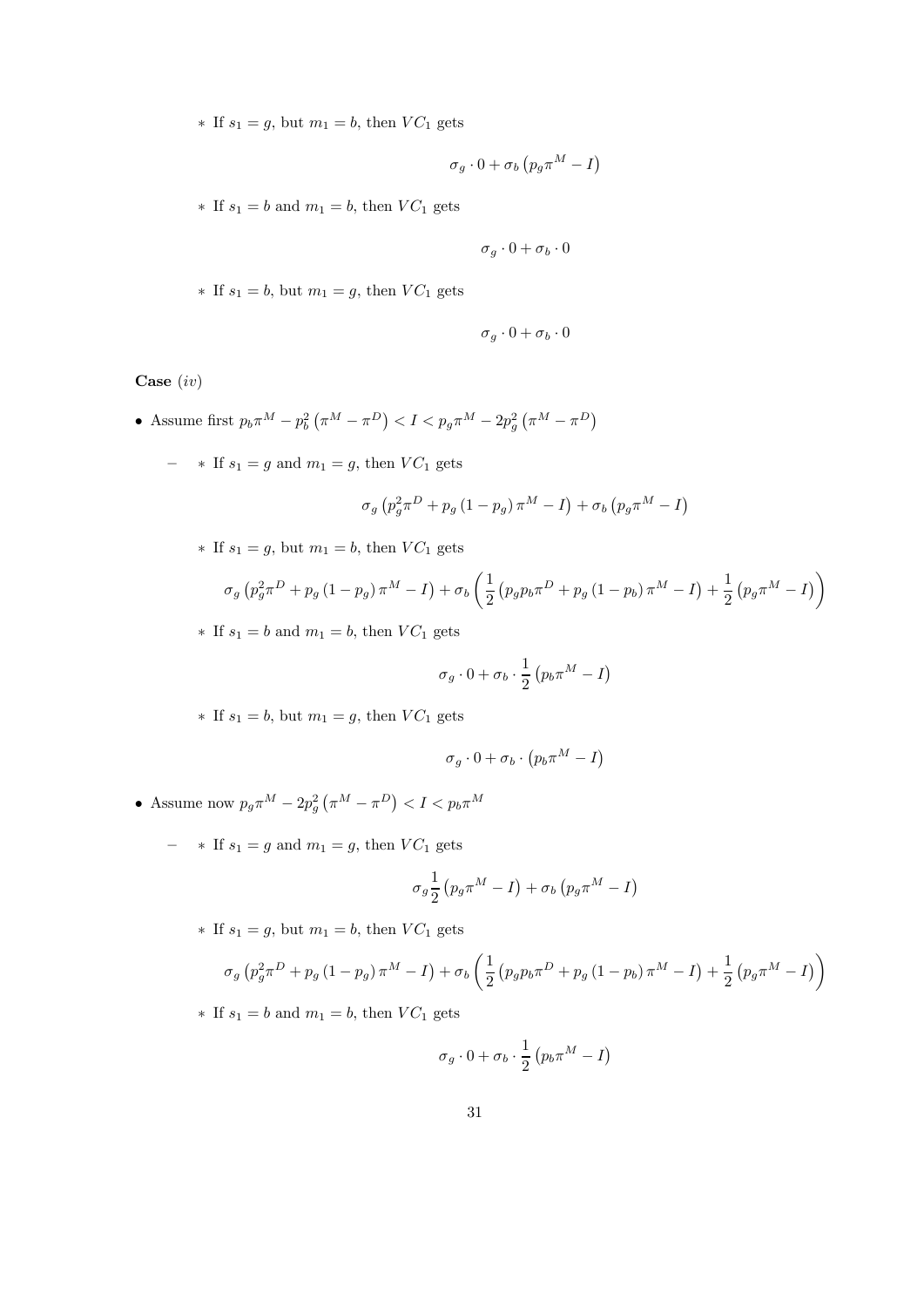∗ If  $s_1 = b$ , but  $m_1 = g$ , then  $VC_1$  gets

$$
\sigma_g \cdot \frac{1}{2} \left( \frac{p_g + p_b}{2} \pi^M - I \right) + \sigma_b \cdot (p_b \pi^M - I)
$$

- Assume now  $p_b \pi^M < I < p_g \pi^M p_g^2 \left( \pi^M \pi^D \right)$ 
	- ∗ If  $s_1 = g$  and  $m_1 = g$ , then  $VC_1$  gets

$$
\sigma_g \frac{1}{2} \left( p_g \pi^M - I \right) + \sigma_b \left( p_g \pi^M - I \right)
$$

∗ If  $s_1 = g$ , but  $m_1 = b$ , then  $VC_1$  gets

$$
\sigma_g \left( p_g^2 \pi^D + p_g \left( 1 - p_g \right) \pi^M - I \right) + \sigma_b \left( p_g \pi^M - I \right)
$$

∗ If  $s_1 = b$  and  $m_1 = b$ , then  $VC_1$  gets

$$
\sigma_g\cdot 0+\sigma_b\cdot 0
$$

∗ If  $s_1 = b$ , but  $m_1 = g$ , then  $VC_1$  gets

$$
\sigma_g \frac{1}{2} \left( \frac{p_g + p_b}{2} \pi^M - I \right) + \sigma_b \cdot 0
$$

- Assume now  $p_g \pi^M p_g^2 \left( \pi^M \pi^D \right) < I < p_g \pi^M$ 
	- ∗ If  $s_1 = g$  and  $m_1 = g$ , then  $VC_1$  gets

$$
\sigma_g \frac{1}{2} \left( p_g \pi^M - I \right) + \sigma_b \left( p_g \pi^M - I \right)
$$

∗ If  $s_1 = g$ , but  $m_1 = b$ , then  $VC_1$  gets

$$
\sigma_g \cdot 0 + \sigma_b \left( p_g \pi^M - I \right)
$$

 $*$  If  $s_1 = b$  and  $m_1 = b$ , then  $VC_1$  gets

$$
\sigma_g \cdot 0 + \sigma_b \cdot 0
$$

∗ If  $s_1 = b$ , but  $m_1 = g$ , then  $VC_1$  gets

$$
\sigma_g \cdot 0 + \sigma_b \cdot 0
$$

Case  $(v)$ 

• Assume first  $p_b \pi^M - p_b^2 \left( \pi^M - \pi^D \right) < I < p_b \pi^M$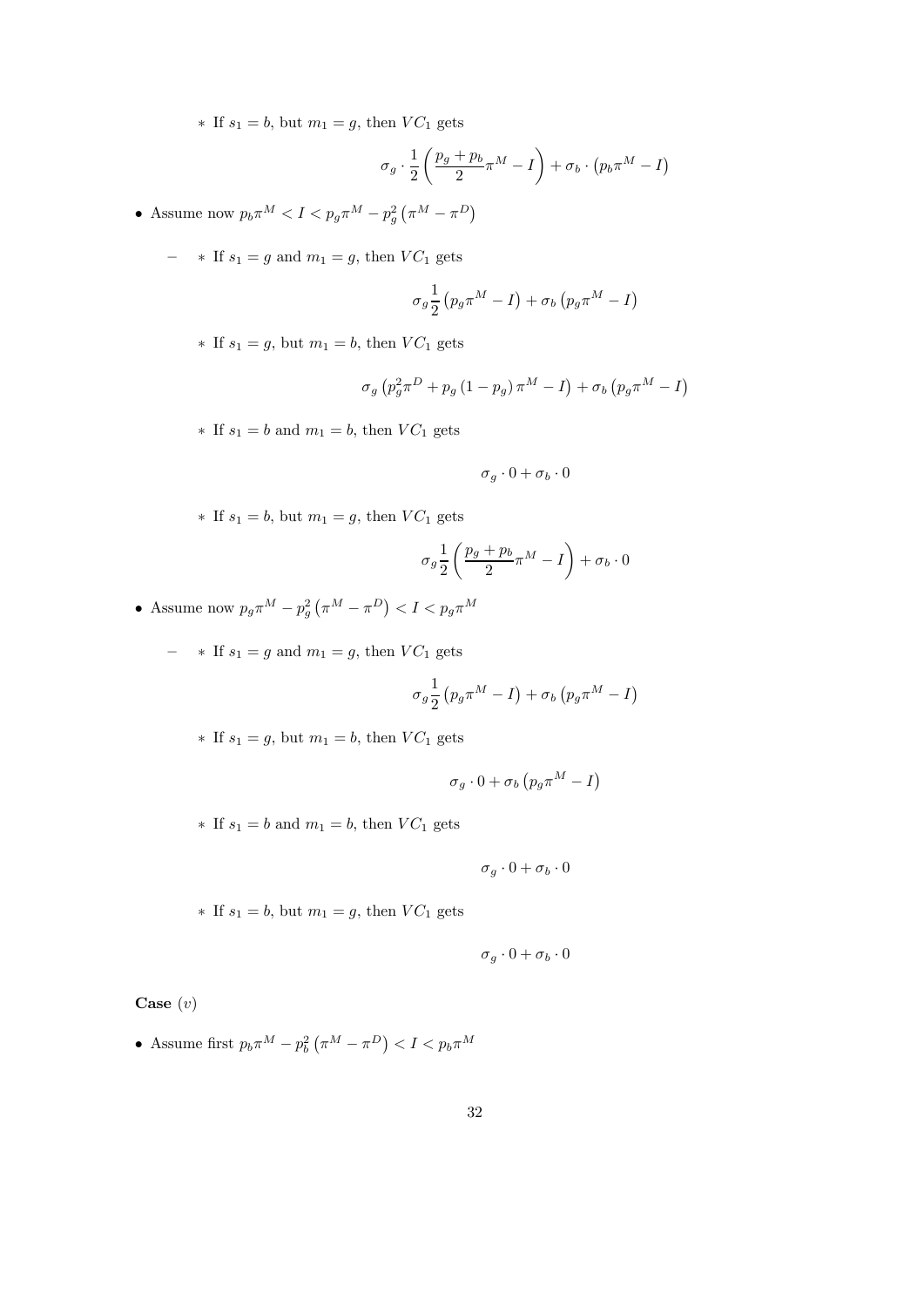– ∗ If  $s_1 = g$  and  $m_1 = g$ , then  $VC_1$  gets

$$
\sigma_g \left( p_g^2 \pi^D + p_g \left( 1 - p_g \right) \pi^M - I \right) + \sigma_b \left( p_g \pi^M - I \right)
$$

∗ If  $s_1 = g$ , but  $m_1 = b$ , then  $VC_1$  gets

$$
\sigma_g \left( p_g^2 \pi^D + p_g \left( 1 - p_g \right) \pi^M - I \right) + \sigma_b \left( \frac{1}{2} \left( p_g p_b \pi^D + p_g \left( 1 - p_b \right) \pi^M - I \right) + \frac{1}{2} \left( p_g \pi^M - I \right) \right)
$$

∗ If  $s_1 = b$  and  $m_1 = b$ , then  $VC_1$  gets

$$
\sigma_g \cdot 0 + \sigma_b \cdot \frac{1}{2} \left( p_b \pi^M - I \right)
$$

∗ If  $s_1 = b$ , but  $m_1 = g$ , then  $VC_1$  gets

$$
\sigma_g \cdot 0 + \sigma_b \cdot \left(p_b \pi^M - I\right)
$$

- Assume now  $p_b \pi^M < I < p_g \pi^M 2p_g^2 \left( \pi^M \pi^D \right)$ 
	- ∗ If  $s_1 = g$  and  $m_1 = g$ , then  $VC_1$  gets

$$
\sigma_g \left( p_g^2 \pi^D + p_g \left( 1 - p_g \right) \pi^M - I \right) + \sigma_b \left( p_g \pi^M - I \right)
$$

∗ If  $s_1 = g$ , but  $m_1 = b$ , then  $VC_1$  gets

$$
\sigma_g \left( p_g^2 \pi^D + p_g \left( 1 - p_g \right) \pi^M - I \right) + \sigma_b \left( p_g \pi^M - I \right)
$$

 $*$  If  $s_1 = b$  and  $m_1 = b$ , then  $VC_1$  gets

$$
\sigma_g\cdot 0+\sigma_b\cdot 0
$$

∗ If  $s_1 = b$ , but  $m_1 = g$ , then  $VC_1$  gets

$$
\sigma_g\cdot 0+\sigma_b\cdot 0
$$

- Assume now  $p_g \pi^M 2p_g^2 (\pi^M \pi^D) < I < p_g \pi^M p_g^2 (\pi^M \pi^D)$ 
	- $-$  ∗ If  $s_1 = g$  and  $m_1 = g$ , then  $VC_1$  gets

$$
\sigma_g \frac{1}{2} \left( p_g \pi^M - I \right) + \sigma_b \left( p_g \pi^M - I \right)
$$

∗ If  $s_1 = g$ , but  $m_1 = b$ , then  $VC_1$  gets

$$
\sigma_g \left( p_g^2 \pi^D + p_g \left( 1 - p_g \right) \pi^M - I \right) + \sigma_b \left( p_g \pi^M - I \right)
$$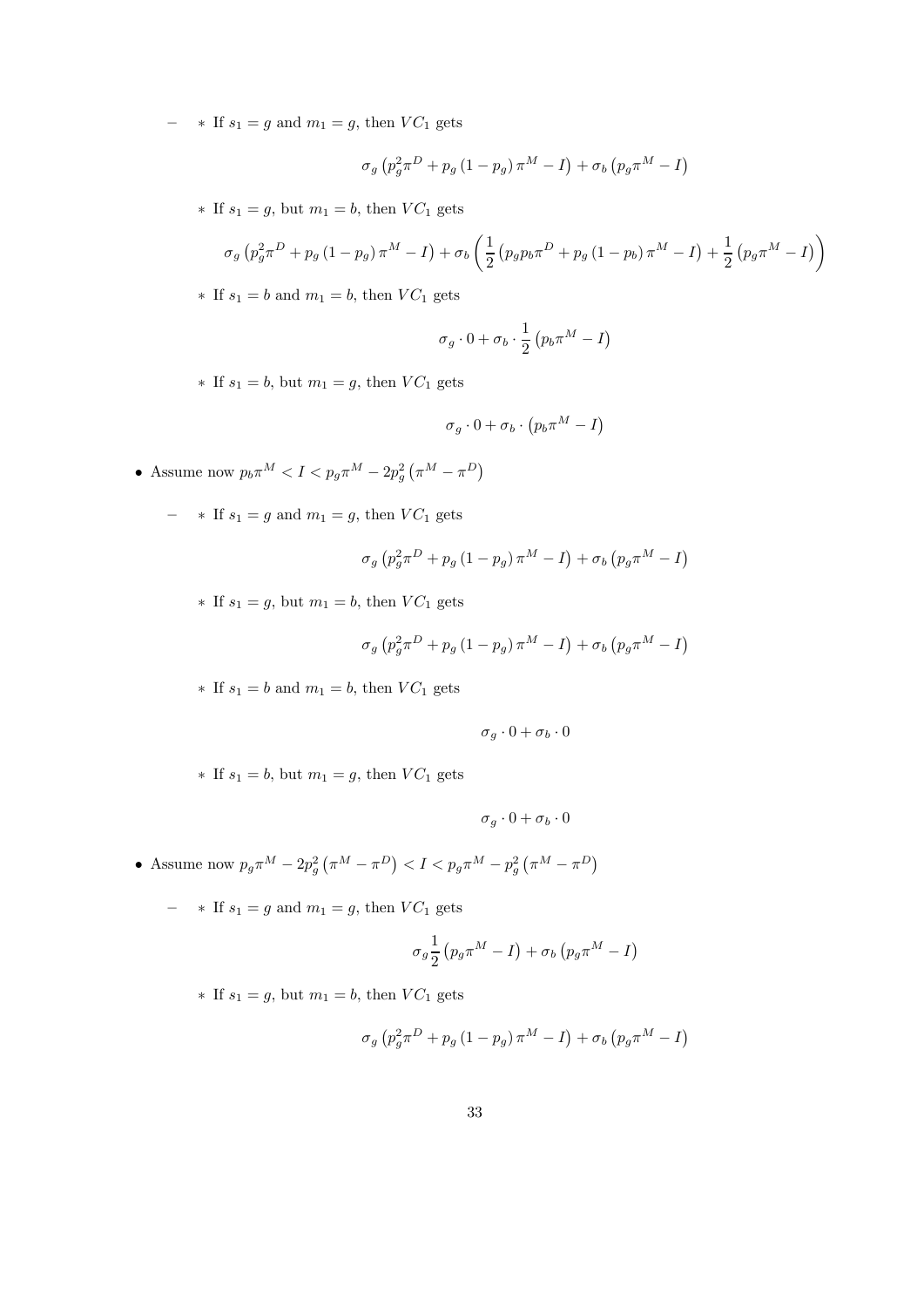∗ If  $s_1 = b$  and  $m_1 = b$ , then  $VC_1$  gets

$$
\sigma_g\cdot 0+\sigma_b\cdot 0
$$

∗ If  $s_1 = b$ , but  $m_1 = g$ , then  $VC_1$  gets

$$
\sigma_g \cdot \frac{1}{2} \left( \frac{p_g + p_b}{2} \pi^M - I \right) + \sigma_b \cdot 0
$$

• Assume now  $p_g \pi^M - p_g^2 \left( \pi^M - \pi^D \right) < I < p_g \pi^M$ 

– ∗ If  $s_1 = g$  and  $m_1 = g$ , then  $VC_1$  gets

$$
\sigma_g \frac{1}{2} \left( p_g \pi^M - I \right) + \sigma_b \left( p_g \pi^M - I \right)
$$

∗ If  $s_1 = g$ , but  $m_1 = b$ , then  $VC_1$  gets

$$
\sigma_g \cdot 0 + \sigma_b \left( p_g \pi^M - I \right)
$$

 $*$  If  $s_1 = b$  and  $m_1 = b$ , then  $VC_1$  gets

$$
\sigma_g \cdot 0 + \sigma_b \cdot 0
$$

∗ If  $s_1 = b$ , but  $m_1 = g$ , then  $VC_1$  gets

 $\sigma_q \cdot 0 + \sigma_b \cdot 0$ 

# C Bayesian Equilibrium Candidates

Expected Payoffs if the other plays ((Yes, Stay), (Yes, Stay))

$$
1. \, s_1 = g
$$

(a) (Yes, Stay)

$$
\sigma_g \frac{1}{2} (p_g \pi^M - I) + \sigma_b \frac{1}{2} \left( \frac{p_g + p_b}{2} \pi^M - I \right)
$$
  
=  $\frac{1}{2} \left( \sigma_g p_g \pi^M - \sigma_g I + \sigma_b \frac{p_g + p_b}{2} \pi^M - \sigma_b I \right)$   
=  $\frac{1}{2} \left( \sigma_g p_g \pi^M - \sigma_g I + (1 - \sigma_g) \frac{p_g}{2} \pi^M + \frac{\sigma_b p_b}{2} \pi^M - \sigma_b I \right)$   
=  $\frac{1}{2} \left( \frac{p_g}{2} \pi^M + \frac{p}{2} \pi^M + ap \pi^M - \frac{ap}{2} \pi^M - \frac{ap}{2} \pi^M - I \right)$   
=  $\frac{1}{2} \left( \frac{p_g + p}{2} \pi^M - I \right)$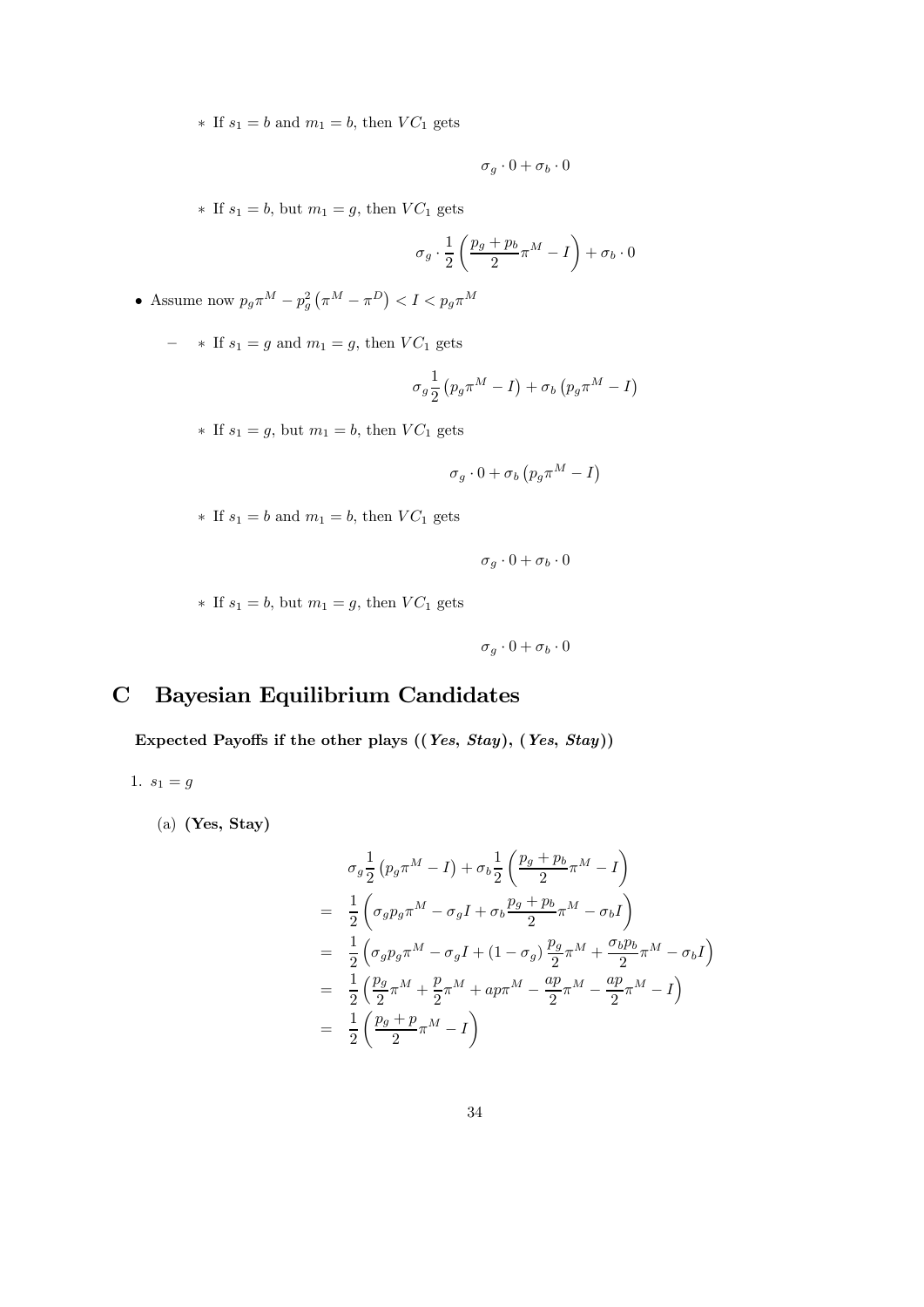(b) (Yes, Drop)

$$
\sigma_g \frac{1}{2} \left( p_g \pi^M - I \right) + \sigma_b \frac{1}{2} \left( \frac{p_g + p_b}{2} \pi^M - I \right)
$$

(c) (No, Stay)

$$
\sigma_g \left( p_g^2 \pi^D + p_g \left( 1 - p_g \right) \pi^M - I \right) + \sigma_b \left( p_g p_b \pi^D + p_g \left( 1 - p_b \right) \pi^M - I \right) = p_g p \pi^D + p_g \left( 1 - p \right) \pi^M - I
$$

(d) (No, Drop)

$$
\sigma_g \cdot 0 + \sigma_b \cdot 0
$$

2.  $s_1 = b$ 

(a) (Yes, Stay)

$$
\sigma_g \frac{1}{2} \left( \frac{p_g + p_b}{2} \pi^M - I \right) + \sigma_b \frac{1}{2} (p_b \pi^M - I)
$$
  
= 
$$
\frac{1}{2} \left( \sigma_g \frac{p_g + p_b}{2} \pi^M - \sigma_g I + \sigma_b p_b \pi^M - \sigma_b I \right)
$$
  
= 
$$
\frac{1}{2} \left( \frac{ap}{2} \pi^M + \frac{p_b}{2} \pi^M - \frac{(1-a)p}{2} \pi^M + (1-a) p \pi^M - I \right)
$$
  
= 
$$
\frac{1}{2} \left( \frac{ap}{2} \pi^M + \frac{ap}{2} \pi^M - ap \pi^M + \frac{p_b}{2} \pi^M - \frac{p}{2} \pi^M + p \pi^M - I \right)
$$
  
= 
$$
\frac{1}{2} \left( \frac{p_b + p}{2} \pi^M - I \right)
$$

(b) (Yes, Drop)

$$
\sigma_g \frac{1}{2} \left( \frac{p_g + p_b}{2} \pi^M - I \right) + \sigma_b \frac{1}{2} \left( p_b \pi^M - I \right)
$$

(c) (No, Stay)

$$
\sigma_g \left( p_b p_g \pi^D + p_b \left( 1 - p_g \right) \pi^M - I \right) + \sigma_b \left( p_b^2 \pi^D + p_b \left( 1 - p_b \right) \pi^M - I \right) = p_b p \pi^D + p_b \left( 1 - p \right) \pi^M - I
$$

(d) (No, Drop)

$$
\sigma_g\cdot 0+\sigma_b\cdot 0
$$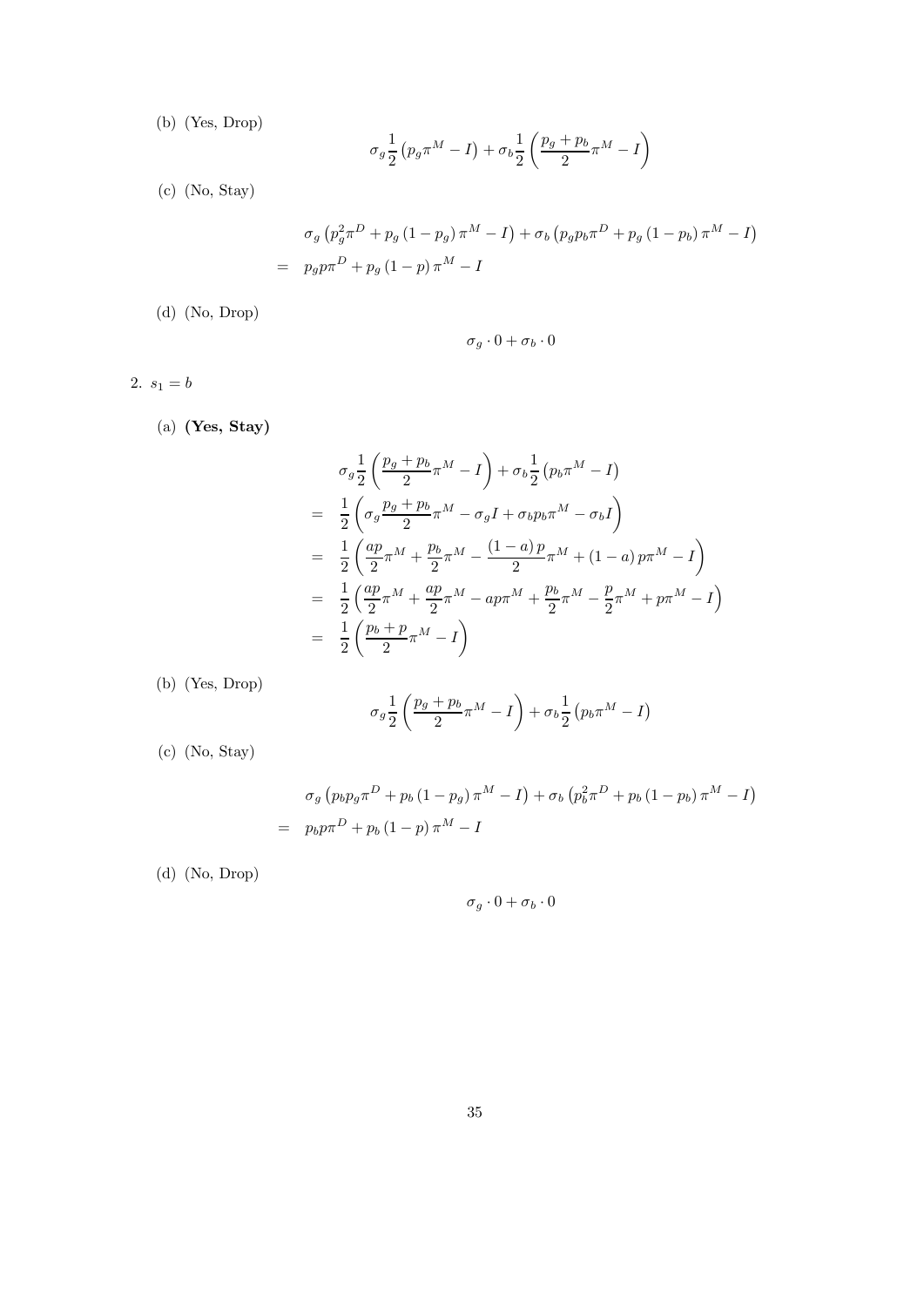3.  $(((Yes, Stay), (Yes, Stay)), ((Yes, Stay), (Yes, Stay)))$  is not an equilibrium as it requires

$$
\sigma_g \frac{1}{2} (p_g \pi^M - I) + \sigma_b \frac{1}{2} \left( \frac{p_g + p_b}{2} \pi^M - I \right) \ge \sigma_g (p_g^2 \pi^D + p_g (1 - p_g) \pi^M - I) \n+ \sigma_b (p_g p_b \pi^D + p_g (1 - p_b) \pi^M - I) \n\frac{1}{2} \left( \frac{p_g + p}{2} \pi^M - I \right) \ge p_g p \pi^D + p_g (1 - p) \pi^M - I \n\frac{p_g + p}{2} \pi^M - I \ge 2p_g p \pi^D + 2p_g (1 - p) \pi^M - 2I \nI \ge 2p_g p \pi^D - 2p_g p \pi^M + 2p_g \pi^M - \frac{p_g}{2} \pi^M - \frac{p}{2} \pi^M \nI \ge \frac{3p_g - p}{2} \pi^M - 2p_g p (\pi^M - \pi^D)
$$

and

$$
\sigma_g \frac{1}{2} \left( \frac{p_g + p_b}{2} \pi^M - I \right) + \sigma_b \frac{1}{2} \left( p_b \pi^M - I \right) \ge \sigma_g \left( p_b p_g \pi^D + p_b \left( 1 - p_g \right) \pi^M - I \right) \n+ \sigma_b \left( p_b^2 \pi^D + p_b \left( 1 - p_b \right) \pi^M - I \right) \n\frac{1}{2} \left( \frac{p_b + p}{2} \pi^M - I \right) \ge p_b p \pi^D + p_b \left( 1 - p \right) \pi^M - I \nI \ge 2p_b p \pi^D + 2p_b \left( 1 - p \right) \pi^M - \frac{p_b + p}{2} \pi^M \nI \ge 2p_b p \pi^D - 2p_b p \pi^M + 2p_b \pi^M - \frac{p_b}{2} \pi^M - \frac{p}{2} \pi^M \nI \ge \frac{3p_b - p}{2} \pi^M - 2p_b p \left( \pi^M - \pi^D \right)
$$

and as

$$
p_b\pi^M-p_b^2\left(\pi^M-\pi^D\right)
$$

by assumption 1, and

$$
\frac{3p_b - p}{2} \pi^M - 2p_b p \left( \pi^M - \pi^D \right) < p_b \pi^M - p_b^2 \left( \pi^M - \pi^D \right)
$$

we have

$$
\frac{3p_b-p}{2}\pi^M - 2p_b p\left(\pi^M - \pi^D\right) < I
$$

Expected Payoffs if the other plays  $((No, Stay), (Yes, Stay))$ 

1.  $s_1 = g$ 

(a) (Yes, Stay)

(b) (Yes, Drop)

$$
\sigma_g \left( p_g^2 \pi^D + p_g \left( 1 - p_g \right) \pi^M - I \right) + \sigma_b \frac{1}{2} \left( \frac{p_g + p_b}{2} \pi^M - I \right)
$$
  

$$
\sigma_g \cdot 0 + \sigma_b \frac{1}{2} \left( \frac{p_g + p_b}{2} \pi^M - I \right)
$$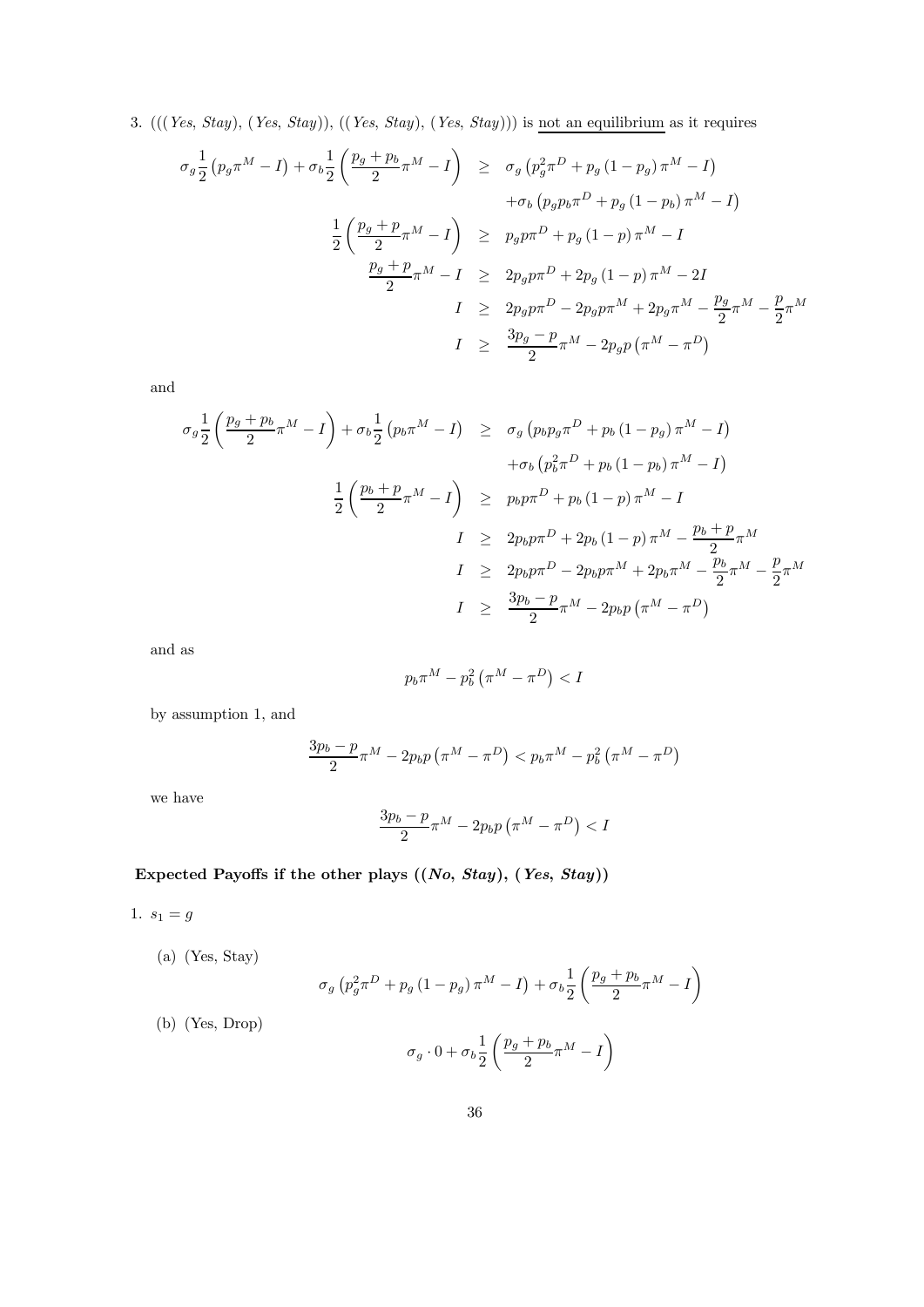(c) (No, Stay)

$$
\sigma_g \left( p_g^2 \pi^D + p_g \left( 1 - p_g \right) \pi^M - I \right) + \sigma_b \left( p_g p_b \pi^D + p_g \left( 1 - p_b \right) \pi^M - I \right)
$$

(d) (No, Drop)

$$
\sigma_g\cdot 0+\sigma_b\cdot 0
$$

2.  $s_1=b$ 

(a) (Yes, Stay)

$$
\sigma_g \left( p_b p_g \pi^D + p_b \left( 1 - p_g \right) \pi^M - I \right) + \sigma_b \frac{1}{2} \left( p_b \pi^M - I \right)
$$

(b) (Yes, Drop)

$$
\sigma_g \cdot 0 + \sigma_b \frac{1}{2} \left( p_b \pi^M - I \right)
$$

(c) (No, Stay)

$$
\sigma_g \left( p_b p_g \pi^D + p_b \left( 1 - p_g \right) \pi^M - I \right) + \sigma_b \left( p_b^2 \pi^D + p_b \left( 1 - p_b \right) \pi^M - I \right)
$$

(d) (No, Drop)

$$
\sigma_g \cdot 0 + \sigma_b \cdot 0
$$

3.  $(((No, Stay), (Yes, Stay)), ((No, Stay), (Yes, Stay)))$  is not an equilibrium because

$$
\sigma_g \underbrace{\left(p_b p_g \pi^D + p_b \left(1 - p_g\right) \pi^M - I\right)}_{< 0} + \sigma_b \frac{1}{2} \left(p_b \pi^M - I\right) < \sigma_g \cdot 0 + \sigma_b \frac{1}{2} \left(p_b \pi^M - I\right)
$$

Expected Payoffs if the other plays ((Yes, Stay), (No, Stay))

- 1.  $s_1 = g$ 
	- (a) (Yes, Stay)

$$
\sigma_g \frac{1}{2} \left( p_g \pi^M - I \right) + \sigma_b \left( p_g p_b \pi^D + p_g \left( 1 - p_b \right) \pi^M - I \right)
$$

(b) (Yes, Drop)

$$
\sigma_g \frac{1}{2} \left( p_g \pi^M - I \right) + \sigma_b \cdot 0
$$

(c) (No, Stay)

$$
\sigma_g \left( p_g^2 \pi^D + p_g \left( 1 - p_g \right) \pi^M - I \right) + \sigma_b \left( p_g p_b \pi^D + p_g \left( 1 - p_b \right) \pi^M - I \right)
$$

(d) (No, Drop)

$$
\sigma_g \cdot 0 + \sigma_b \cdot 0
$$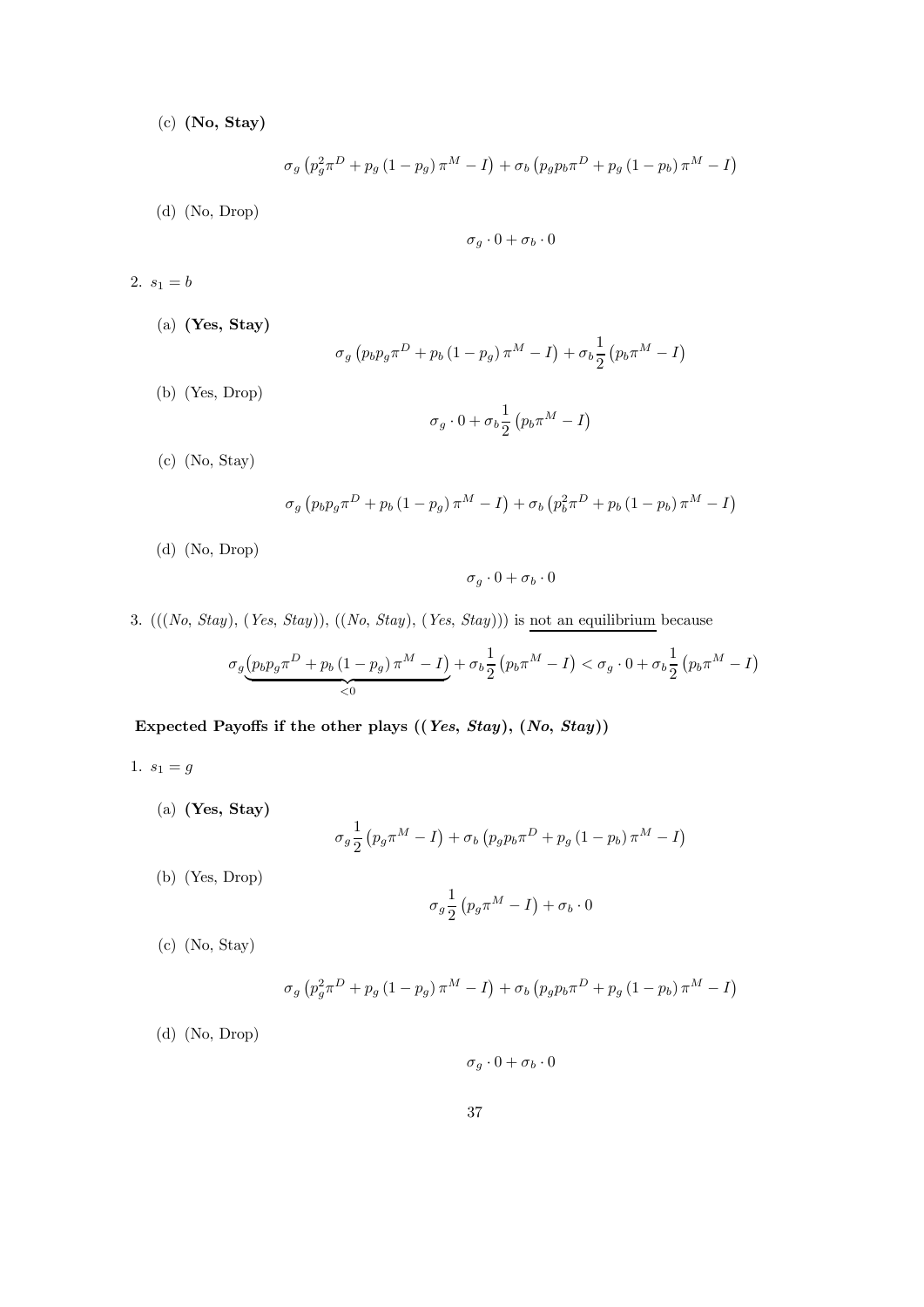- 2.  $s_1 = b$ 
	- (a) (Yes, Stay)

$$
\sigma_g \frac{1}{2} \left( \frac{p_g + p_b}{2} \pi^M - I \right) + \sigma_b \left( p_b^2 \pi^D + p_b \left( 1 - p_b \right) \pi^M - I \right)
$$

(b) (Yes, Drop)

$$
\sigma_g \frac{1}{2} \left( \frac{p_g + p_b}{2} \pi^M - I \right) + \sigma_b \cdot 0
$$

(c) (No, Stay)

$$
\sigma_g \left( p_b p_g \pi^D + p_b \left( 1 - p_g \right) \pi^M - I \right) + \sigma_b \left( p_b^2 \pi^D + p_b \left( 1 - p_b \right) \pi^M - I \right)
$$

(d) (No, Drop)

$$
\sigma_g\cdot 0+\sigma_b\cdot 0
$$

3.  $(((Yes, Stay), (No, Stay)), ((Yes, Stay), (No, Stay)))$  is not an equilibrium because

$$
\sigma_g \underbrace{\left(p_bp_\mathrm{F}\pi^D+p_b\left(1-p_g\right)\pi^M-I\right)}_{<0}+\sigma_b\underbrace{\left(p_b^2\pi^D+p_b\left(1-p_b\right)\pi^M-I\right)}_{<0}<\sigma_g\underbrace{\frac{1}{2}\underbrace{\left(\frac{p_g+p_b}{2}\pi^M-I\right)}_{>0}+\sigma_b\cdot0}^{<0}
$$

Expected Payoffs if the other plays  $((No, Stay), (No, Stay))$ 

- 1.  $s_1 = g$ 
	- (a) (Yes, Stay)

$$
\sigma_g \left( p_g^2 \pi^D + p_g \left( 1 - p_g \right) \pi^M - I \right) + \sigma_b \left( p_g p_b \pi^D + p_g \left( 1 - p_b \right) \pi^M - I \right)
$$

(b) (Yes, Drop)

$$
\sigma_g\cdot 0+\sigma_b\cdot 0
$$

(c) (No, Stay)

$$
\sigma_{g} \left( p_{g}^{2} \pi^{D} + p_{g} \left( 1 - p_{g} \right) \pi^{M} - I \right) + \sigma_{b} \left( p_{g} p_{b} \pi^{D} + p_{g} \left( 1 - p_{b} \right) \pi^{M} - I \right)
$$

(d) (No, Drop)

$$
\sigma_g\cdot 0+\sigma_b\cdot 0
$$

2.  $s_1 = b$ 

(a) (Yes, Stay)

$$
\sigma_g \left( p_b p_g \pi^D + p_b \left( 1 - p_g \right) \pi^M - I \right) + \sigma_b \left( p_b^2 \pi^D + p_b \left( 1 - p_b \right) \pi^M - I \right)
$$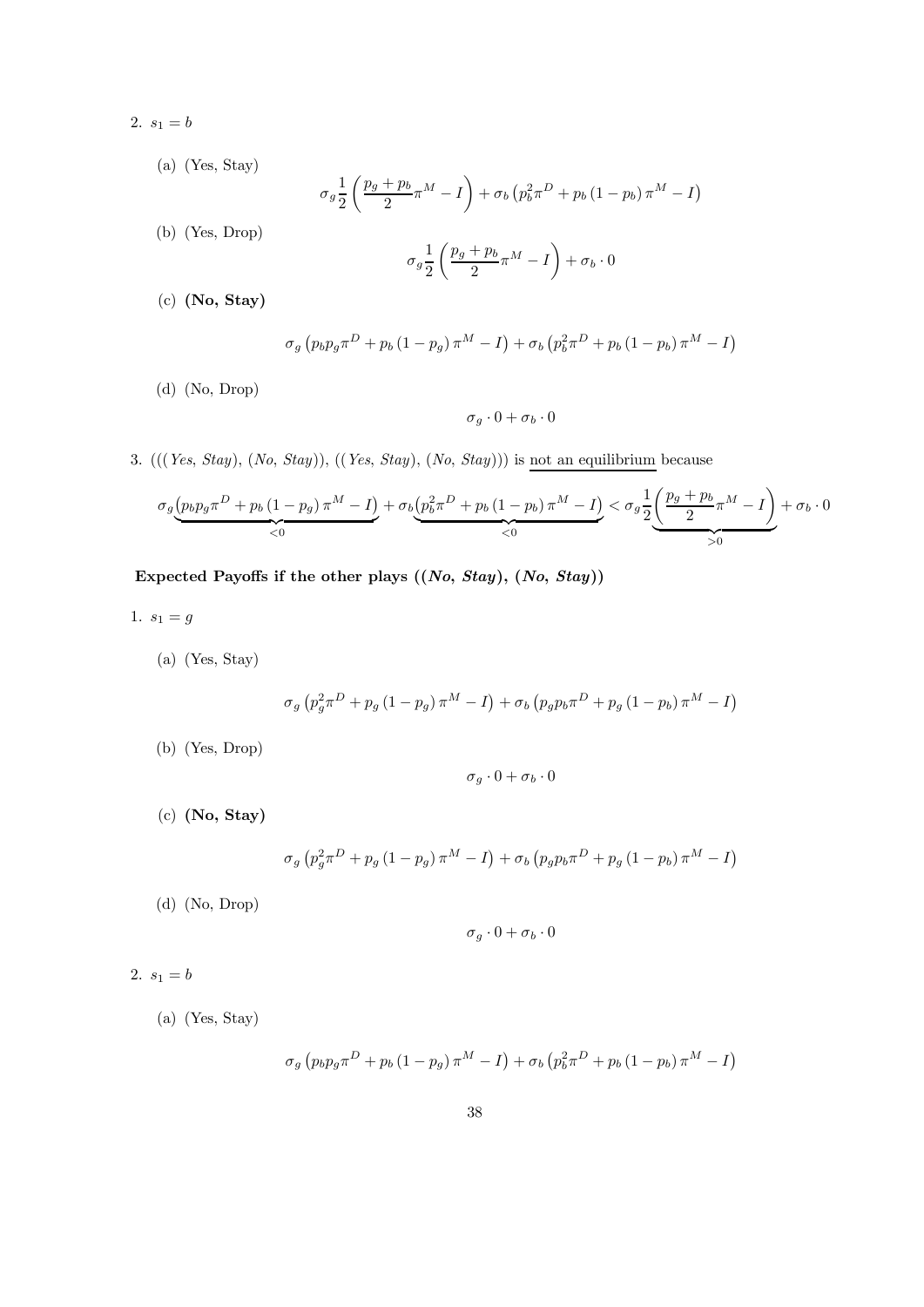(b) (Yes, Drop)

$$
\sigma_g\cdot 0+\sigma_b\cdot 0
$$

(c) (No, Stay)

$$
\sigma_g \left( p_b p_g \pi^D + p_b \left( 1 - p_g \right) \pi^M - I \right) + \sigma_b \left( p_b^2 \pi^D + p_b \left( 1 - p_b \right) \pi^M - I \right)
$$

(d) (No, Drop)

$$
\sigma_g \cdot 0 + \sigma_b \cdot 0
$$

3.  $(((No, Stay), (No, Stay)), ((No, Stay), (No, Stay)))$  is not an equilibrium because

$$
\sigma_g \underbrace{\left(p_b p_g \pi^D + p_b \left(1 - p_g\right) \pi^M - I\right)}_{< 0} + \sigma_b \underbrace{\left(p_b^2 \pi^D + p_b \left(1 - p_b\right) \pi^M - I\right)}_{< 0} < \sigma_g \cdot 0 + \sigma_b \cdot 0
$$

Expected Payoffs if the other plays ((Yes, Stay), (Yes, Drop))

- 1.  $s_1 = g$ 
	- (a) (Yes, Stay)

$$
\sigma_g \frac{1}{2} \left( p_g \pi^M - I \right) + \sigma_b \frac{1}{2} \left( \frac{p_g + p_b}{2} \pi^M - I \right)
$$
\n(b) (Yes, Drop)\n
$$
\sigma_g \frac{1}{2} \left( p_g \pi^M - I \right) + \sigma_b \frac{1}{2} \left( \frac{p_g + p_b}{2} \pi^M - I \right)
$$
\n(c) (No, Stay)\n
$$
\sigma_g \left( p_g^2 \pi^D + p_g \left( 1 - p_g \right) \pi^M - I \right) + \sigma_b \left( p_g \pi^M - I \right)
$$

(d) (No, Drop)

$$
\sigma_g \cdot 0 + \sigma_b \cdot 0
$$

2.  $s_1 = b$ 

(a) (Yes, Stay)  
\n
$$
\sigma_g \frac{1}{2} \left( \frac{p_g + p_b}{2} \pi^M - I \right) + \sigma_b \frac{1}{2} \left( p_b \pi^M - I \right)
$$
\n(b) **(Yes, Drop)**  
\n
$$
\sigma_g \frac{1}{2} \left( \frac{p_g + p_b}{2} \pi^M - I \right) + \sigma_b \frac{1}{2} \left( p_b \pi^M - I \right)
$$
\n(c) (No, Stay)  
\n
$$
\sigma_g \left( p_b p_g \pi^D + p_b \left( 1 - p_g \right) \pi^M - I \right) + \sigma_b \left( p_b \pi^M - I \right)
$$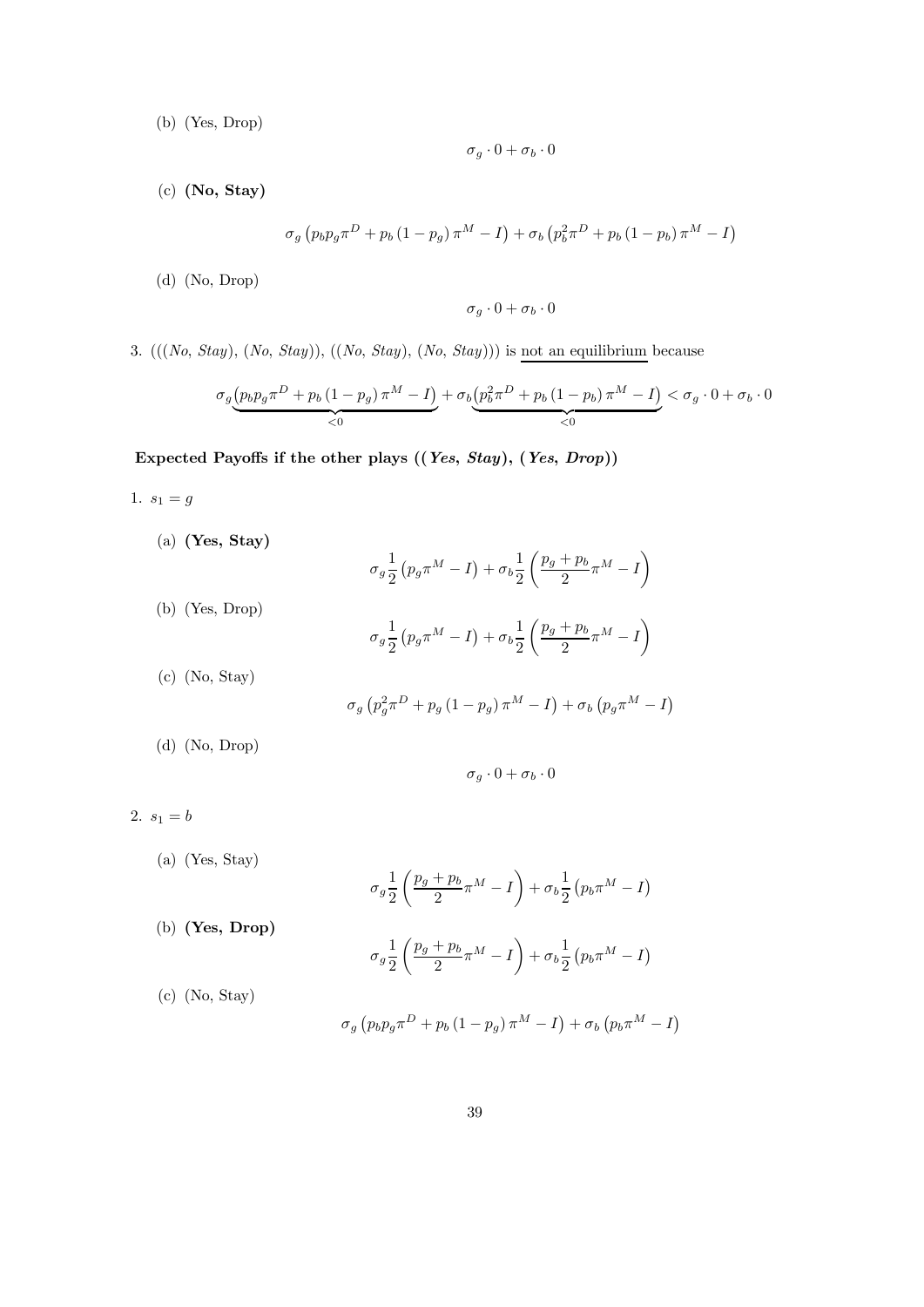(d) (No, Drop)

$$
\sigma_g \cdot 0 + \sigma_b \cdot 0
$$

3.  $(((Yes, Stay), (Yes, Drop)), ((Yes, Stay), (Yes, Drop)))$  is an equilibrium if

$$
\sigma_g \frac{1}{2} (p_g \pi^M - I) + \sigma_b \frac{1}{2} \left( \frac{p_g + p_b}{2} \pi^M - I \right) > \sigma_g (p_g^2 \pi^D + p_g (1 - p_g) \pi^M - I) + \sigma_b (p_g \pi^M - I)
$$
  
\n
$$
- \frac{1}{2} (\sigma_g + \sigma_b) I + (\sigma_g + \sigma_b) I > \sigma_g (p_g^2 \pi^D + p_g (1 - p_g) \pi^M) + \sigma_b p_g \pi^M - \sigma_g \frac{1}{2} p_g \pi^M
$$
  
\n
$$
- \sigma_b \frac{1}{2} \frac{p_g + p_b}{2} \pi^M
$$
  
\n
$$
\frac{1}{2} I > \sigma_g p_g^2 \pi^D + \sigma_g p_g (1 - p_g) \pi^M + \sigma_b p_g \pi^M - \sigma_g \frac{1}{2} p_g \pi^M
$$
  
\n
$$
- \sigma_b \frac{1}{2} \frac{p_g + p_b}{2} \pi^M
$$
  
\n
$$
I > 2 \sigma_g p_g^2 \pi^D - 2 \sigma_g p_g^2 \pi^M + 2 \sigma_g p_g \pi^M + 2 \sigma_b p_g \pi^M - \sigma_g p_g \pi^M
$$
  
\n
$$
- \sigma_b \frac{p_g + p_b}{2} \pi^M
$$
  
\n
$$
I > p_g \pi^M - 2 \sigma_g p_g^2 (\pi^M - \pi^D) - \left( \sigma_g p_g + \sigma_b \frac{p_g + p_b}{2} \right) \pi^M + p_g \pi^M
$$
  
\n
$$
+ p_g \pi^M
$$
  
\n
$$
I > p_g \pi^M - 2 \sigma_g p_g^2 (\pi^M - \pi^D) - \left( \frac{p_g}{2} + \sigma_g \frac{p_g}{2} + \sigma_b \frac{p_b}{2} \right) \pi^M + p_g \pi^M
$$
  
\n
$$
I > p_g \pi^M - 2 \sigma_g p_g^2 (\pi^M - \pi^D) - \sigma_g \frac{p_g}{2} \pi^M - \sigma_b \frac{p_b}{2} \pi^M + p_g \pi^M - \frac{p_g}{2} \pi^M
$$
  
\n
$$
I > p_g \pi^M - 2 \sigma_g p_g^2 (\pi^M - \
$$

and

$$
\sigma_g \frac{1}{2} \left( \frac{p_g + p_b}{2} \pi^M - I \right) + \sigma_b \frac{1}{2} (p_b \pi^M - I) > \sigma_g (p_b p_g \pi^D + p_b (1 - p_g) \pi^M - I) + \sigma_b (p_b \pi^M - I)
$$
  
\n
$$
- \sigma_g \frac{1}{2} I - \sigma_b \frac{1}{2} I + \sigma_g I + \sigma_b I > \sigma_g p_b \pi^M + \sigma_b p_b \pi^M + \sigma_g p_g p_b \pi^D - \sigma_g p_g p_b \pi^M - \sigma_g \frac{1}{2} \frac{p_g + p_b}{2} \pi^M
$$
  
\n
$$
- \sigma_b \frac{1}{2} p_b \pi^M
$$
  
\n
$$
\frac{I}{2} > p_b \pi^M - \sigma_g p_g p_b (\pi^M - \pi^D) - \sigma_g \frac{1}{2} \frac{p_g + p_b}{2} \pi^M - \sigma_b \frac{1}{2} p_b \pi^M
$$
  
\n
$$
I > p_b \pi^M - 2 \sigma_g p_g p_b (\pi^M - \pi^D) - \sigma_g \frac{p_g + p_b}{2} \pi^M - \sigma_b p_b \pi^M + p_b \pi^M
$$
  
\n
$$
+ p_b \pi^M
$$
  
\n
$$
I > p_b \pi^M - 2 \sigma_g p_g p_b (\pi^M - \pi^D) - \sigma_g \frac{p_b}{2} \pi^M - \sigma_g \frac{p_g}{2} \pi^M - \sigma_b p_b \pi^M
$$
  
\n
$$
+ p_b \pi^M
$$
  
\n
$$
I > p_b \pi^M - 2 \sigma_g p_g p_b (\pi^M - \pi^D) - \frac{1}{2} (p - p_b) \pi^M
$$

Expected Payoffs if the other plays  $((No, Stay), (Yes, Drop))$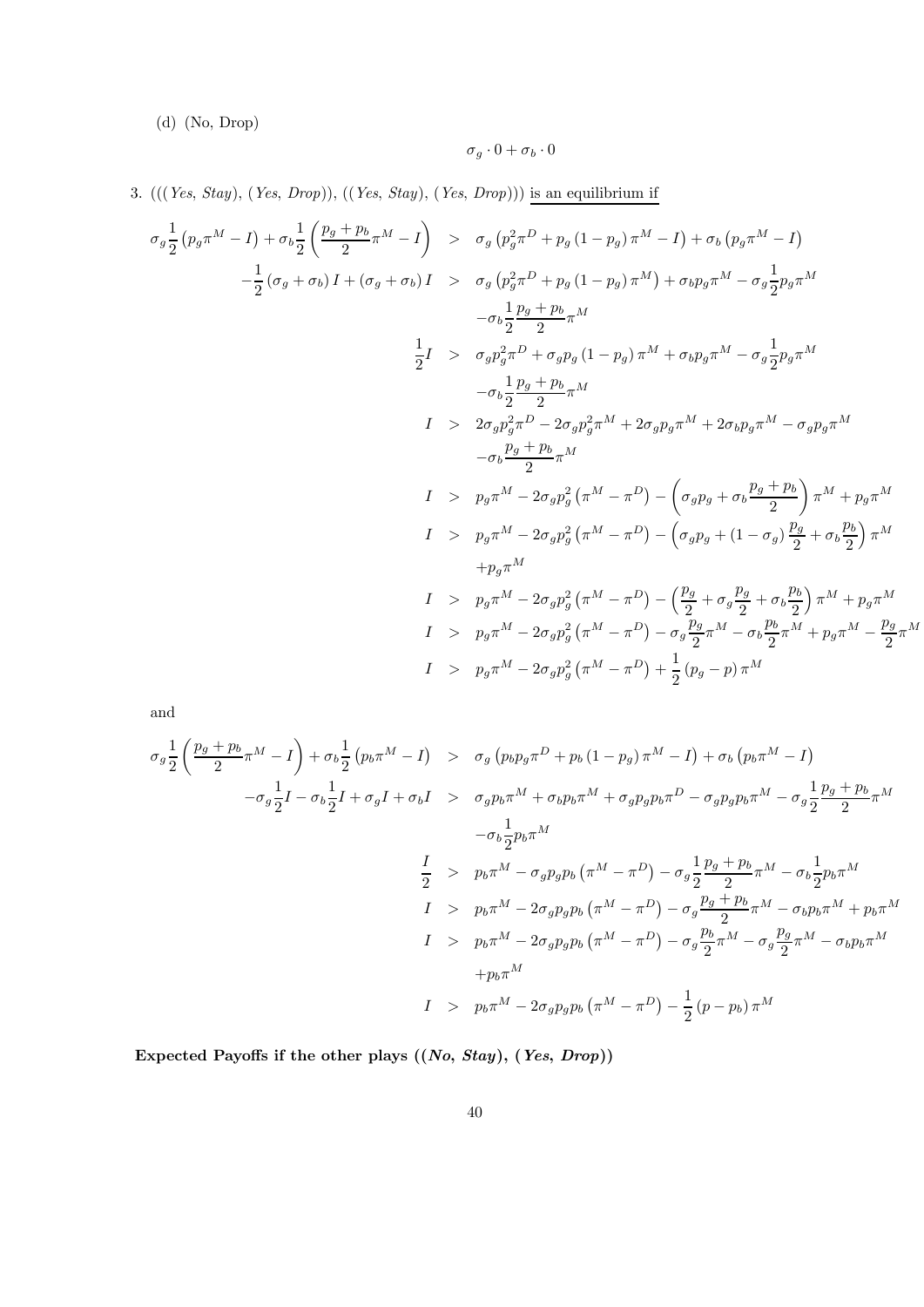- 1.  $s_1 = g$
- (a) (Yes, Stay)  $\sigma_g \left( p_g^2 \pi^D + p_g \left( 1 - p_g \right) \pi^M - I \right) + \sigma_b \frac{1}{2}$ 2  $\left(\frac{p_g+p_b}{2}\pi^M-I\right)$ (b) (Yes, Drop)  $\sigma_q \cdot 0 + \sigma_b \cdot 0$ (c) (No, Stay)  $\sigma_{g} \left( p_{g}^{2} \pi^{D} + p_{g} \left( 1 - p_{g} \right) \pi^{M} - I \right) + \sigma_{b} \left( p_{g} \pi^{M} - I \right)$ (d) (No, Drop)  $\sigma_q \cdot 0 + \sigma_b \cdot 0$ 2.  $s_1 = b$ 
	- $\sigma_g \left( p_b p_g \pi^D + p_b \left( 1 p_g \right) \pi^M I \right) + \sigma_b \frac{1}{2}$ 2  $\left(p_b \pi^M - I \right)$
	- (b) (Yes, Drop)

(a) (Yes, Stay)

 $\sigma_g \cdot 0 + \sigma_b \frac{1}{2}$ 2  $\left(p_b \pi^M - I\right)$ 

(c) (No, Stay)

$$
\sigma_g \left( p_b p_g \pi^D + p_b \left( 1 - p_g \right) \pi^M - I \right) + \sigma_b \left( p_b \pi^M - I \right)
$$

(d) (No, Drop)

$$
\sigma_g\cdot 0+\sigma_b\cdot 0
$$

3.  $(((No, Stay), (Yes, Drop)), ((No, Stay), (Yes, Drop)))$  is an equilibrium if

$$
\sigma_g \left( p_g^2 \pi^D + p_g \left( 1 - p_g \right) \pi^M - I \right) + \sigma_b \left( p_g \pi^M - I \right) > \sigma_g \left( p_g^2 \pi^D + p_g \left( 1 - p_g \right) \pi^M - I \right) + \sigma_b \frac{1}{2} \left( \frac{p_g + p_b}{2} \pi^M - I \right)
$$
  

$$
\sigma_b p_g \pi^M - \sigma_b \frac{1}{2} \frac{p_g + p_b}{2} \pi^M > \frac{\sigma_b}{2} I
$$
  

$$
\frac{3p_g - p_b}{2} \pi^M > I
$$
  

$$
\frac{3p_g - p_b}{2} \pi^M > I
$$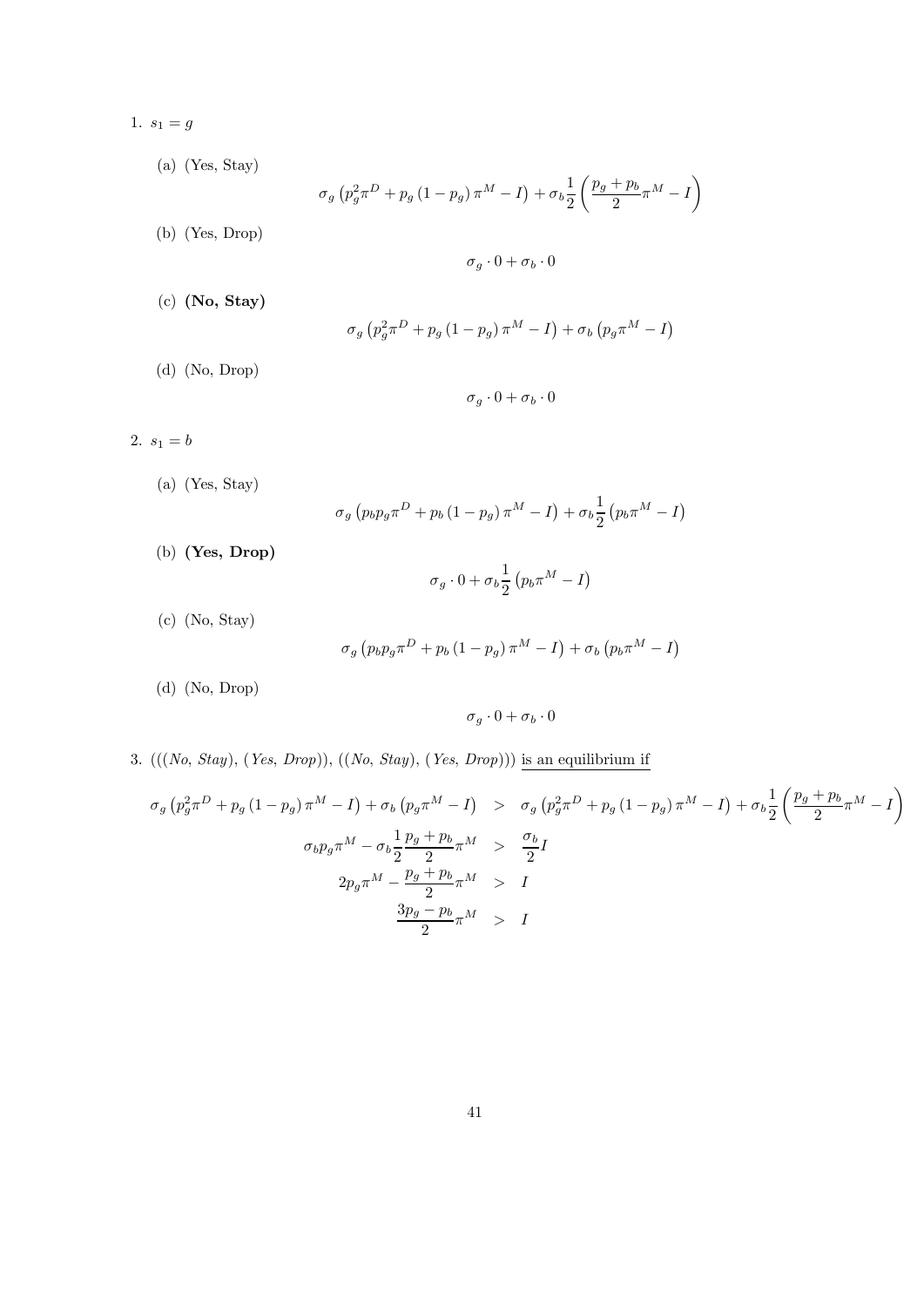and

$$
\sigma_g \cdot 0 + \sigma_b \frac{1}{2} (p_b \pi^M - I) > \sigma_g (p_b p_g \pi^D + p_b (1 - p_g) \pi^M - I) + \sigma_b (p_b \pi^M - I)
$$
  
\n
$$
- \sigma_b \frac{1}{2} I + \sigma_g I + \sigma_b I > \sigma_g p_b p_g \pi^D + \sigma_g p_b (1 - p_g) \pi^M + \frac{1}{2} \sigma_b p_b \pi^M
$$
  
\n
$$
- \sigma_b I + 2 \sigma_g I + 2 \sigma_b I > 2 \sigma_g p_b \pi^M + \sigma_b p_b \pi^M + 2 \sigma_g p_b p_g \pi^D - 2 \sigma_g p_b p_g \pi^M
$$
  
\n
$$
2 \sigma_g I + \sigma_b I > 2 \sigma_g p_b \pi^M + \sigma_b p_b \pi^M - 2 \sigma_g p_b p_g (\pi^M - \pi^D)
$$
  
\n
$$
(1 + \sigma_g) I > (1 + \sigma_g) p_b \pi^M - 2 \sigma_g p_b p_g (\pi^M - \pi^D)
$$
  
\n
$$
I > p_b \pi^M - 2 \frac{\sigma_g}{1 + \sigma_g} p_b p_g (\pi^M - \pi^D)
$$

Expected Payoffs if the other plays ((Yes, Stay), (No, Drop))

- 1.  $s_1 = g$ (a) (Yes, Stay)  $\sigma_g \frac{1}{2}$ 2  $\left(p_g \pi^M - I\right) + \sigma_b \left(p_g \pi^M - I\right)$ (b) (Yes, Drop)  $\sigma_g \frac{1}{2}$ 2  $\left(p_g \pi^M - I\right) + \sigma_b \cdot 0$ 
	- (c) (No, Stay)

$$
\sigma_g \left( p_g^2 \pi^D + p_g \left( 1 - p_g \right) \pi^M - I \right) + \sigma_b \left( p_g \pi^M - I \right)
$$

(d) (No, Drop)

$$
\sigma_g\cdot 0+\sigma_b\cdot 0
$$

2.  $s_1 = b$ 

(a) (Yes, Stay)

$$
\sigma_g \frac{1}{2} \left( \frac{p_g + p_b}{2} \pi^M - I \right) + \sigma_b \left( p_b \pi^M - I \right)
$$
\n(b) (Yes, Drop)

\n
$$
\sigma_g \frac{1}{2} \left( \frac{p_g + p_b}{2} \pi^M - I \right) + \sigma_b \cdot 0
$$
\n(c) (No, Stay)

\n
$$
\left( \frac{p_b}{2} \pi^M - I \right) + \sigma_b \cdot 0
$$

$$
\sigma_g \left( p_b p_g \pi^D + p_b \left( 1 - p_g \right) \pi^M - I \right) + \sigma_b \left( p_b \pi^M - I \right)
$$

(d) (No, Drop)

 $\sigma_g \cdot 0 + \sigma_b \cdot 0$ 

### 3. (((Yes, Stay), (No, Drop)), ((Yes, Stay), (No, Drop))) is not an equilibrium because

$$
\sigma_g \cdot 0 + \sigma_b \cdot 0 < \sigma_g \frac{1}{2} \underbrace{\left(\frac{p_g + p_b}{2}\pi^M - I\right)}_{>0} + \sigma_b \underbrace{\left(p_b \pi^M - I\right)}_{>0}
$$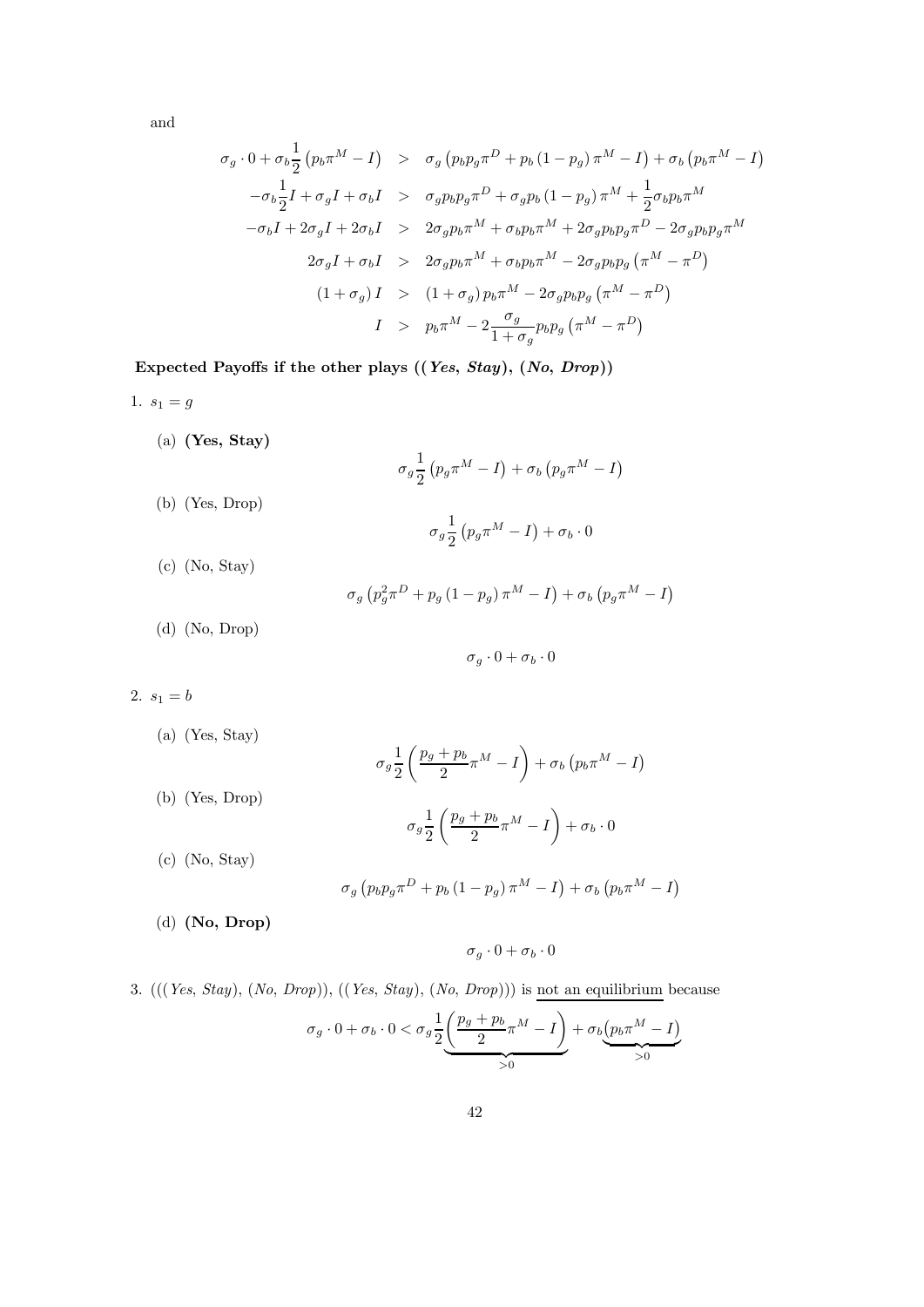### Expected Payoffs if the other plays  $((No, Stay), (No, Drop))$

- (a) (Yes, Stay)  $\sigma_g \left( p_g^2 \pi^D + p_g \left( 1 - p_g \right) \pi^M - I \right) + \sigma_b \left( p_g \pi^M - I \right)$ (b) (Yes, Drop)  $\sigma_q \cdot 0 + \sigma_b \cdot 0$ (c) (No, Stay)  $\sigma_{g} \left( p_{g}^{2} \pi^{D} + p_{g} \left( 1 - p_{g} \right) \pi^{M} - I \right) + \sigma_{b} \left( p_{g} \pi^{M} - I \right)$ (d) (No, Drop)  $\sigma_a \cdot 0 + \sigma_b \cdot 0$ 2.  $s_1=b$ 
	- (a) (Yes, Stay)  $\sigma_g \left( p_b p_g \pi^D + p_b \left( 1 - p_g \right) \pi^M - I \right) + \sigma_b \left( p_b \pi^M - I \right)$
	- (b) (Yes, Drop)

1.  $s_1 = g$ 

 $\sigma_q \cdot 0 + \sigma_b \cdot 0$ 

(c) (No, Stay)

$$
\sigma_g \left( p_b p_g \pi^D + p_b \left( 1 - p_g \right) \pi^M - I \right) + \sigma_b \left( p_b \pi^M - I \right)
$$

(d) (No, Drop)

 $\sigma_a \cdot 0 + \sigma_b \cdot 0$ 

3.  $(((No, Stay), (No, Drop)), ((No, Stay), (No, Drop)))$  is an equilibrium if

$$
\sigma_g \left( p_g^2 \pi^D + p_g \left( 1 - p_g \right) \pi^M - I \right) + \sigma_b \left( p_g \pi^M - I \right) > 0
$$
  

$$
\sigma_g p_g \pi^M + \sigma_b p_g \pi^M + \sigma_g p_g^2 \pi^D - \sigma_g p_g^2 \pi^M > I
$$
  

$$
p_g \pi^M - \sigma_g p_g^2 \left( \pi^M - \pi^D \right) > I
$$

and

$$
\sigma_g \left( p_b p_g \pi^D + p_b \left( 1 - p_g \right) \pi^M - I \right) + \sigma_b \left( p_b \pi^M - I \right) < 0
$$
\n
$$
\sigma_g p_b \pi^M + \sigma_b p_b \pi^M + \sigma_g p_b p_g \pi^D - \sigma_g p_b p_g \pi^M < I
$$
\n
$$
p_b \pi^M - \sigma_g p_b p_g \left( \pi^M - \pi^D \right) < I
$$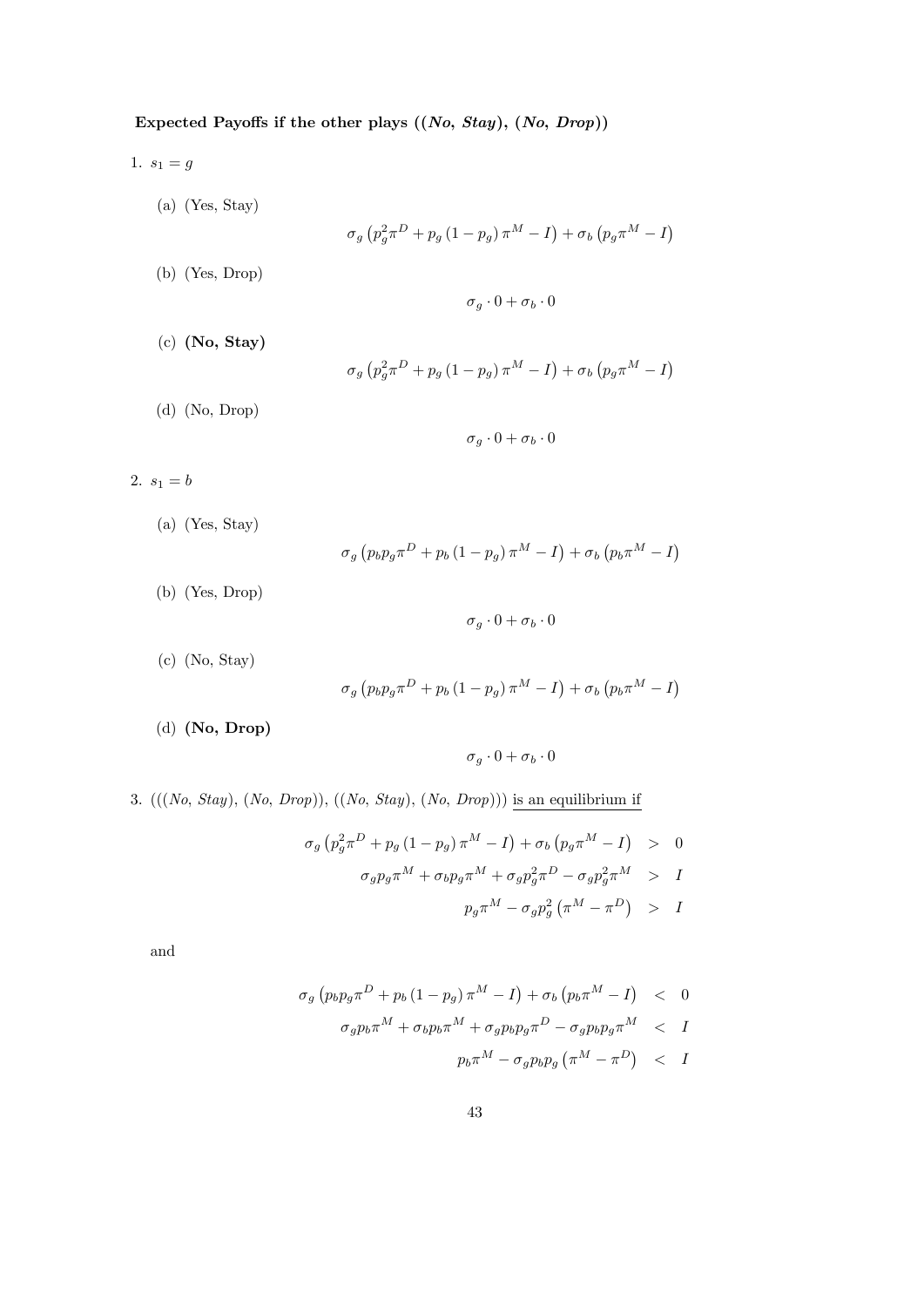## Expected Payoffs if the other plays ((Yes, Drop), (Yes, Stay))

- 1.  $s_1 = g$ 
	- (a) (Yes, Stay)

$$
\sigma_g \frac{1}{2} \left( p_g \pi^M - I \right) + \sigma_b \frac{1}{2} \left( \frac{p_g + p_b}{2} \pi^M - I \right)
$$

- (b) (Yes, Drop)
- $\sigma_g \frac{1}{2}$ 2  $\left(p_g \pi^M - I\right) + \sigma_b \frac{1}{2}$ 2  $\left(\frac{p_g+p_b}{2}\pi^M-I\right)$

$$
\sigma_g \left(p_g \pi^M - I \right) + \sigma_b \left(p_g p_b \pi^D + p_g \left(1-p_b\right) \pi^M - I \right)
$$

(d) (No, Drop)

(c) (No, Stay)

$$
\sigma_g\cdot 0+\sigma_b\cdot 0
$$

- 2.  $s_1=b$ 
	- (a) (Yes, Stay)

$$
\sigma_g \frac{1}{2} \left( \frac{p_g + p_b}{2} \pi^M - I \right) + \sigma_b \frac{1}{2} \left( p_b \pi^M - I \right)
$$
\n(b) (Yes, Drop)

\n
$$
\sigma_g \frac{1}{2} \left( \frac{p_g + p_b}{2} \pi^M - I \right) + \sigma_b \frac{1}{2} \left( p_b \pi^M - I \right)
$$
\n(c) (No, Stay)

$$
\sigma_g \left( p_b \pi^M - I \right) + \sigma_b \left( p_b^2 \pi^D + p_b \left( 1 - p_b \right) \pi^M - I \right)
$$

(d) (No, Drop)

 $\sigma_q \cdot 0 + \sigma_b \cdot 0$ 

3.  $(((Yes, Drop), (Yes, stay)), ((Yes, Drop), (Yes, stay)))$  is an equilibrium if

$$
\sigma_{g} \frac{1}{2} (p_{g} \pi^{M} - I) + \sigma_{b} \frac{1}{2} \left( \frac{p_{g} + p_{b}}{2} \pi^{M} - I \right) > \sigma_{g} (p_{g} \pi^{M} - I) + \sigma_{b} (p_{g} p_{b} \pi^{D} + p_{g} (1 - p_{b}) \pi^{M} - I)
$$
  
\n
$$
- \sigma_{g} \frac{1}{2} I - \sigma_{b} \frac{1}{2} I + \sigma_{g} I + \sigma_{b} I > \sigma_{g} p_{g} \pi^{M} + \sigma_{b} p_{g} \pi^{M} + \sigma_{b} p_{g} p_{b} \pi^{D} - \sigma_{b} p_{g} p_{b} \pi^{M} - \sigma_{g} \frac{1}{2} p_{g} \pi^{M}
$$
  
\n
$$
- \sigma_{b} \frac{1}{2} \frac{p_{g} + p_{b}}{2} \pi^{M}
$$
  
\n
$$
I > p_{g} \pi^{M} - 2 \sigma_{b} p_{g} p_{b} (\pi^{M} - \pi^{D}) + p_{g} \pi^{M} - \sigma_{g} p_{g} \pi^{M} - \sigma_{b} \frac{p_{g} + p_{b}}{2} \pi^{M}
$$
  
\n
$$
I > p_{g} \pi^{M} - 2 \sigma_{b} p_{g} p_{b} (\pi^{M} - \pi^{D}) + (1 - \sigma_{g}) p_{g} \pi^{M} - (1 - \sigma_{g}) \frac{p_{g}}{2} \pi^{M}
$$
  
\n
$$
I > p_{g} \pi^{M} - 2 \sigma_{b} p_{g} p_{b} (\pi^{M} - \pi^{D}) + \sigma_{b} \frac{p_{g} - p_{b}}{2} \pi^{M}
$$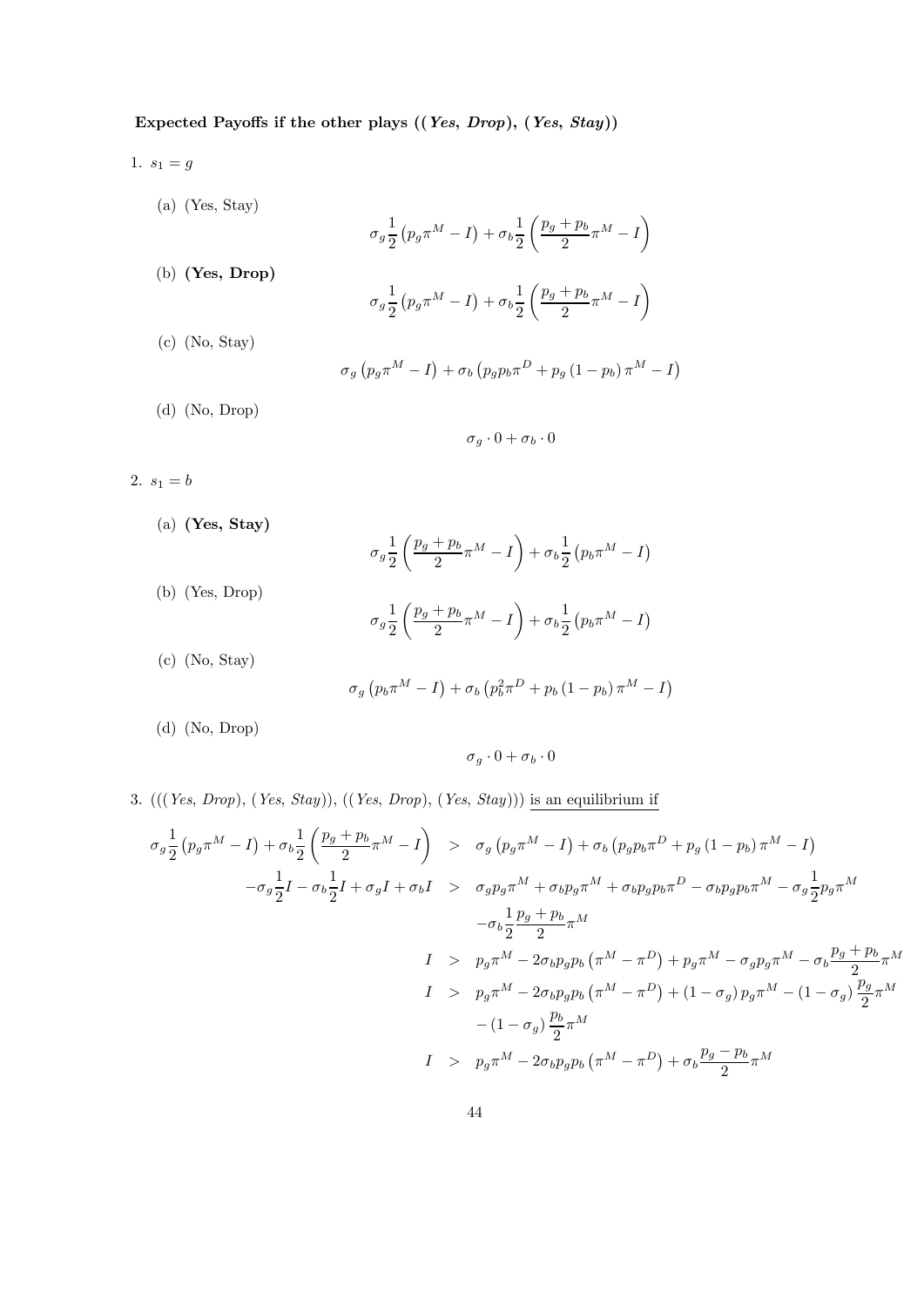and

$$
\sigma_g \frac{1}{2} \left( \frac{p_g + p_b}{2} \pi^M - I \right) + \sigma_b \frac{1}{2} (p_b \pi^M - I) \quad > \quad \sigma_g \left( p_b \pi^M - I \right) + \sigma_b \left( p_b^2 \pi^D + p_b (1 - p_b) \pi^M - I \right)
$$
\n
$$
\frac{1}{2} I \quad > \quad \sigma_g p_b \pi^M + \sigma_b p_b^2 \pi^D + \sigma_b p_b (1 - p_b) \pi^M - \sigma_g \frac{1}{2} \frac{p_g + p_b}{2} \pi^M
$$
\n
$$
- \sigma_b \frac{1}{2} p_b \pi^M
$$
\n
$$
I \quad > \quad 2 p_b \pi^M + 2 \sigma_b p_b^2 \pi^D - 2 \sigma_b p_b p_b \pi^M - \sigma_g \frac{p_g + p_b}{2} \pi^M - \sigma_b p_b \pi^M
$$
\n
$$
I \quad > \quad p_b \pi^M - 2 \sigma_b p_b^2 \left( \pi^M - \pi^D \right) + p_b \pi^M - \sigma_b p_b \pi^M - \sigma_g \frac{p_g + p_b}{2} \pi^M
$$
\n
$$
I \quad > \quad p_b \pi^M - 2 \sigma_b p_b^2 \left( \pi^M - \pi^D \right) + (1 - \sigma_b) p_b \pi^M - (1 - \sigma_b) \frac{p_b}{2} \pi^M
$$
\n
$$
I \quad > \quad p_b \pi^M - 2 \sigma_b p_b^2 \left( \pi^M - \pi^D \right) + \sigma_g \frac{p_b - p_g}{2} \pi^M
$$
\n
$$
I \quad > \quad p_b \pi^M - 2 \sigma_b p_b^2 \left( \pi^M - \pi^D \right) + \sigma_g \frac{p_b - p_g}{2} \pi^M
$$

Expected Payoffs if the other plays  $((No, Drop), (Yes, Stay))$ 

1.  $s_1 = g$ 

(a) (Yes, Stay)  
\n
$$
\sigma_g (p_g \pi^M - I) + \sigma_b \frac{1}{2} \left( \frac{p_g + p_b}{2} \pi^M - I \right)
$$
\n(b) (Yes, Drop)  
\n
$$
\sigma_g \cdot 0 + \sigma_b \frac{1}{2} \left( \frac{p_g + p_b}{2} \pi^M - I \right)
$$
\n(c) (No, Stay)  
\n
$$
\sigma_g (p_g \pi^M - I) + \sigma_b (p_g p_b \pi^D + p_g (1 - p_b) \pi^M - I)
$$

(d) (No, Drop)

$$
\sigma_g\cdot 0+\sigma_b\cdot 0
$$

2.  $s_1 = b$ 

(a) (Yes, Stay)

$$
\sigma_g \left( p_b \pi^M - I \right) + \sigma_b \frac{1}{2} \left( p_b \pi^M - I \right)
$$

(b) (Yes, Drop)

$$
\sigma_g \cdot 0 + \sigma_b \frac{1}{2} \left( p_b \pi^M - I \right)
$$

(c) (No, Stay)

$$
\sigma_g \left( p_b \pi^M - I \right) + \sigma_b \left( p_b^2 \pi^D + p_b \left( 1 - p_b \right) \pi^M - I \right)
$$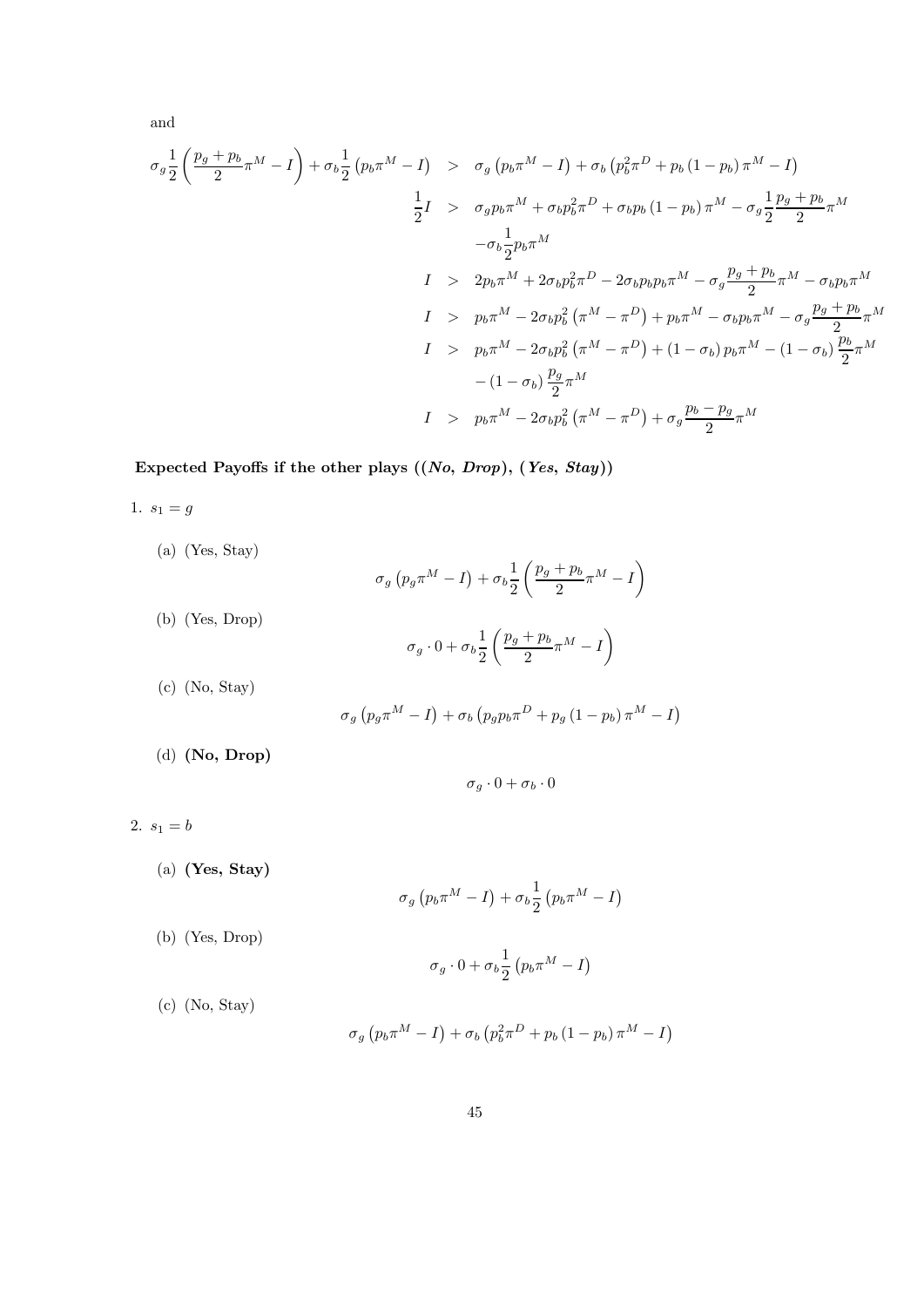(d) (No, Drop)

$$
\sigma_g \cdot 0 + \sigma_b \cdot 0
$$

3.  $(((No, Drop), (Yes, Stay)), ((No, Drop), (Yes, Stay)))$  is not an equilibrium as

$$
\sigma_g \cdot 0 + \sigma_b \cdot 0 < \sigma_g \underbrace{\left(p_g \pi^M - I\right)}_{>0} + \sigma_b \frac{1}{2} \underbrace{\left(\frac{p_g + p_b}{2} \pi^M - I\right)}_{>0}
$$

Expected Payoffs if the other plays ((Yes, Drop), (No, Stay))

- 1.  $s_1 = g$ 
	- (a) (Yes, Stay)

$$
\sigma_g \frac{1}{2} \left( p_g \pi^M - I \right) + \sigma_b \left( p_g p_b \pi^D + p_g \left( 1 - p_b \right) \pi^M - I \right)
$$

(b) (Yes, Drop)

$$
\sigma_g \frac{1}{2} \left( p_g \pi^M - I \right) + \sigma_b \cdot 0
$$

(c) (No, Stay)

$$
\sigma_g \left( p_g \pi^M - I \right) + \sigma_b \left( p_g p_b \pi^D + p_g \left( 1 - p_b \right) \pi^M - I \right)
$$

(d) (No, Drop)

$$
\sigma_g \cdot 0 + \sigma_b \cdot 0
$$

2.  $s_1 = b$ 

(a) (Yes, Stay)  
\n
$$
\sigma_g \frac{1}{2} \left( \frac{p_g + p_b}{2} \pi^M - I \right) + \sigma_b \left( p_b^2 \pi^D + p_b \left( 1 - p_b \right) \pi^M - I \right)
$$
\n(b) (Yes, Drop)  
\n
$$
\sigma_g \frac{1}{2} \left( \frac{p_g + p_b}{2} \pi^M - I \right) + \sigma_b \cdot 0
$$
\n(c) (No, Stay)  
\n
$$
\sigma_g \left( p_b \pi^M - I \right) + \sigma_b \left( p_b^2 \pi^D + p_b \left( 1 - p_b \right) \pi^M - I \right)
$$

(d) (No, Drop)

$$
\sigma_g\cdot 0+\sigma_b\cdot 0
$$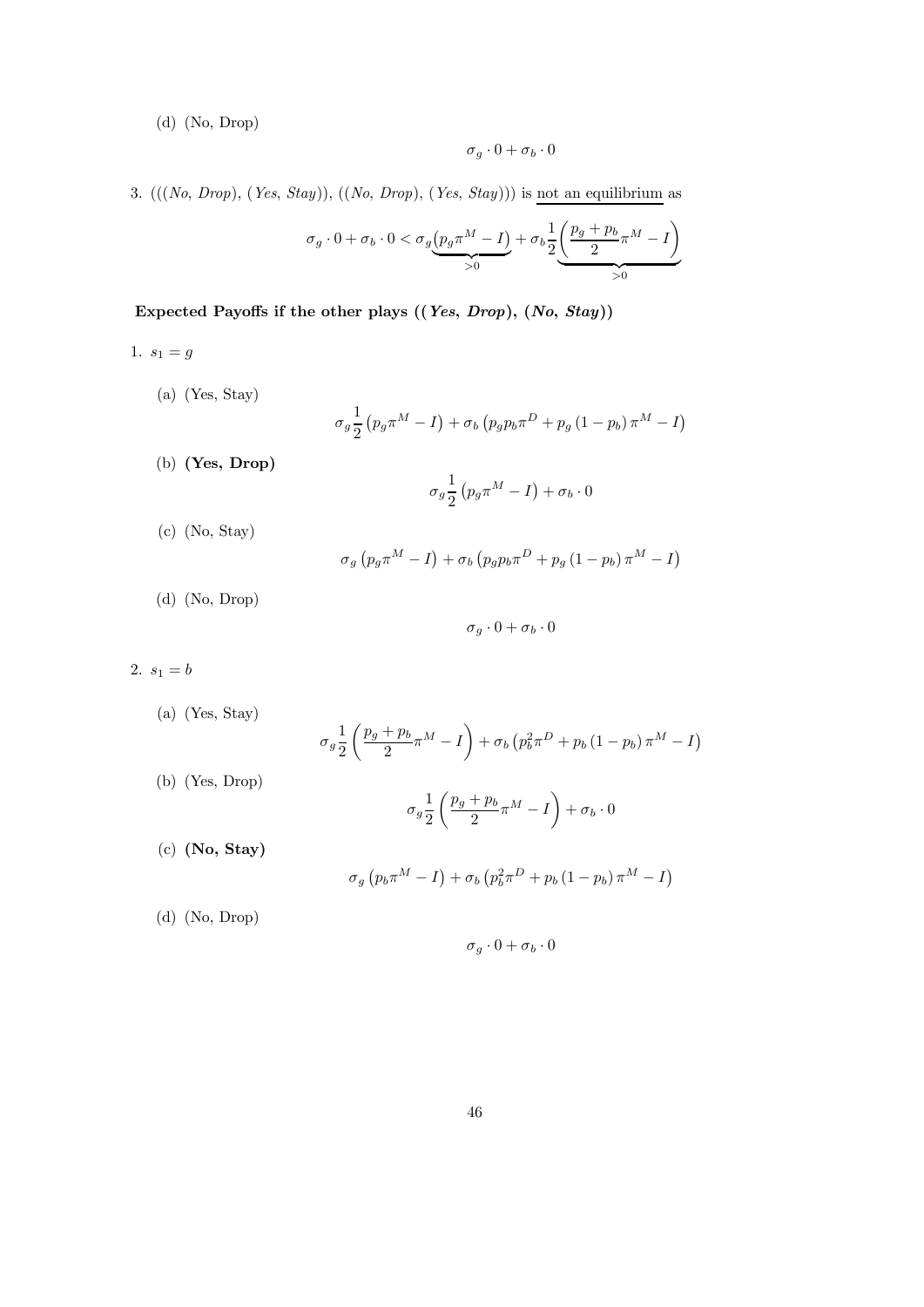3. (((Yes, Drop), (No, Stay)), ((Yes, Drop), (No, Stay))) is not an equilibrium as it would require

$$
\sigma_g \frac{1}{2} (p_g \pi^M - I) + \sigma_b \cdot 0 \quad > \quad \sigma_g (p_g \pi^M - I) + \sigma_b (p_g p_b \pi^D + p_g (1 - p_b) \pi^M - I)
$$
\n
$$
- \frac{1}{2} \sigma_g I + \sigma_g I + \sigma_b I \quad > \quad \sigma_g \frac{1}{2} p_g \pi^M + \sigma_b p_g p_b \pi^D + \sigma_b p_g (1 - p_b) \pi^M
$$
\n
$$
\sigma_g I + 2 \sigma_b I \quad > \quad \sigma_g p_g \pi^M + 2 \sigma_b p_g p_b \pi^D + 2 \sigma_b p_g (1 - p_b) \pi^M
$$
\n
$$
I (\sigma_g + 2 \sigma_b) \quad > \quad \sigma_g p_g \pi^M + 2 \sigma_b p_g \pi^M + 2 \sigma_b p_g p_b \pi^D - 2 \sigma_b p_g p_b \pi^M
$$
\n
$$
I (1 + \sigma_b) \quad > \quad (1 + \sigma_b) p_g \pi^M - 2 \sigma_b p_g p_b (\pi^M - \pi^D)
$$
\n
$$
I \quad > \quad p_g \pi^M - 2 \frac{\sigma_b}{(1 + \sigma_b)} p_g p_b (\pi^M - \pi^D)
$$

and

$$
\sigma_g (p_b \pi^M - I) + \sigma_b (p_b^2 \pi^D + p_b (1 - p_b) \pi^M - I) > \sigma_g \frac{1}{2} \left( \frac{p_g + p_b}{2} \pi^M - I \right) + \sigma_b \cdot 0
$$
  

$$
\sigma_g p_b \pi^M + \sigma_b p_b^2 \pi^D + \sigma_b p_b (1 - p_b) \pi^M - I > \sigma_g \frac{1}{2} \frac{p_g + p_b}{2} \pi^M - \sigma_g \frac{1}{2} I
$$
  

$$
(1 + \sigma_b) I < \sigma_g p_b \pi^M - \sigma_g \frac{p_g + p_b}{2} \pi^M + \sigma_g p_b \pi^M + 2 \sigma_b p_b \pi^M + 2 \sigma_b p_b^2 \pi^D
$$
  

$$
-2 \sigma_b p_b^2 \pi^M
$$
  

$$
(1 + \sigma_b) I < \sigma_g \left( p_b - \frac{p_g + p_b}{2} \right) \pi^M + (1 + \sigma_b) p_b \pi^M - 2 \sigma_b p_b^2 (\pi^M - \pi^D)
$$
  

$$
I < p_b \pi^M - 2 \frac{\sigma_b}{1 + \sigma_b} p_b^2 (\pi^M - \pi^D) - \frac{\sigma_g}{1 + \sigma_b} (p_g - p_b) \pi^M
$$

by assumption 1, we have

$$
p_b \pi^M - p_b^2 \left( \pi^M - \pi^D \right) \leq I
$$

which contradicts the condition

$$
I < p_b \pi^M - 2 \frac{\sigma_b}{1 + \sigma_b} p_b^2 \left( \pi^M - \pi^D \right) - \frac{\sigma_g}{1 + \sigma_b} \left( p_g - p_b \right) \pi^M
$$

as

$$
p_b \pi^M - 2 \frac{\sigma_b}{1 + \sigma_b} p_b^2 \left( \pi^M - \pi^D \right) - \frac{\sigma_g}{1 + \sigma_b} \left( p_g - p_b \right) \pi^M < p_b \pi^M - p_b^2 \left( \pi^M - \pi^D \right)
$$

Expected Payoffs if the other plays ((No, Drop), (No, Stay))

1.  $s_1 = g$ 

(a) (Yes, Stay)

$$
\sigma_g \left( p_g \pi^M - I \right) + \sigma_b \left( p_g p_b \pi^D + p_g \left( 1 - p_b \right) \pi^M - I \right)
$$

(b) (Yes, Drop)

 $\sigma_g \cdot 0 + \sigma_b \cdot 0$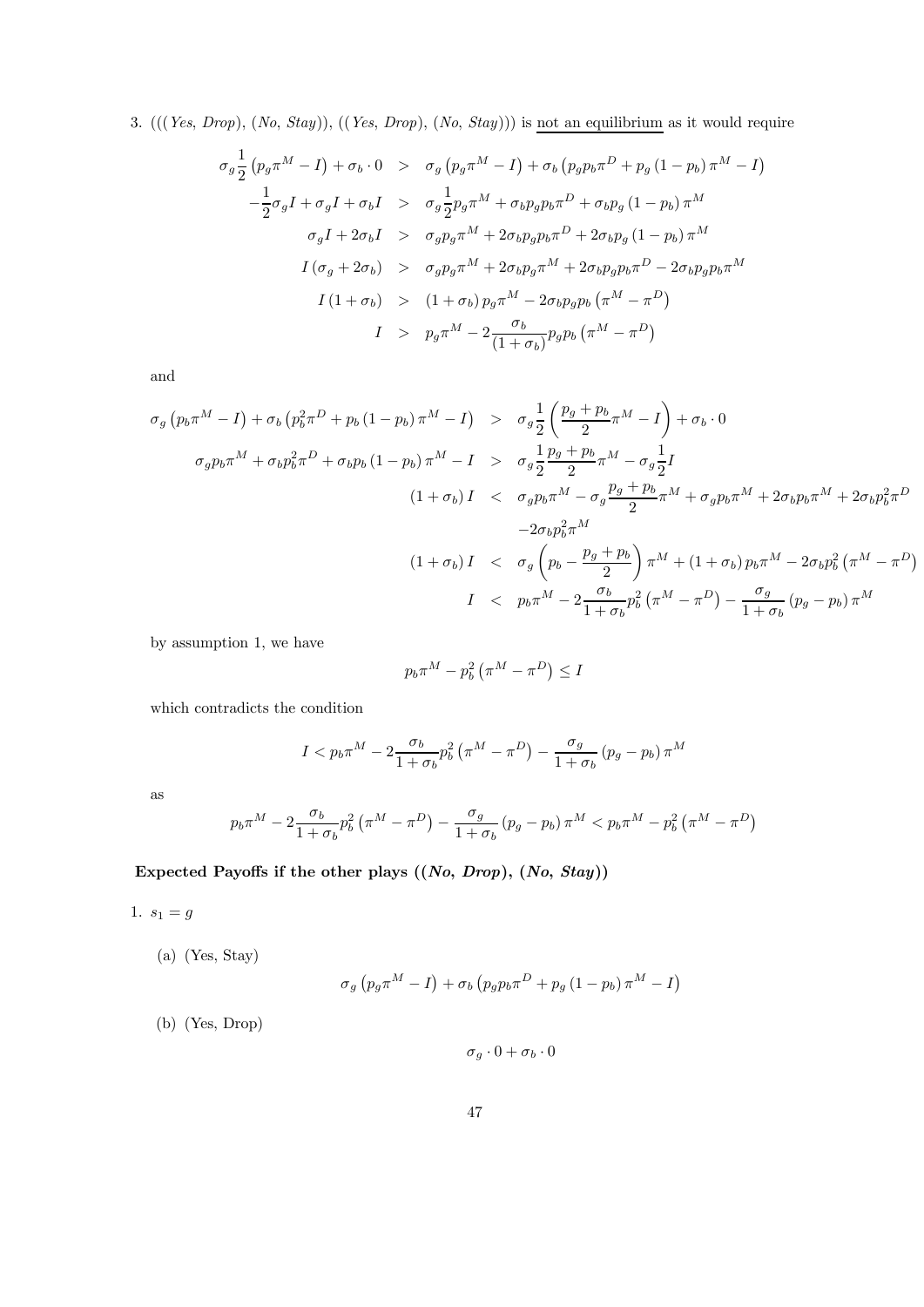(c) (No, Stay)

$$
\sigma_g \left( p_g \pi^M - I \right) + \sigma_b \left( p_g p_b \pi^D + p_g \left( 1 - p_b \right) \pi^M - I \right)
$$

(d) (No, Drop)

$$
\sigma_g\cdot 0+\sigma_b\cdot 0
$$

- 2.  $s_1 = b$ 
	- (a) (Yes, Stay)

$$
\sigma_g \left( p_b \pi^M - I \right) + \sigma_b \left( p_b^2 \pi^D + p_b \left( 1 - p_b \right) \pi^M - I \right)
$$

 $\sigma_g \cdot 0 + \sigma_b \cdot 0$ 

- (b) (Yes, Drop)
- 
- (c) (No, Stay)

$$
\sigma_g \left( p_b \pi^M - I \right) + \sigma_b \left( p_b^2 \pi^D + p_b \left( 1 - p_b \right) \pi^M - I \right)
$$

(d) (No, Drop)

 $\sigma_a \cdot 0 + \sigma_b \cdot 0$ 

3.  $(((No, Drop), (No, stay)), ((No, Drop), (No, stay)))$  is not an equilibrium as it would require

 $\sigma_g \left( p_g \pi^M - I \right) + \sigma_b \left( p_g p_b \pi^D + p_g \left( 1 - p_b \right) \pi^M - I \right) < 0$ 

and

$$
\sigma_g \left( p_b \pi^M - I \right) + \sigma_b \left( p_b^2 \pi^D + p_b \left( 1 - p_b \right) \pi^M - I \right) > 0
$$

which is not possible.

### Expected Payoffs if the other plays ((Yes, Drop), (Yes, Drop))

1.  $s_1 = g$ 

(a) (Yes, Stay)  
\n
$$
\sigma_g \frac{1}{2} (p_g \pi^M - I) + \sigma_b \frac{1}{2} \left( \frac{p_g + p_b}{2} \pi^M - I \right)
$$
\n(b) **(Yes, Drop)**  
\n
$$
\sigma_g \frac{1}{2} (p_g \pi^M - I) + \sigma_b \frac{1}{2} \left( \frac{p_g + p_b}{2} \pi^M - I \right)
$$
\n(c) (No, Stay)  
\n
$$
\sigma_g (p_g \pi^M - I) + \sigma_b (p_g \pi^M - I)
$$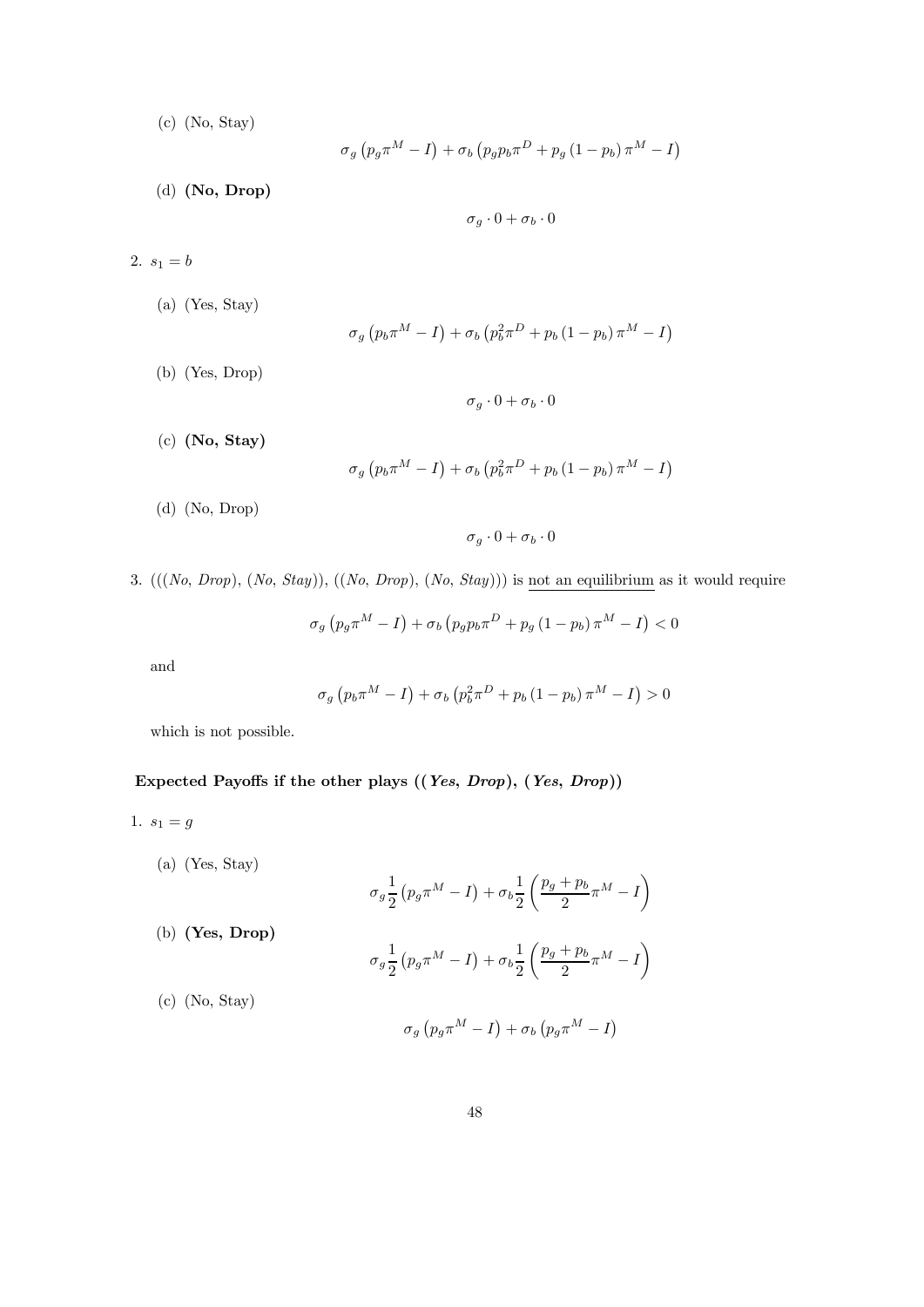(d) (No, Drop)

$$
\sigma_g\cdot 0+\sigma_b\cdot 0
$$

- 2.  $s_1 = b$ 
	- (a) (Yes, Stay)  $\sigma_g \frac{1}{2}$ 2  $\left(\frac{p_g+p_b}{2}\pi^M-I\right)$  $+\sigma_b\frac{1}{2}$ 2  $\left(p_b \pi^M - I \right)$ (b) (Yes, Drop)  $\sigma_g \frac{1}{2}$ 2  $\left(\frac{p_g+p_b}{2}\pi^M-I\right)$  $+\sigma_b \frac{1}{2}$ 2  $\left(p_b \pi^M - I \right)$ (c) (No, Stay)  $\sigma_g(p_b \pi^M - I) + \sigma_b(p_b \pi^M - I)$
	- (d) (No, Drop)

$$
\sigma_g \cdot 0 + \sigma_b \cdot 0
$$

3. (((Yes, Drop), (Yes, Drop)), ((Yes, Drop), (Yes, Drop))) is not an equilibrium as

$$
\sigma_g \frac{1}{2} \left( p_g \pi^M - I \right) + \sigma_b \frac{1}{2} \left( \frac{p_g + p_b}{2} \pi^M - I \right) < \sigma_g \left( p_g \pi^M - I \right) + \sigma_b \left( p_g \pi^M - I \right)
$$

Expected Payoffs if the other plays  $((No, Drop), (Yes, Drop))$ 

1.  $s_1 = g$ 

(a) (Yes, Stay)  
\n
$$
\sigma_g (p_g \pi^M - I) + \sigma_b \frac{1}{2} \left( \frac{p_g + p_b}{2} \pi^M - I \right)
$$
\n(b) (Yes, Drop)  
\n
$$
\sigma_g \cdot 0 + \sigma_b \frac{1}{2} \left( \frac{p_g + p_b}{2} \pi^M - I \right)
$$
\n(c) (No, Stay)  
\n
$$
\sigma_g (p_g \pi^M - I) + \sigma_b (p_g \pi^M - I)
$$
\n(d) (No, Drop)

$$
\sigma_g \cdot 0 + \sigma_b \cdot 0
$$

2.  $s_1 = b$ 

(a) (Yes, Stay)

$$
\sigma_g \left( p_b \pi^M - I \right) + \sigma_b \frac{1}{2} \left( p_b \pi^M - I \right)
$$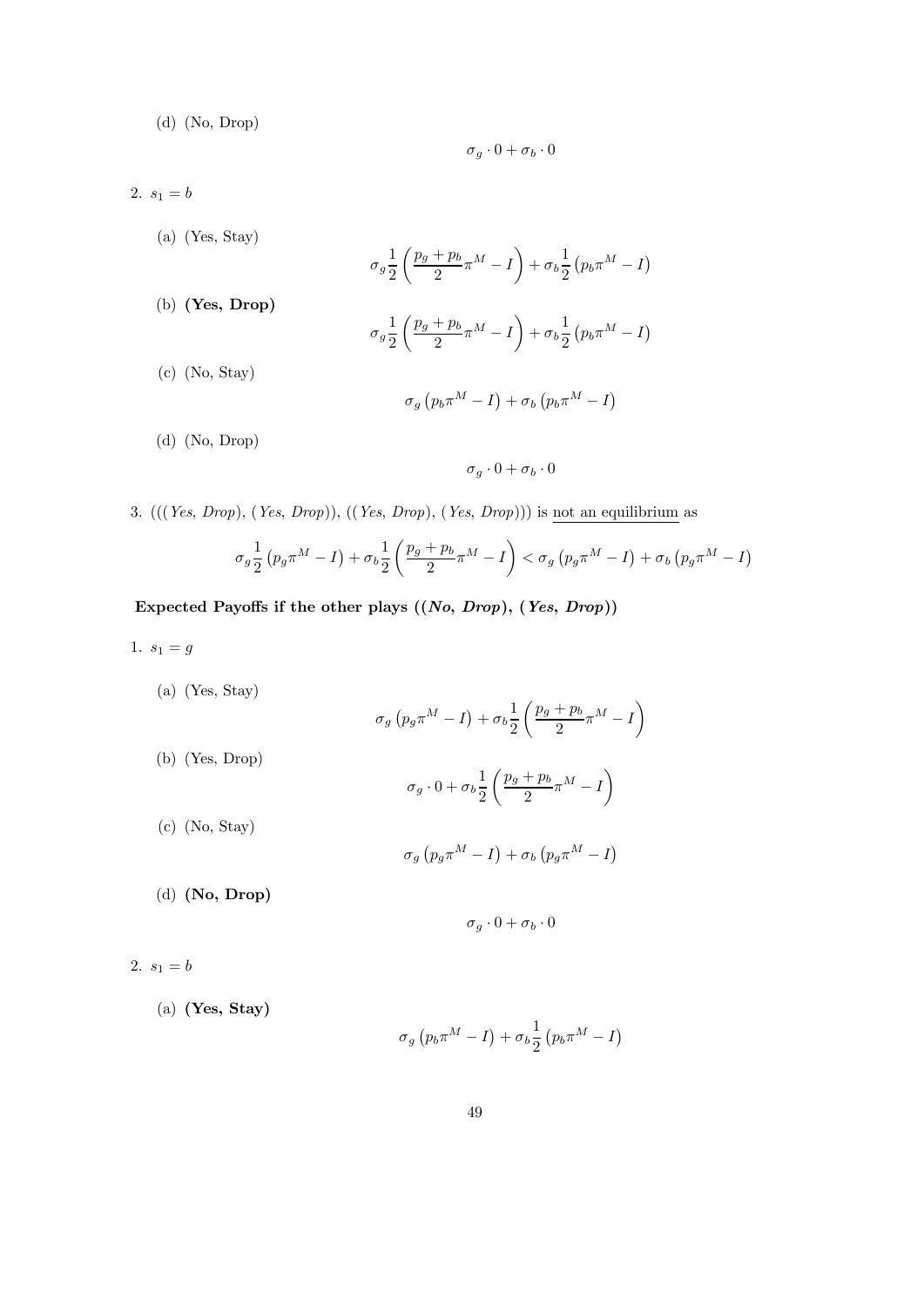(b) (Yes, Drop)

$$
\sigma_g\cdot 0+\sigma_b {1\over 2}\left(p_b\pi^M-I\right)
$$

(c) (No, Stay)

$$
\sigma_g \left( p_b \pi^M - I \right) + \sigma_b \left( p_b \pi^M - I \right)
$$

(d) (No, Drop)

$$
\sigma_g \cdot 0 + \sigma_b \cdot 0
$$

3.  $(((No, Drop), (Yes, Drop)), ((No, Drop), (Yes, Drop)))$  is not an equilibrium as

$$
\sigma_g \cdot 0 + \sigma_b \cdot 0 < \sigma_g \underbrace{\left(p_g \pi^M - I\right)}_{>0} + \sigma_b \frac{1}{2} \underbrace{\left(\frac{p_g + p_b}{2} \pi^M - I\right)}_{>0}
$$

Expected Payoffs if the other plays ((Yes, Drop), (No, Drop))

- 1.  $s_1 = g$ 
	- (a) (Yes, Stay)

$$
\sigma_g \frac{1}{2} \left( p_g \pi^M - I \right) + \sigma_b \left( p_g \pi^M - I \right)
$$

 $\sigma_g \frac{1}{2}$ 2  $\left(p_g \pi^M - I\right) + \sigma_b \cdot 0$ 

(c) (No, Stay)

(b) (Yes, Drop)

$$
\sigma_g \left( p_g \pi^M - I \right) + \sigma_b \left( p_g \pi^M - I \right)
$$

(d) (No, Drop)

$$
\sigma_g \cdot 0 + \sigma_b \cdot 0
$$

2.  $s_1 = b$ 

(a) (Yes, Stay)  
\n
$$
\sigma_g \frac{1}{2} \left( \frac{p_g + p_b}{2} \pi^M - I \right) + \sigma_b \left( p_b \pi^M - I \right)
$$
\n(b) (Yes, Drop)  
\n
$$
\sigma_g \frac{1}{2} \left( \frac{p_g + p_b}{2} \pi^M - I \right) + \sigma_b \cdot 0
$$
\n(c) (No, Stay)  
\n
$$
\sigma_g \left( p_b \pi^M - I \right) + \sigma_b \left( p_b \pi^M - I \right)
$$
\n(d) (No, Drop)

 $\sigma_g \cdot 0 + \sigma_b \cdot 0$